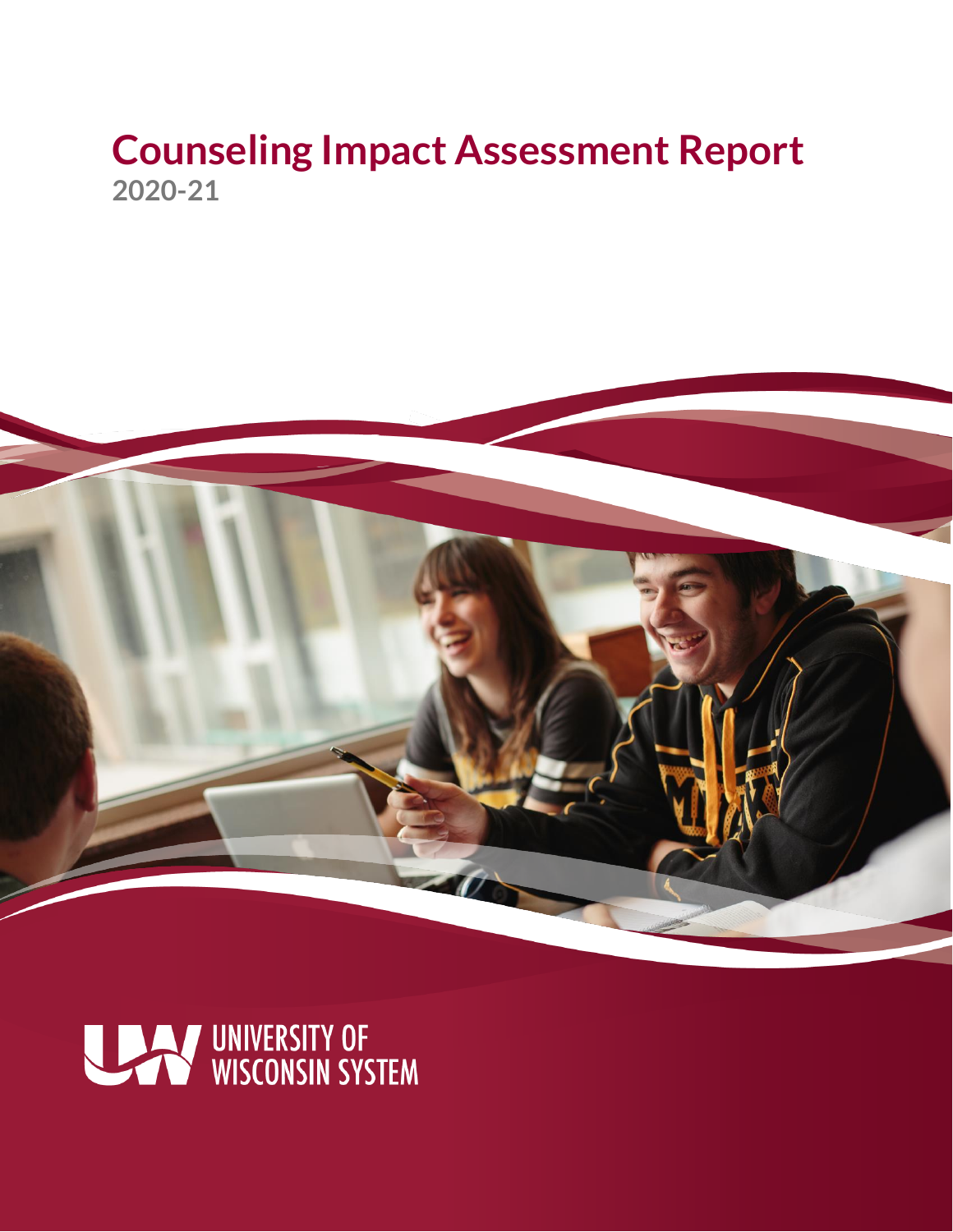# **University of Wisconsin System**<br>2020-21 Counseling Impact Assessment Report

## **Table of Contents**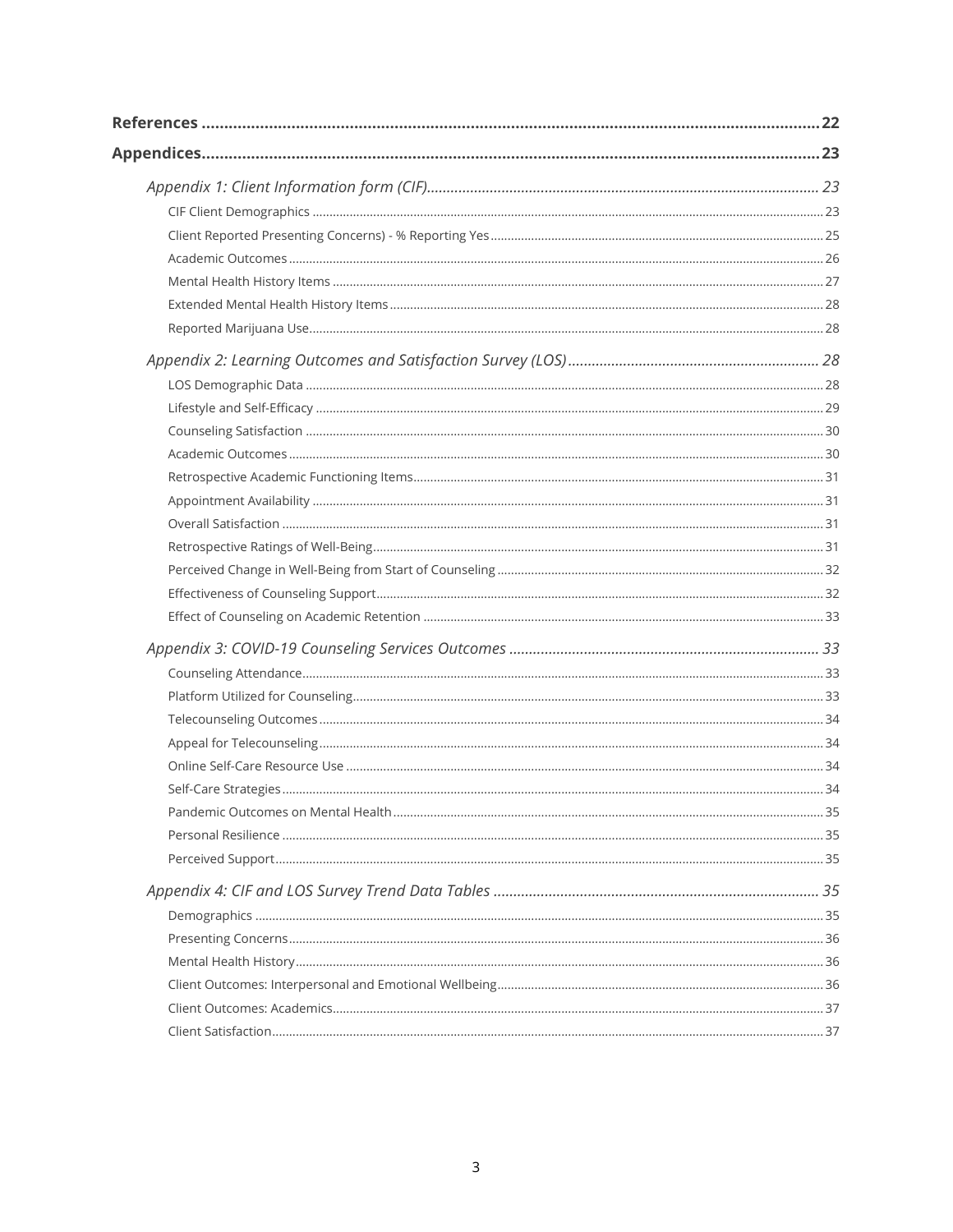## <span id="page-3-0"></span>**Counseling Impact Assessment Committee**

**Deirdre Dalsing,** UW-Platteville Director, Counseling Services Committee Chair

**John Achter,** UW System Administration Student Behavioral Health Coordinator, Office of Student Success UW System Liaison

**Chasidy Faith,** UW-Stout Director, Counseling Center

**Stacey Gerken**, UW-Stevens Point Director, Counseling Center

**Amy Henniges,** UW-Green Bay Director, Health & Counseling Services

**Veronica Warren,** UW-Whitewater Director, Counseling Center

**Riley McGrath**, UW-Eau Claire Director, Counseling Services

<span id="page-3-1"></span>**Justin Sullivan**, UW-Stout Project Manager, Catalyst

## **Counseling Center Directors**

**Riley McGrath**, UW-Eau Claire Director, Counseling Services

**Amy Henniges**, UW-Green Bay Director, Health & Counseling Services

**Gretchen Reinders**, UW-La Crosse Director, Counseling & Testing

**Sarah Nolan,** UW-Madison Director of Mental Health Services

**Carrie Fleider**, UW-Milwaukee Director, University Counseling Services

**Sandy Cox**, UW Oshkosh Director, Counseling Center

**Renee' Sartin Kirby**, UW-Parkside Director, Student Health & Counseling Center

**Deirdre Dalsing**, UW-Platteville Director, Counseling Services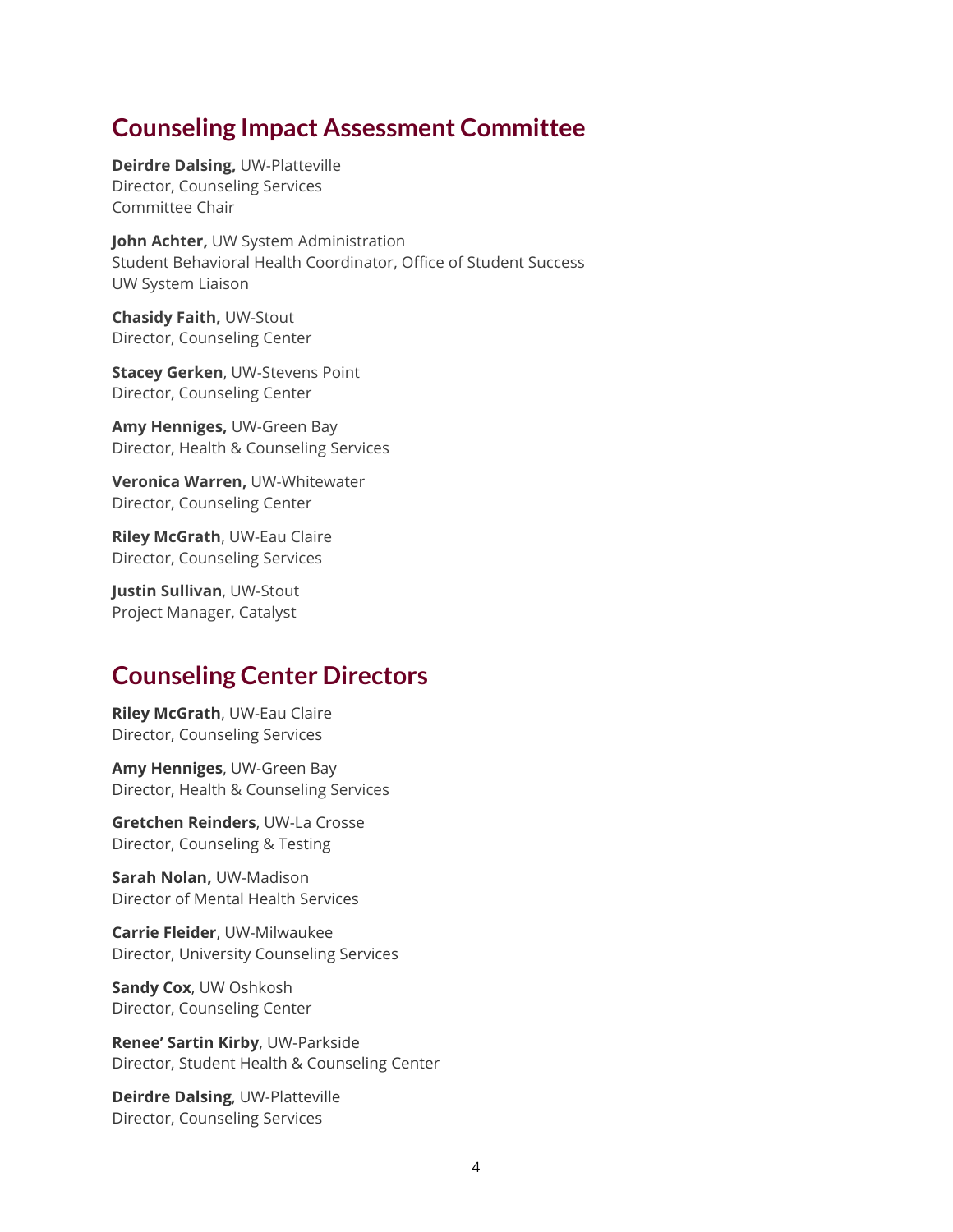**Debbie Janis**, UW-River Falls Director, Student Health & Counseling

**Stacey Gerken**, UW-Stevens Point Director, Counseling Center

**Chasidy Faith**, UW-Stout Director, Counseling Center

**Randy Barker**, UW-Superior Director for Health, Counseling & Well-Being

**Matt Mallin**, UW-Whitewater (part-year) Interim Counseling Director, University Health & Counseling Services

**Veronica Warren**, UW-Whitewater (part-year) Counseling Director, University Health & Counseling Services

## <span id="page-4-0"></span>**Acknowledgements**

This work would not be possible without the commitment of time and effort from the participating counseling centers and the UW System Counseling Impact Assessment Committee. Special appreciation is extended to UW System Administration for their recognition of this important project and decision to annually fund the work, and to Catalyst at UW-Stout for coordinating data gathering and reporting. Finally, we want to express sincere gratitude to all counseling center staff—service providers, interns, front desk workers, and other support staff—who work tirelessly to meet students in their time of need and provide high-quality services in an often stressful, yet also fulfilling environment. Thank you for all you do.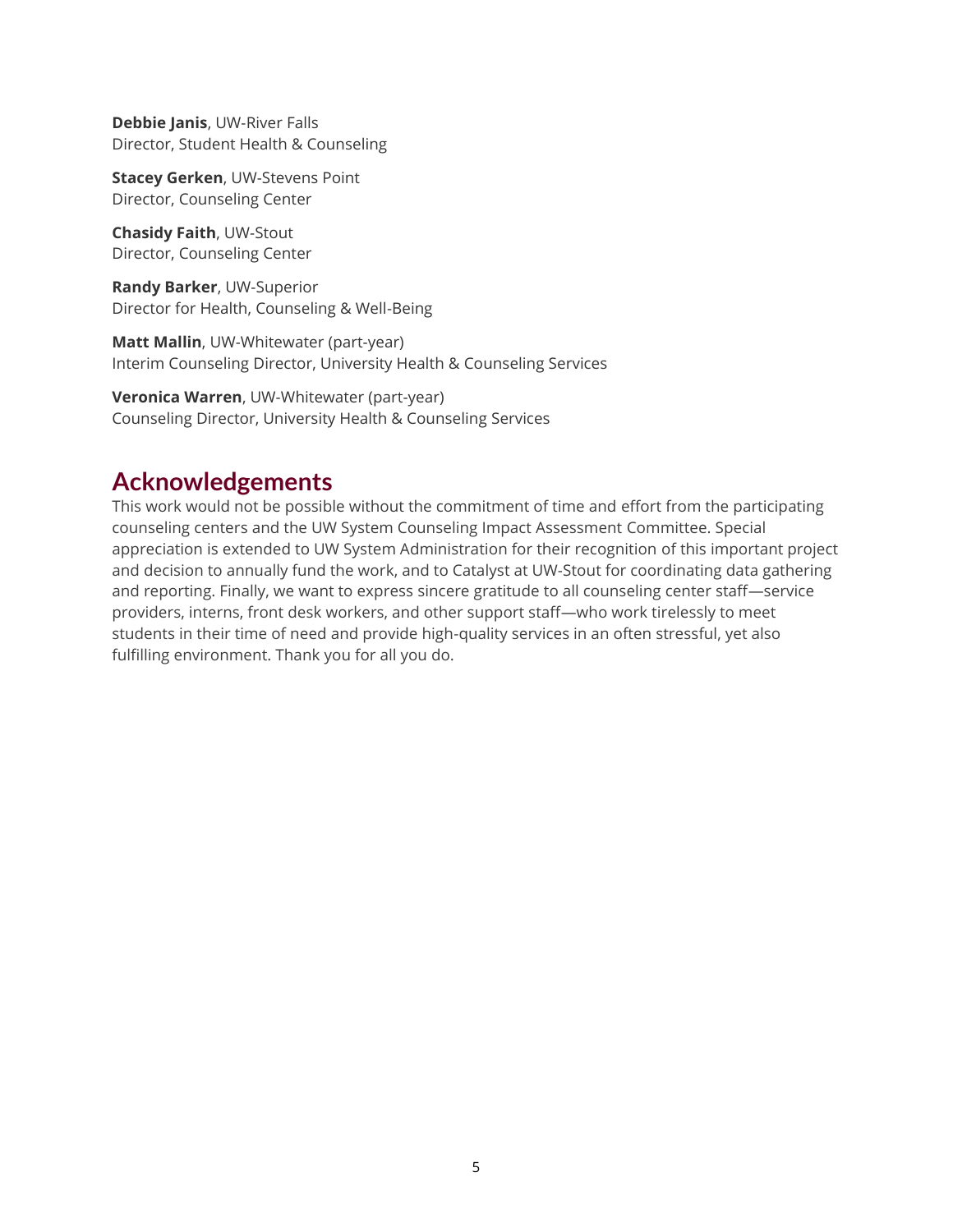

# <span id="page-5-0"></span>**Foreword**

This Annual Report summarizes results from the tenth year of data collection by the University of Wisconsin (UW) System Counseling Impact Assessment Project, overseen by a systemwide committee of the same name. The project tracks a core set of common data elements across UW System counseling centers, for the purposes of providing benchmark data for each campus and to allow for system-level analyses of counseling utilization and impact. Incremental progress has been made each year in establishing a systematic and sustainable assessment process that both serves day-to-day clinical needs of counseling center professionals and helps them evaluate and improve upon their work. By moving thoughtfully and systematically, we hope to continue to strengthen the ways in which we assess our work, for the betterment of the clients we serve.

An addition to this year's report is the incorporation of trend data over the lifespan of the project. We have now gathered 10 years of client feedback on the impact of services received through the Learning Outcomes and Satisfaction (LOS) survey and nine years of client demographic and background data through the Client Information Form (CIF). This annual report attempts to summarize this data in a way that is accessible and helpful to both counseling center professionals and their constituents in understanding our work.

During the 2020-2021 academic year, the impact from the COVID-19 pandemic was widespread. Counseling Centers adjusted and revised services with a focus on quality and impact. Questions were added to the LOS survey to obtain information regarding utilization and interest in telecounseling services, as well as to assess the impact of the pandemic on important mental health factors.

As noted in the Acknowledgements, this work would not be possible without the commitment of time and effort from individual campuses and UW System partners. We hope the resulting report proves thought-provoking to readers and provides a useful context for them to understand our evolving needs and consider ways to continue supporting the mental health and well-being of our student body.

Duide Deling

**Deirdre Dalsing,** UW-Platteville Committee Chair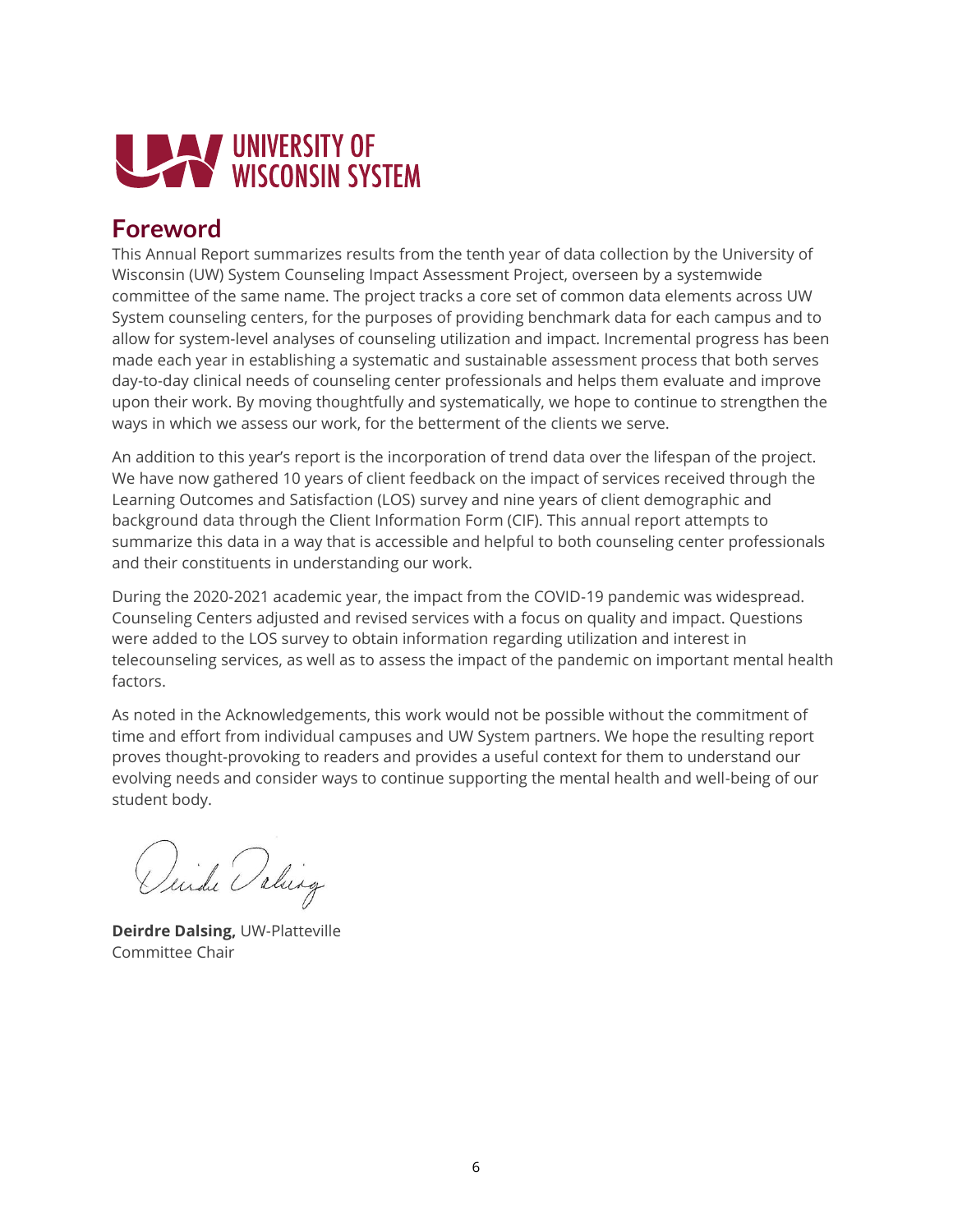# <span id="page-6-0"></span>**Methods**

The current report summarizes data collected across 12 institutions within the University of Wisconsin System.**\*** The report uses two primary sources of data collection, which are summarized in the table below. In addition to these two primary sources of data, counseling center directors responded to survey questions to inform the *Utilization* and *Personnel/Staffing* sections of this report.

#### <span id="page-6-1"></span>Table 1: Measures

| <b>Client Information Form (CIF)</b>                   |                                                                  |
|--------------------------------------------------------|------------------------------------------------------------------|
| A standard intake form created by the                  | • Utilizes items from the Center for Collegiate                  |
| Counseling Impact Assessment Committee and             | Mental Health (CCMH), which allows for national                  |
| piloted during the 2012-13 academic year               | comparisons                                                      |
| • Gathers information about presenting                 | Consists of varying response scales, depending<br>$\blacksquare$ |
| concerns, mental health background, and                | on type of item                                                  |
| academic functioning at counseling intake              |                                                                  |
| <b>Learning Outcomes and Satisfaction (LOS) Survey</b> |                                                                  |
| A survey for students who utilize counseling           | • Includes an overall measure of satisfaction with               |
| services administered on a semesterly basis            | services and impact of counseling on academic                    |
|                                                        | and other areas of life functioning                              |
| Assesses the extent to which clients perceive          | • Consists of the response scales Disagree (1) to                |
| counseling as helpful in the context of                | Strongly Agree (5) and Poor (1) to Excellent (5)                 |
| intrapersonal learning (e.g., stress                   |                                                                  |
| management) and academic outcomes                      |                                                                  |

Campuses collect CIF data as part of routine clinical practice when clients first request services. This data is shared in a deidentified manner with Catalyst at the end of the academic year and aggregated for reporting purposes. LOS surveys are administered at the end of each semester.

|                         | CIF-Intake  | <b>LOS - End of Semester</b> |
|-------------------------|-------------|------------------------------|
|                         | $n = 4,772$ | $n = 1,261$                  |
| <b>UW-Platteville</b>   | 7% (317)    | 12% (148)                    |
| <b>UW-Stout</b>         | 9% (409)    | 12% (151)                    |
| <b>UW-Green Bay</b>     | 1% (35)     | 4% (56)                      |
| <b>UW-River Falls</b>   | 6% (305)    | 4% (47)                      |
| <b>UW-Stevens Point</b> | 6% (298)    | 5% (63)                      |
| <b>UW-Milwaukee</b>     | 12% (581)   | 12% (156)                    |
| <b>UW Parkside</b>      | 1% (63)     | 2% (27)                      |
| <b>UW-Eau Claire</b>    | 18% (858)   | 20% (251)                    |
| <b>UW Oshkosh</b>       | 13% (605)   | 4% (48)                      |
| <b>UW-Whitewater</b>    | 12% (583)   | 12% (150)                    |
| <b>UW-La Crosse</b>     | 13% (595)   | 11% (135)                    |
| <b>UW-Superior</b>      | 3% (123)    | 2% (29)                      |

#### <span id="page-6-2"></span>Table 2: Participation by UW Institution

\*Note: UW-Madison did not participate in the two primary sources of data collection, the CIF and LOS. It did, however, submit data points for *Utilization* and *Personnel/Staffing* sections of this report.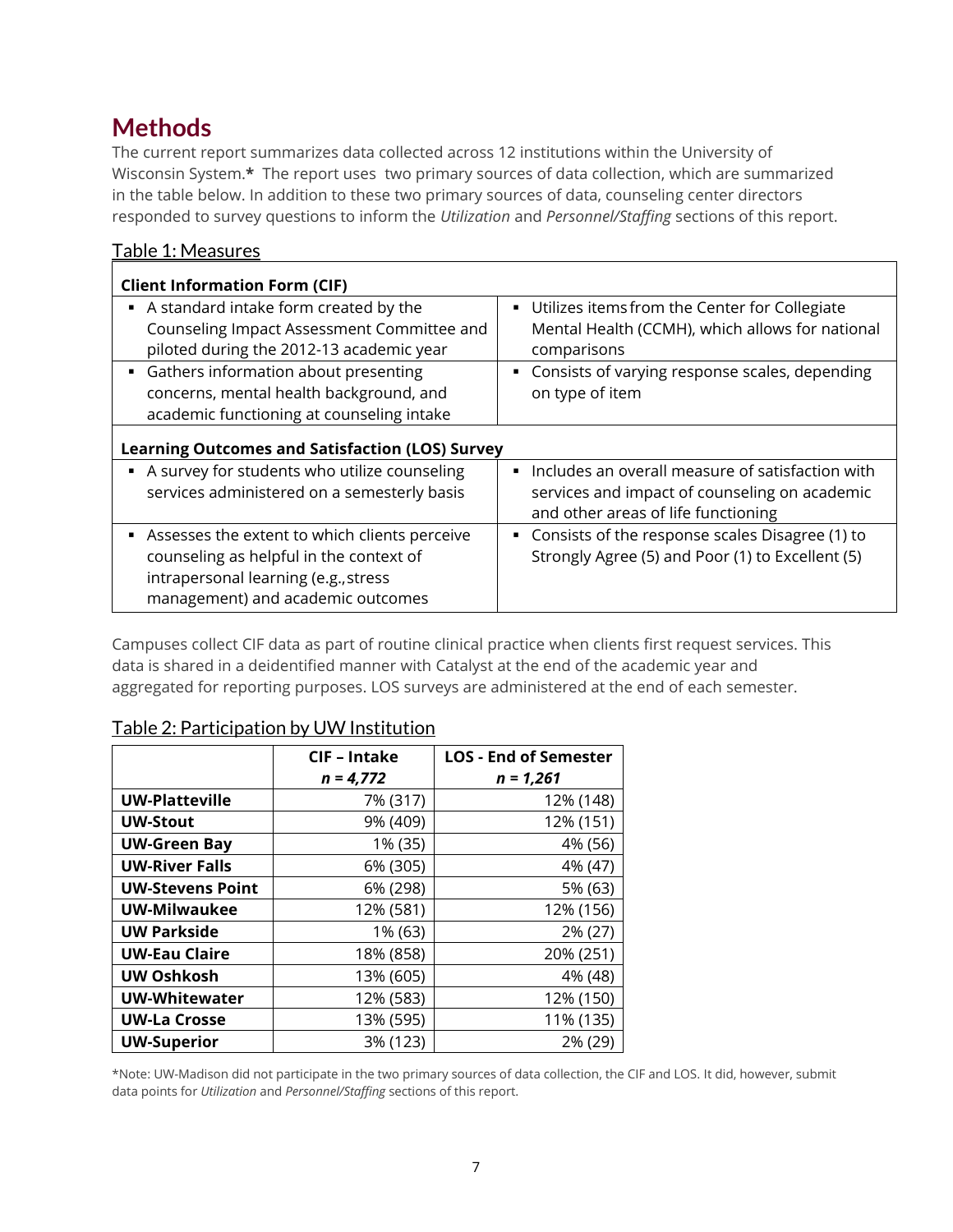# <span id="page-7-0"></span>**Executive Summary**

- Counseling Utilization: **Over 13,000 students utilized campus counseling services** across the UW System in 2020-21, which represents **a 7.5% decrease from last year.** The decrease is believed to be related to access issues during the pandemic and is concerning because of several reports documenting increased mental health distress among students during the pandemic.
- **•** Demographics: Female students (70%) are more likely than male students (28%) to attend counseling, and the gap widened during this pandemic year. Students who identify as transgender or other nonbinary gender label (2.5%) represent an increasing number of counseling clients. **The percentage of LGBTQ students (30%) has increased significantly since tracking began and is greater than a national benchmark comparison.** Students of color and students with disabilities have also been growing as a proportion of students attending counseling.
- Presenting Concerns and Academic Impact: **Anxiety (76% of students), Stress (66%), and Depression (66%) continue to dominate the issues for which students seek counseling**. All three increased in prevalence this year, as did concerns with Procrastination/Motivation (47%) and Attention/Concentration (41%), consistent with surveys of college student mental health during the pandemic. At the onset of counseling, **more students reported having a hard time focusing on academics (57%) than in previous years** and fewer students (10%) reported thinking about leaving school.
- Mental Health History: **UW students attending counseling increasingly report a prior history of mental health treatment**, including counseling (65%), medications (47%), and hospitalization (11%), all of which exceeded the most recent national benchmarks. Clients with a history of suicidal thoughts (37%), non-suicidal self-injury (29%), and suicide attempts (11%) have also increased in recent years, consistent with national benchmarks.
- **Drug and Alcohol Use/Misuse History:** The prevalence of problematic alcohol use history among students attending counseling has remained stable in recent years and is reported by approximately 25% of counseling clients. However, **the 14-day prevalence of marijuana use has increased significantly over time, from 14% of counseling clients in 2012-13 to 21% in 2020-21**—likely the result of relaxed attitudes related to increasing legalization around the country.
- Mental Health Outcomes: On post-counseling surveys, **over 80% of students reported improvements in overall well-being** and on the specific issues for which they sought counseling. These percentages **rebounded this year after at least a five-year decline that coincided with drastic increases in counseling utilization.** The rebound is believed to be due to greater availability of counseling appointments due to pandemic-related reductions in overall utilization this year.
- Academic Outcomes: On post-counseling surveys, 2/3 (67%) of counseling clients who reported struggling academically said that they experienced an increase in academic focus as a result of counseling. Over the past eight years, approximately **78% of students who said they were thinking of leaving school prior to counseling indicated that counseling helped them stay in school.** This represents at least 18,000 students that counseling centers helped retain between 2012 and 2021, **accounting for more than \$19 million annually in saved tuition revenue.**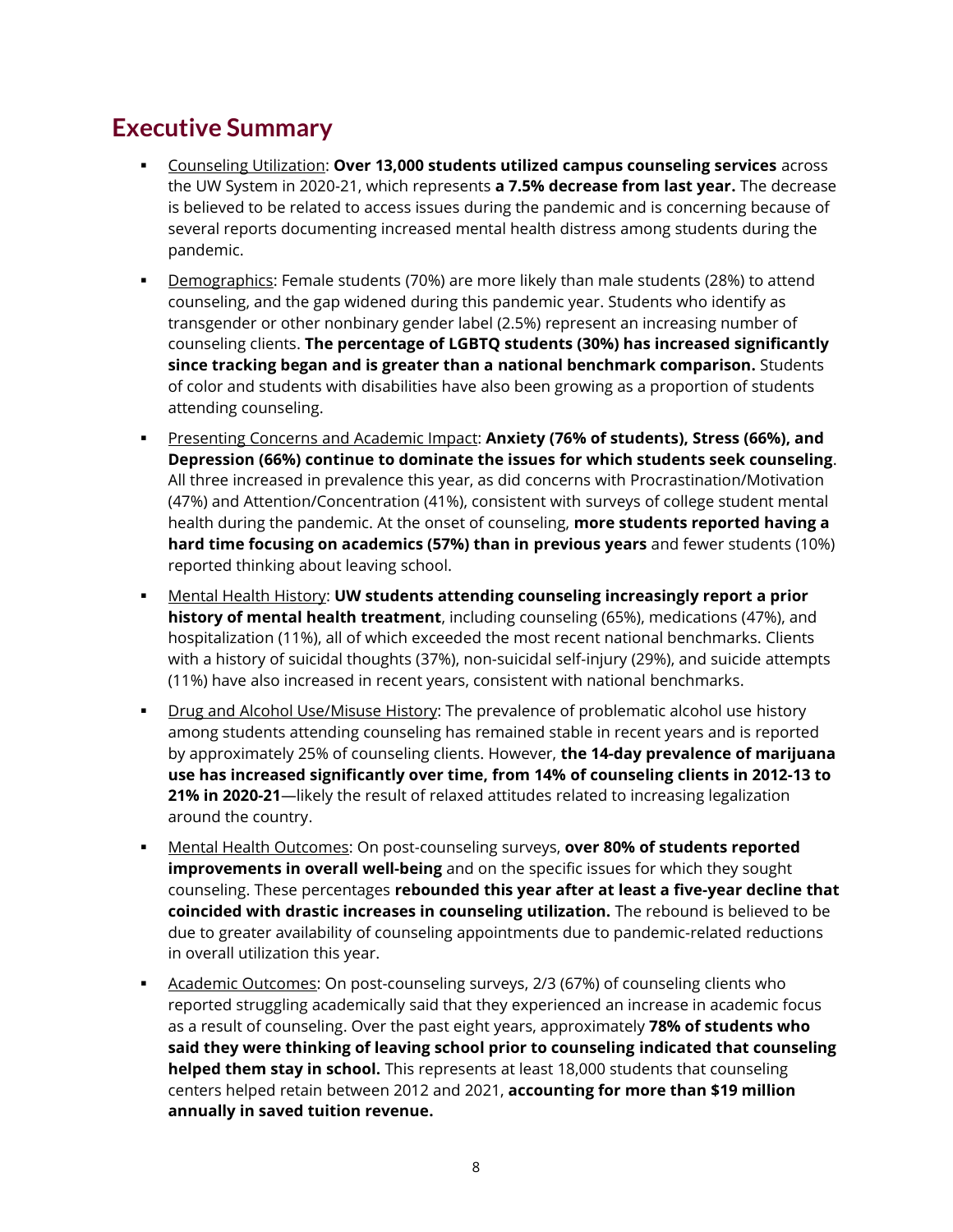- **•** Client Satisfaction: UW students have historically reported very high satisfaction levels with counseling services. For example, consistently **over 90% of students attending counseling indicate they would return and recommend services to a friend.** However, like trends in counseling outcomes, some satisfaction indicators—in particular, items related to availability and timeliness of appointments—were declining for several years before rebounding in 2020-21, likely due to pre-pandemic increases in utilization.
- COVID-19 Impacts: **The vast majority of counseling clients reported that the pandemic negatively impacted their stress levels (81%), yet most of them also perceived themselves to be resilient (87%).** This suggests that, even among students reporting significant struggles, they continue to feel able to persevere. Ninety-eight percent (98%) of clients completing surveys reported that most or all their sessions were completed through telecounseling this year, and **most felt that telecounseling positively impacted their well-being (88%).**
- Personnel/Staffing: After several years of gradual improvement, **the student-to-counselor ratio worsened slightly this year, averaging 1,533/1 (recommended ratio is 1,000/1 in a high utilization environment).** A new metric, the Clinical Load Index (CLI), was added as a standardized metric for looking at the relationship between supply and demand for counseling services. **With counseling utilization expected to rebound to pre-pandemic levels or greater in 2021-22, the need to address staffing shortages is expected to become even more critical.**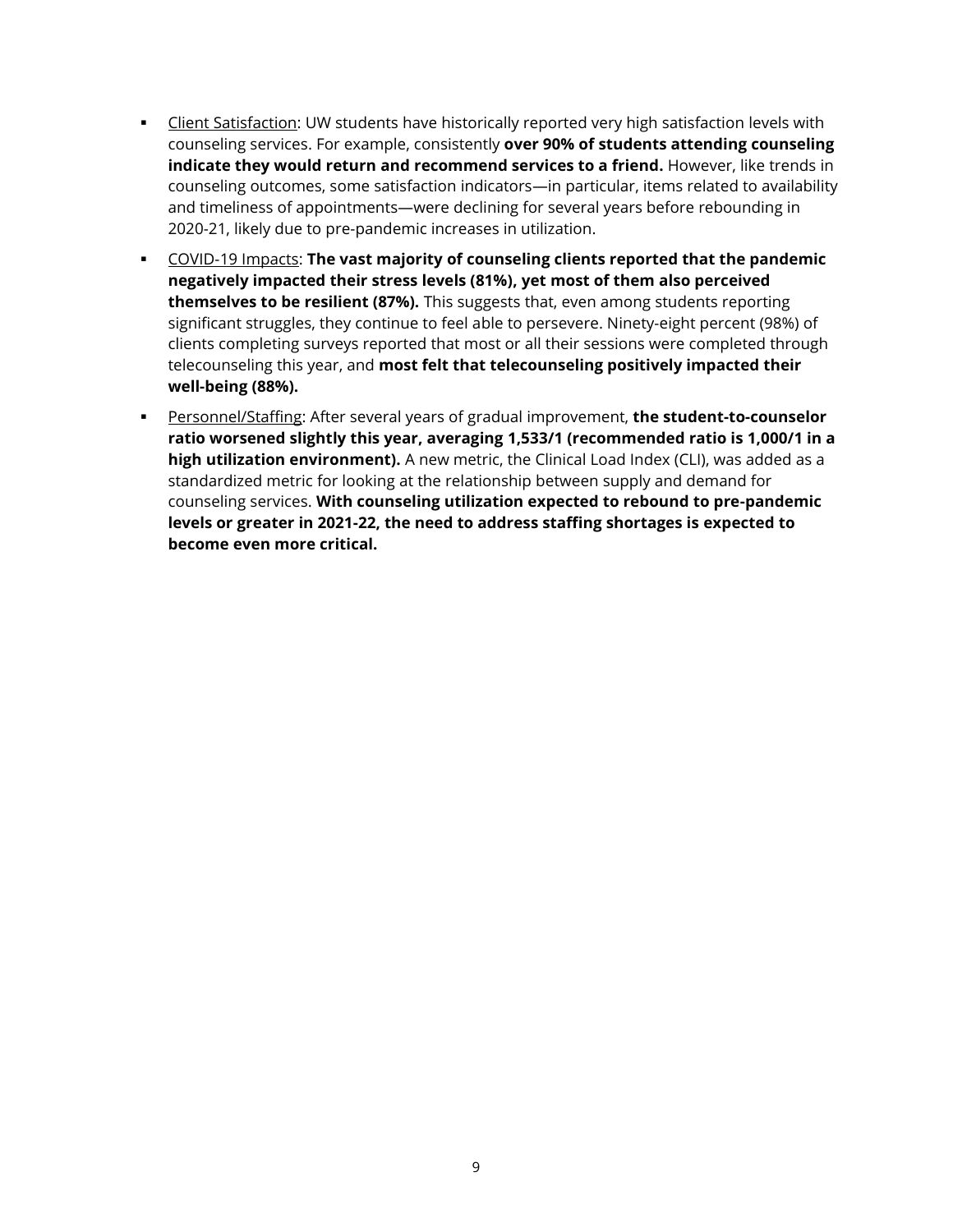# <span id="page-9-0"></span>**Introduction**

Counseling services on university campuses play an increasingly vital role in the success of students, as mental health issues have become more normalized and students continue to seek services in record numbers. From the core services of individual and group counseling, to the equally important work of prevention education, skills workshops, campus consultation, and crisis intervention, counseling center professionals strive to be responsive to the evolving mental health and well-being needs of their campus communities.

This report shares the latest data from the Counseling Impact Assessment Project (CIAP), initiated by UW System counseling directors in 2010 to provide a systematic way to track trends, assess their work, and engage in ongoing quality improvement. Recent annual reports have focused primarily on presenting aggregate data without much context or interpretation for the reader. That has served counseling professionals well to help them evaluate their work; however, it has been less helpful to the wider audience that has begun to pay more attention to the mental health needs of students. In response, this year the CIAP committee decided to bring back a narrative report and to focus on broad trends observed on some of the most critical data points since the inception of the project. We hope that this will provide the reader with a sense not only of the most recent academic year, but also of the evolution of counseling center work over approximately the past decade.

# <span id="page-9-1"></span>**Client Utilization and Demographics**

Confidential and free counseling services are available to all UW students as a part of tuition and fees paid at each institution. Over 13,000 students utilized campus counseling services across the UW System in 2020-21, which represents a 7.5% decrease from last year. Figure 1 illustrates the most recent five-year trend in counseling center utilization. As reported in the 2019-20 annual report, UW System counseling centers experienced a 55% increase in students accessing counseling services between 2009-10 and 2019-20, despite declining enrollment systemwide. Utilization dipped slightly in 2019-20 and again in 2020-21 as universities and students adjusted to the COVID-19 pandemic. Despite the tremendous effort by counseling centers to continue serving students, the transition to offering services in a primarily remote, telecounseling environment clearly reduced access for some students. This decline in utilization parallels national trends documented by the Center for Collegiate Mental Health (CCMH, 2021), and raises a concern about unmet student need in light of several reports documenting increased mental health distress among students during the pandemic (Health Minds, 2021; CCMH, 2021).



#### <span id="page-9-2"></span>Figure 1: Counseling Center Utilization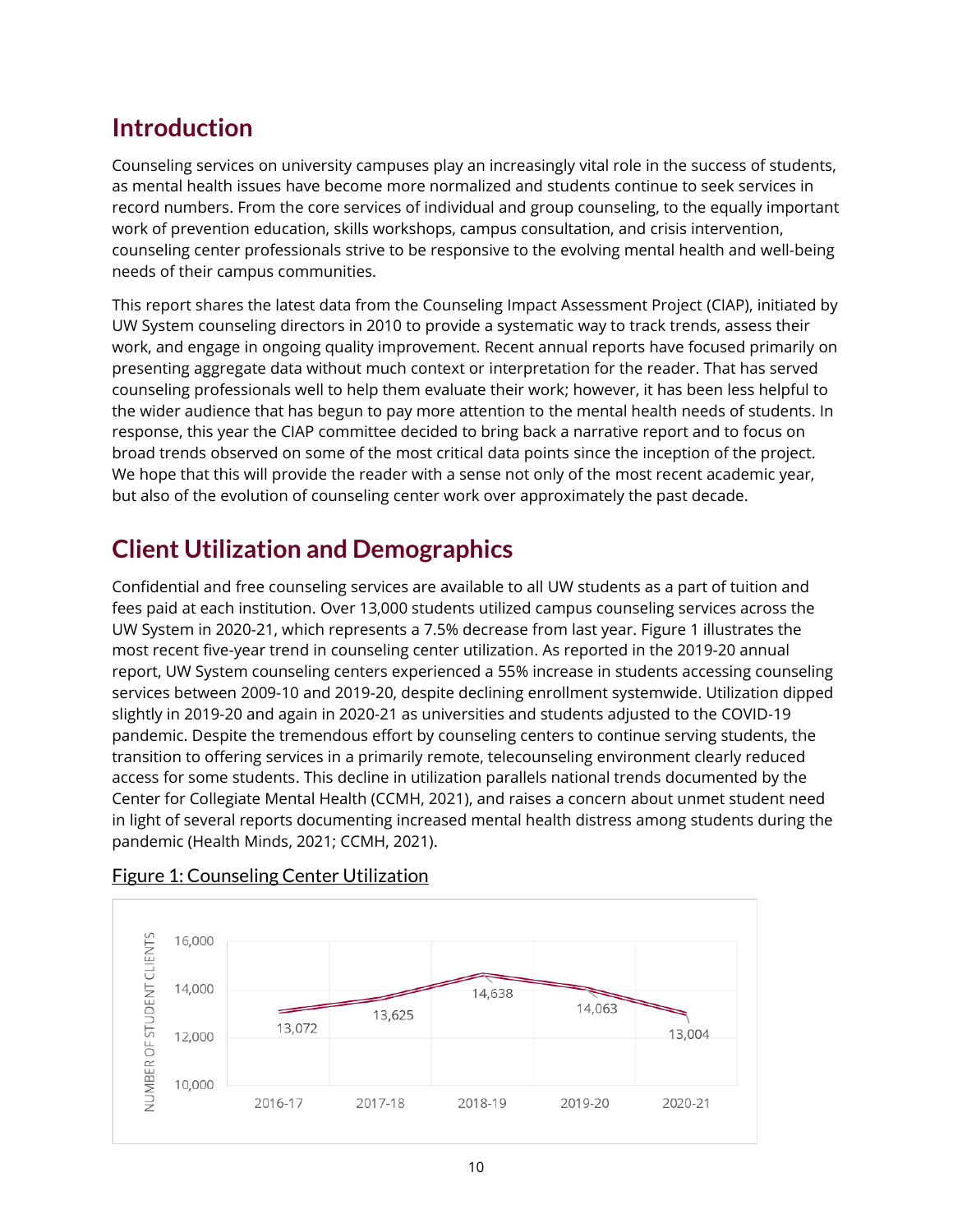As can be seen in Table 3, consistently over time counseling clients are more likely to be female (70% in 2020-21) than male (28%), with the gap widening during this pandemic year. The population of all UW students also skews female (55% vs. 45%), but to a lesser degree. This reflects well-known gender differences in mental health help-seeking and is similar to benchmark data from CCMH (65% female; 33% female in the 2019-20 academic year). Of note is that increasing numbers of students identify as transgender or other nonbinary gender label (2.5% in 2020-21). These students report higher levels of mental health symptoms in population surveys (American College Health Association, 2021) and have been a focus of mental health outreach in recent years.

Other marginalized populations of students who also report higher levels of mental health symptoms—including students of color (15%), LGBTQ students (30%), and students with disabilities (10.9%)—have also been accessing services in greater numbers in recent years. The proportion of students of color seeking counseling is comparable to percentages of underrepresented minority students in the population at UW comprehensive institutions (14.6% in 2020-21), but lower than the CCMH benchmark of universities around the U.S., which includes more diverse campuses. Students with disabilities appear to be overrepresented in counseling, comprising 11% of counseling clients compared to 6.6% of the overall student population according to the most recent UW System Disability Services Annual Report (2021). LGBTQ students are also likely overrepresented in counseling—and to a great degree. While no UW System benchmark exists for LGBTQ students, a 2021 Gallop poll of Generation Z (into which most current college students fall) indicated that just over 15% identify as non-heterosexual. It is therefore remarkable that 30% of UW counseling clients identified as LGBTQ this year, a proportion that also far exceeds the 22% CCMH benchmark of counseling clients at other U.S colleges and universities in 2019-20.

| <b>Item</b>                  | 8-Year<br>Change | 2012-2020 |       | <b>Lowest Highest</b> | <b>UW System</b><br>2020-21 | <b>CCMH</b><br>2019-20 |
|------------------------------|------------------|-----------|-------|-----------------------|-----------------------------|------------------------|
| Female                       | 6.7%             |           | 63.3% | 70.0%                 | 70.0%                       | 64.8%                  |
| Male                         | $-7.2%$          |           | 27.5% | 34.7%                 | 27.5%                       | 32.6%                  |
| Transgender/Self Identify    | 1.9%             |           | 0.6%  | 3.0%                  | 2.5%                        | 2.5%                   |
| White                        | No Change        |           | 84.0% | 86.5%                 | 85.0%                       | 64.7%                  |
| Students of Color            | 2.0%             |           | 13.0% | 16.2%                 | 15.0%                       | 35.3%                  |
| Heterosexual                 | $-15.5%$         |           | 70.0% | 85.5%                 | 70.0%                       | 74.7%                  |
| <b>LGBTO</b>                 | 20.2%            |           | 9.8%  | 30.0%                 | 30.0%                       | 21.9%                  |
| <b>Registered Disability</b> | 3.2%             |           | 7.0%  | 10.9%                 | 10.9%                       | 10.0%                  |

#### <span id="page-10-0"></span>Table 3: Demographic Trend Data

# <span id="page-10-1"></span>**Client Presenting Concerns and Personal Histories**

Counseling centers assist students with a wide variety of presenting concerns. Similar to previous years, a large number of students in 2020-21 presented to counseling with their top concerns as anxiety, fears, or worries (76%), stress and stress management (69%), and depression, sadness, or mood swings (66%) (see Table 4). Half of all clients noted procrastination/motivation concerns (50%) followed by low self-esteem/self-confidence (47%). Additionally, attention/concentration (41%) and friends/roommates/dating concerns (32%) remained prevalent. It is also notable that over half of all clients (57%) agreed or strongly agreed at the beginning of counseling that they were having trouble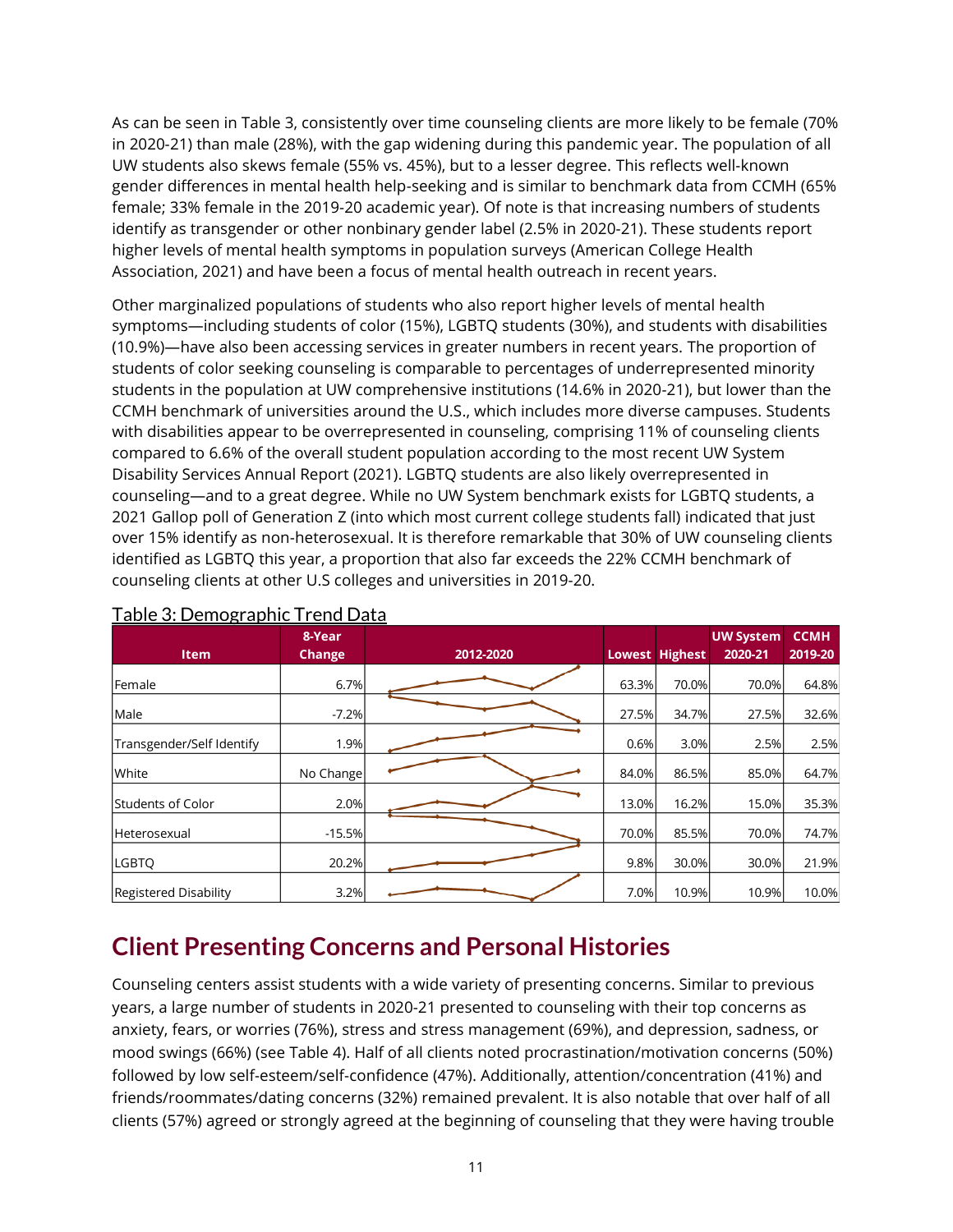focusing on academics (see Table 5), regardless of their presenting concerns, and almost half (47%) noted their academic motivation and/or attendance was suffering. The full list of presenting concerns and academic impact questions can be found in Appendix 1.

<span id="page-11-0"></span>

| <b>Item</b>                           | 8-Year<br>Change | 2012-2020 | <b>Lowest</b> | <b>Highest</b> | <b>UW System</b><br>2020-21 |
|---------------------------------------|------------------|-----------|---------------|----------------|-----------------------------|
| Anxiety, Fears, Worries               | 16.1%            |           | 59.9%         | 76.0%          | 76.0%                       |
| <b>Stress &amp; Stress Management</b> | 4.3%             |           | 59.0%         | 69.0%          | 69.0%                       |
| Depression, Sadness, Mood Swings      | 11.9%            |           | 54.1%         | 67.1%          | 66.0%                       |
| Procrastination/Motivation            | 14.0%            |           | 36.0%         | 50.0%          | 50.0%                       |
| Low Self-Esteem/Self-Confidence       | 9.5%             |           | 37.5%         | 47.0%          | 47.0%                       |
| Attention/Concentration               | 3.6%             |           | 30.0%         | 41.0%          | 41.0%                       |
| Problems related to School or Grades  | $-2.2%$          |           | 26.0%         | 45.3%          | 40.0%                       |
| Friends                               | 7.4%             |           | 24.6%         | 32.0%          | 32.0%                       |
| Sleep Difficulties                    | 6.7%             |           | 23.3%         | 31.3%          | 30.0%                       |
| Eating Behavior                       | 10.2%            |           | 15.8%         | 26.0%          | 26.0%                       |

#### <span id="page-11-1"></span>Table 5: Academic Impact

| <b>Item</b>                            | 8-Year<br>Change | 2012-2020 | Lowest | <b>Highest</b> | <b>UW System</b><br>2020-21 |
|----------------------------------------|------------------|-----------|--------|----------------|-----------------------------|
| I am having a hard time focusing on my |                  |           |        |                |                             |
| academics (agree/strongly agree)       | 5.3%             |           | 50.0%  | 57.0%          | 57.0%                       |
| I am thinking about leaving school     |                  |           |        |                |                             |
| (agree/strongly agree)                 | $-1.3%$          |           | 10.0%  | 15.6%          | 10.0%                       |

In terms of trends over time in presenting concerns, Table 4 depicts a fairly steady increase over the last eight years in counseling clients reporting anxiety and depression, consistent with national trends, as well as the correlated issues of procrastination/motivation and low self-esteem/selfconfidence. Notable changes in academic impact during 2020-2021 shown in Table 5—likely impacted by COVID-19—were that more students reported they were having a hard time focusing on academics, and fewer reported that they were thinking about leaving school. The impact on academics is consistent with national surveys during the pandemic that consistently reported more students were having difficulty concentrating and staying focused with the shift to online/remote learning environments.

Prior to attending a first appointment, counseling clients are asked several questions about their past mental health histories, some of which are summarized in Table 6. National trends for almost two decades have suggested that increasing numbers of students come to college with a history of counseling/mental health needs, and that the types of issues they bring with them have become more serious and/or complex in nature. This is one of many phenomena believed to contribute to increased utilization of counseling services on college campuses, as prior help-seeking may increase the ability to attend college among students with mental health needs and also reduce stigma to seeking further help.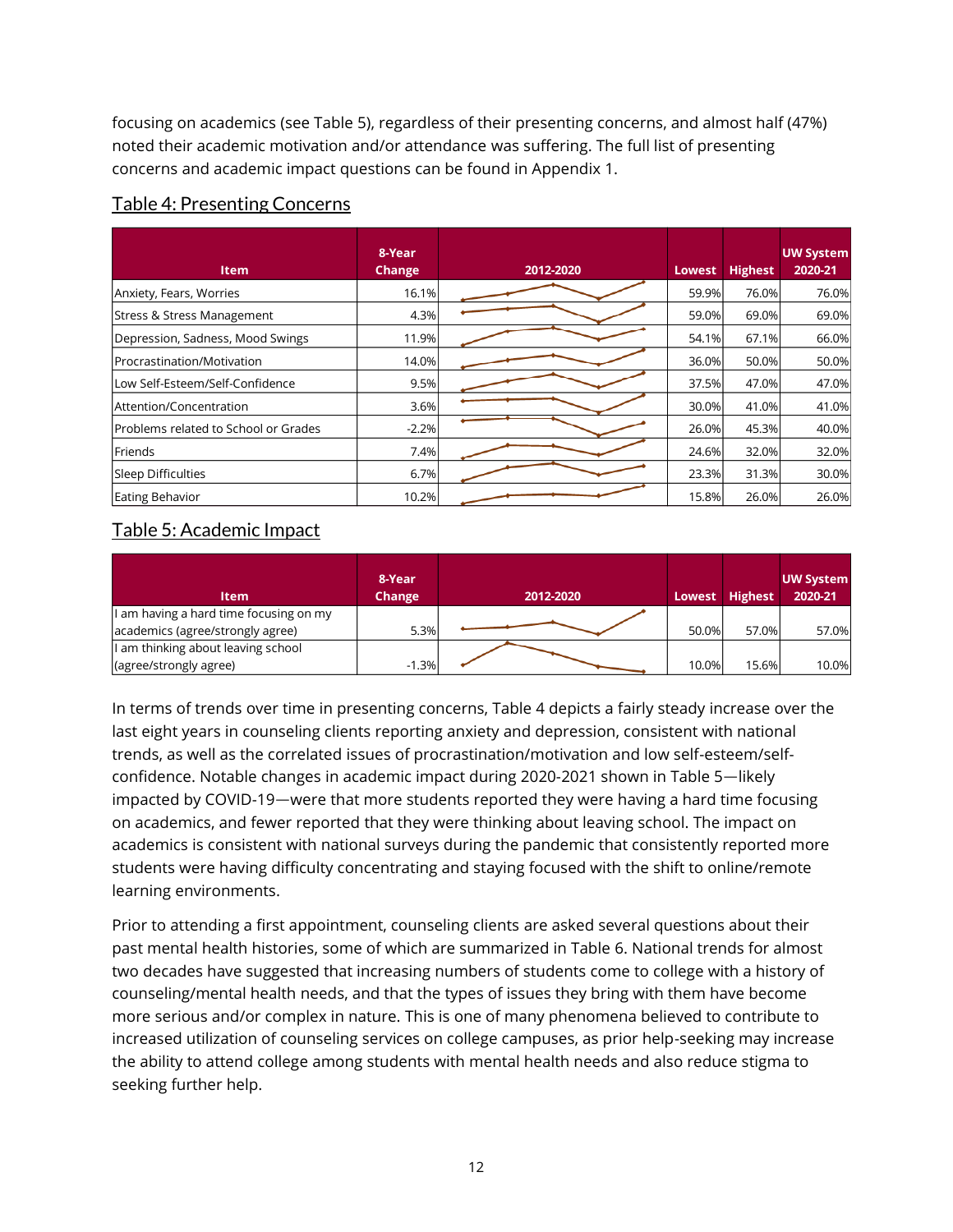Consistent with these national trends, among UW counseling clients there has been an increase over the past eight years in students presenting to counseling centers with a previous history of mental health treatment (from 47% in 2012-13 to 65% in 2020-21), reporting that they have taken a prescribed medication for mental health concerns (from 32% to 47%), and having been previously hospitalized for mental health concerns (from 6% to 11%). On each of these prior treatment indicators, counseling clients in the UW System exceed national averages from the most recent CCMH dataset, suggesting we have a higher treatment-seeking student body at UW institutions than nationally. On indicators of students posing a threat to themselves, there have also been concerning increases over the past eight years—in the proportion acknowledging a history of non-suicidal selfinjury (from 20% to 30%), seriously considering suicide (from 24% to 36%) and making one or more suicide attempts (from 7% to 12%). These percentages are consistent with national benchmark data from CCMH.

|                                              | 8-Year |           |        |                | <b>UW System</b> | <b>CCMH</b> |  |  |  |
|----------------------------------------------|--------|-----------|--------|----------------|------------------|-------------|--|--|--|
| <b>Item</b>                                  | Change | 2012-2020 | Lowest | <b>Highest</b> | 2020-21          | 2019-20     |  |  |  |
| <b>Prior Treatment</b>                       |        |           |        |                |                  |             |  |  |  |
| Counseling                                   | 17.8%  |           | 47.2%  | 65.0%          | 65.0%            | 59.5%       |  |  |  |
| Medication                                   | 14.7%  |           | 32.3%  | 47.0%          | 47.0%            | 36.1%       |  |  |  |
| Hospitalization                              | 4.8%   |           | 6.2%   | 11.0%          | 11.0%            | 9.9%        |  |  |  |
| Threat to Self                               |        |           |        |                |                  |             |  |  |  |
| Non-Suicidal Self-Injury                     | 9.9%   |           | 20.1%  | 31.0%          | 30.0%            | 29.1%       |  |  |  |
| Serious Suicidal Ideation                    | 12.0%  |           | 24.0%  | 36.0%          | 36.0%            | 36.9%       |  |  |  |
| Suicide Attempt(s)                           | 5.4%   |           | 6.6%   | 12.0%          | 12.0%            | 10.9%       |  |  |  |
| <b>Drug and Alcohol</b>                      |        |           |        |                |                  |             |  |  |  |
| Felt the need to reduce your alcohol or drug |        |           |        |                |                  |             |  |  |  |
| use                                          | 0.9%   |           | 25.1%  | 26.0%          | 26.0%            | 27.4%       |  |  |  |
| Marijuana Use                                | 6.6%   |           | 14.4%  | 21.0%          | 21.0%            | 26.0%       |  |  |  |

#### <span id="page-12-0"></span>Table 6: Mental Health and Alcohol/Drug History

In terms of drug and alcohol history, it is notable that the prevalence of problematic alcohol use history appears to have remained stable in recent years (25% to 26%) and is consistent with benchmark data. However, the proportion of students reporting marijuana use in the past 2 weeks has increased sharply (from 14% to 21%), as laws permitting recreational use of marijuana in some states have contributed to more accepting attitudes nationwide. Note that the CCMH benchmark for marijuana use is even higher (26%), which is likely because it includes data from counseling centers in states where recreational marijuana use is legal. Despite these percentages of alcohol and marijuana use/misuse, only 7% of counseling clients checked alcohol or drug use as one of the presenting concerns they wanted to address in counseling.

# <span id="page-12-1"></span>**Client Outcomes**

To assess the impact of counseling on student intrapersonal learning and emotional well-being, the Learning Outcome and Satisfaction (LOS) survey looks at several key self-report indicators. Intrapersonal learning is assessed by items such as "I made improvements on the specific issues for which I sought counseling," "I am better prepared to work through future concerns and achieve my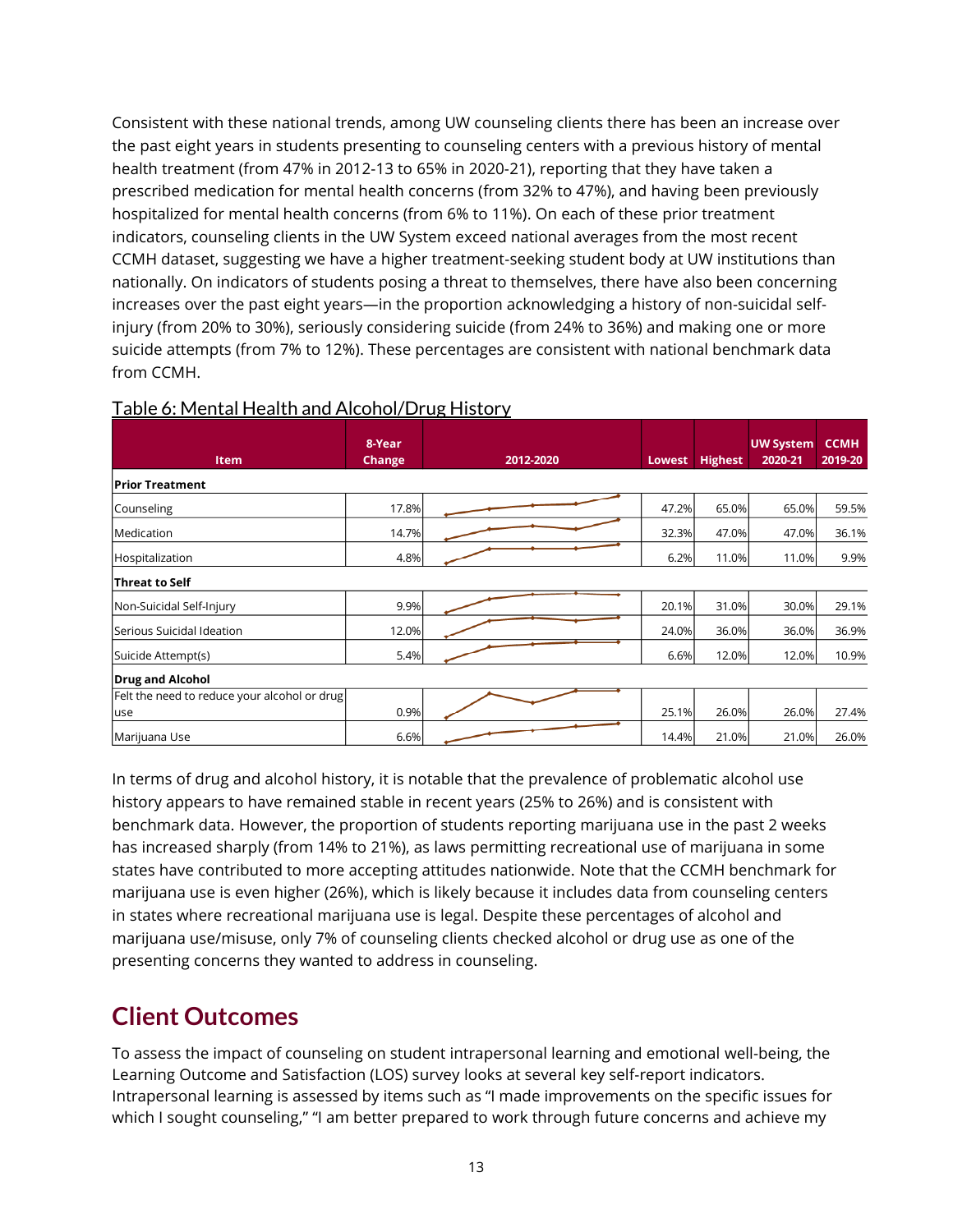goals," and "I increased my ability to think clearly and critically about my problems." Data presented in Table 7 shows that student responses to these statements tend to be overwhelmingly positive. Over the past eight years, between 83% and 86% of counseling clients reported that they made improvement on specific issues that brought them to counseling; between 75% and 80% felt better prepared to work through future concerns and to achieve their goals; and between 74% and 79% of students felt they increased their ability to think clearly and critically about their problems. To assess the impact of counseling on emotional well-being, students were asked to assess their level of wellbeing both prior to and after attending counseling. Between 80% and 82% of students self-reported an increase in well-being from their experiences with counseling services, which is consistent with surveys of clients attending outpatient psychotherapy in other settings. Overall, over the past eight years, between 83% and 93% of students rated the effectiveness of therapy in a positive manner (i.e., good, very good, or excellent), with the highest ratings occurring in 2020-21.

| <b>Item</b><br><b>Client Outcomes: Interpersonal and Emotional Well Being</b> | 8-Year<br>Change | 2012-2020 | Lowest | <b>Highest</b> | <b>UW System</b><br>2020-21 |
|-------------------------------------------------------------------------------|------------------|-----------|--------|----------------|-----------------------------|
| I made improvements on the specific issues                                    |                  |           |        |                |                             |
| for which I sought counseling                                                 | No Change        |           | 80.0%  | 86.0%          | 83.0%                       |
| I am better prepared to work through future                                   |                  |           |        |                |                             |
| concerns and achieve my goals.                                                | 1.6%             |           | 75.0%  | 80.2%          | 78.0%                       |
| I increased my ability to think clearly and                                   |                  |           |        |                |                             |
| critically about my poblems.                                                  | 1.2%             |           | 74.0%  | 79.0%          | 79.0%                       |
| Percentage of students who self-reported an                                   |                  |           |        |                |                             |
| increase in well-being from the beginning of                                  |                  |           |        |                |                             |
| services to the end of services.                                              | No Change        |           | 80.0%  | 82.4%          | 82.0%                       |
| Percentage of students who rated                                              |                  |           |        |                |                             |
| effectiveness of counseling in helping with                                   |                  |           |        |                |                             |
| their problems: good, very good, or excellent.                                | 4.6%             |           | 83.0%  | 93.0%          | 93.0%                       |

#### <span id="page-13-0"></span>Table 7: Interpersonal and Emotional Well-Being Outcomes

Although these outcome metrics have been consistently positive, there are some small but meaningful trends that merit further comment. On several of the items in Table 7, there exists a slight but persistent decline in students overall experience with counseling services from 2015 through 2019. As noted in prior annual reports, student utilization of counseling services in the UW System and nationally was increasing by 30% to 40% during that time period. At the same time, counseling center resources on many UW campuses decreased, were stagnant, or increased only modestly. To meet the increased demand with scarce resources, counseling centers were forced to make difficult decisions that limited access for students, such as offering fewer or less-frequent appointments to each student and creating waitlists that delayed timely access to a first appointment. Research conducted by CCMH (2020) has shown that decreasing treatment "dosage" (i.e., the number and frequency of appointments) is associated with decreases in student improvement on measures of mental health and well-being. In this context, a positive outcome of decreased counseling utilization in 2020-21 was that counseling centers were able to see students for more sessions with less time between sessions, which led to improvements in well-being and the self-reported effectiveness of counseling.

Improvements in well-being translate into academic improvements. Research into human cognition clearly demonstrates that mental health issues can impact the ability to focus as well as the ability to process and encode information, all of which are necessary to be academically successful. To assess the impact of counseling services on academic outcomes, students who sought counseling were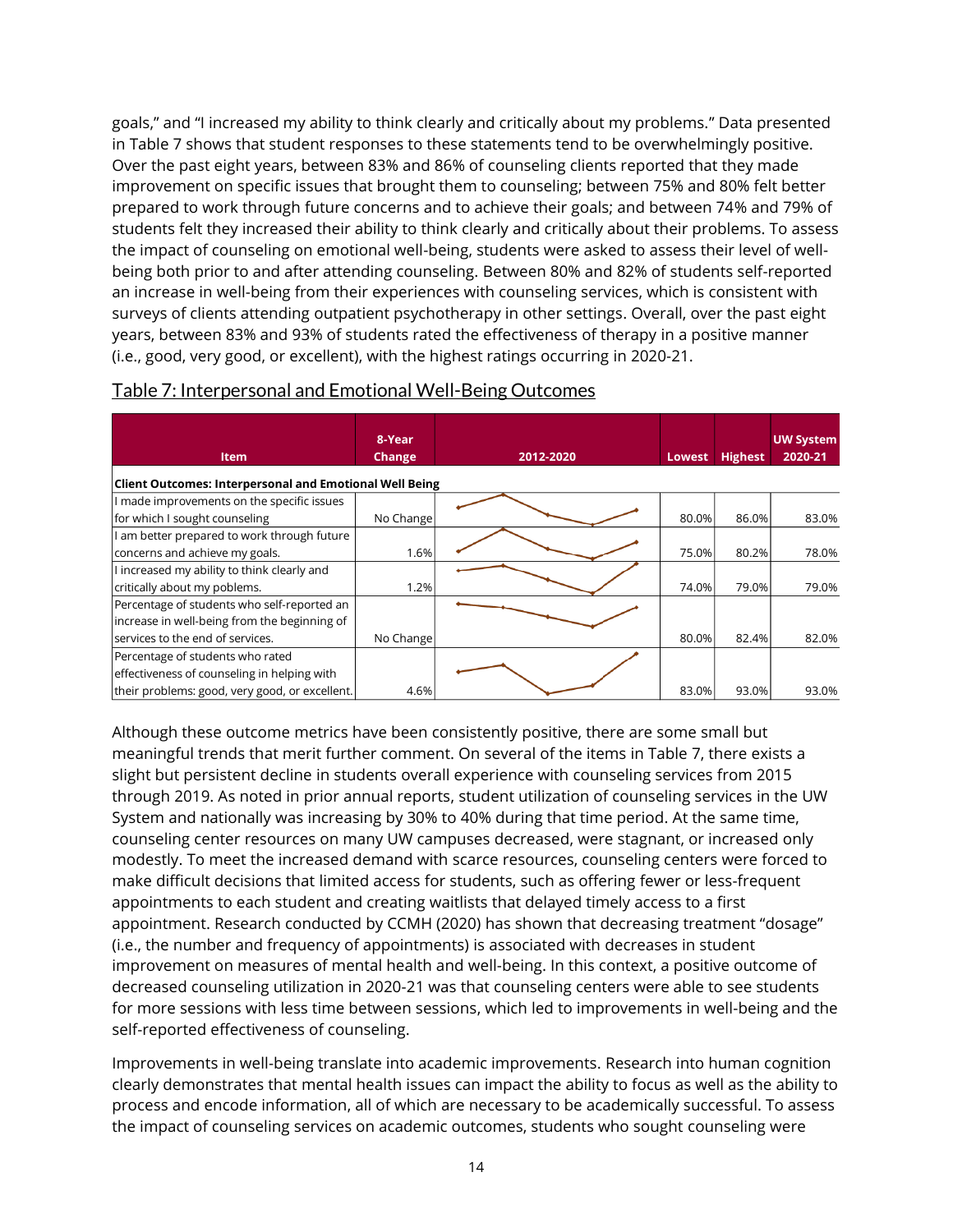asked if they were struggling with academics and/or thinking about leaving school (see Table 8). The percentage of students who report struggling with academics has ranged from 36% to 38% each year, and the percentage of students who indicate they were thinking about leaving school ranged from 21% to 25%. Of the students who indicated they were struggling academically, between 62% and 67% reported increased focus on academics as a result of counseling, and of the students who indicated they were thinking about leaving school, between 72% and 79% indicated that counseling helped them stay in school.

Extrapolating the average percentage of students who were thinking of leaving school (22%) but were influenced through counseling to stay (78%) to the approximately 105,000 students attending counseling over the past eight years, we can estimate that counseling centers have helped retain at least 2,200 students per year—or approximately 18,000 total—who otherwise might have left because their mental health was significantly impacting their ability to be a successful student. Assuming an average undergraduate resident tuition rate across the System of \$8,550, this accounts for at least \$19 million in saved tuition revenue per year that can be at least partially attributed to having counseling services on campus.

| <b>Item</b>                                 | 8-Year<br>Change | 2012-2020 | Lowest | <b>Highest</b> | <b>UW System</b><br>2020-21 |
|---------------------------------------------|------------------|-----------|--------|----------------|-----------------------------|
| <b>Client Outcomes: Academics</b>           |                  |           |        |                |                             |
| Percentage of students who reported they    |                  |           |        |                |                             |
| were struggling academically prior to       |                  |           |        |                |                             |
| counseling.                                 | $-1.0%$          |           | 36.0%  | 38.0%          | 37.0%                       |
| Of those who reported struggling            |                  |           |        |                |                             |
| academically, the % of students who         |                  |           |        |                |                             |
| reported increased academic focus as a      |                  |           |        |                |                             |
| result of counseling.                       | 1.0%             |           | 62.0%  | 67.0%          | 67.0%                       |
| Percentage of students who reported they    |                  |           |        |                |                             |
| were thinking of leaving school prior to    |                  |           |        |                |                             |
| counseling.                                 | $-4.0%$          |           | 21.0%  | 25.0%          | 21.0%                       |
| Of those who reported they were thinking of |                  |           |        |                |                             |
| leaving school, the percentage of students  |                  |           |        |                |                             |
| who reported that counseling helped them    |                  |           |        |                |                             |
| to stay in school.                          | $-1.8%$          |           | 76.0%  | 79.0%          | 77.0%                       |

#### <span id="page-14-0"></span>Table 8: Academic Outcomes

# <span id="page-14-1"></span>**Client Satisfaction**

UW students who have utilized counseling have consistently reported high satisfaction with services received. Table 9 shows eight-year satisfaction trends for appointment scheduling, access to services, and willingness to return and refer others, with 81% to 96% of students giving favorable ratings on items related to these categories.

While satisfaction levels remain high overall, they have been declining in recent years prior to 2020- 21, coinciding with increased utilization of counseling outlined earlier in this report. Like the trend on outcome indicators, as more students accessed counseling without a parallel increase of personnel or financial resources for additional services, students reported having a less positive experience with counseling. Of particular note are two LOS items related to appointment scheduling, both of which declined from satisfaction levels nearing 90% to as low as 81% in 2018-19, before rebounding in 2020-21. It is likely no coincidence that the rebound observed this year comes while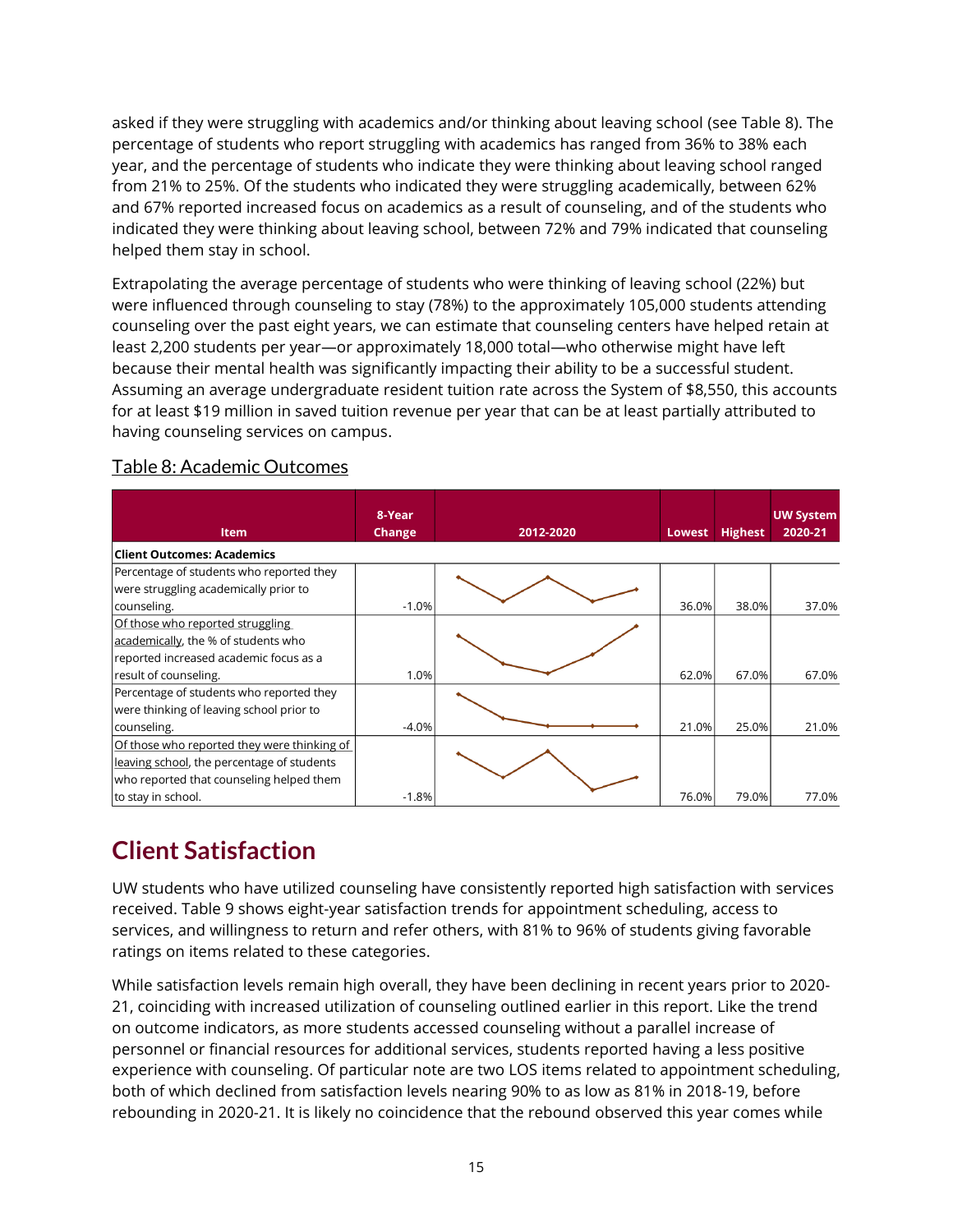overall utilization decreased, which meant that students were not waiting as long for intake or follow-up appointments.

Qualitative data in recent years has also highlighted student frustration with initial access and the ability to schedule follow-up appointments, with students sharing comments such as "I was lucky enough to get my first appointment the same week that I called due to someone cancelling, but two of my friends had to wait almost a month for their first appointment after calling." Another student shared "It took a while to get the first appointment. I do understand that it's a highly desired service. However, I contacted the counseling center at a time I felt I was very low and was unable to get an appointment until about a month later." Prior research has shown a link between delayed access to counseling when needed and lower student retention, highlighting the need to match the availability of counseling to the level of student demand to the greatest degree possible.

Finally, it is notable that student agreement with the statement that it is important to have counseling services located on campus has consistently been above 90%, although it declined in 2020-21. This one-year dip is likely attributable to the fact that very few students attended in-person counseling this year as they were introduced to telecounseling as a new modality for receiving services. See Appendix 2 for more complete client satisfaction data from 2020-21.

|                                             | 8-Year        |           |        |                | <b>UW System</b> |
|---------------------------------------------|---------------|-----------|--------|----------------|------------------|
| <b>Item</b>                                 | <b>Change</b> | 2012-2020 | Lowest | <b>Highest</b> | 2020-21          |
| <b>Client Satisfaction</b>                  |               |           |        |                |                  |
| I was able to get my first appointment in a |               |           |        |                |                  |
| timely manner.                              | $-0.9%$       |           | 81.0%  | 88.9%          | 88.0%            |
| I was able to get follow-up appointments in |               |           |        |                |                  |
| a timely manner.                            | 1.1%          |           | 81.8%  | 87.0%          | 87.0%            |
| It is important for me to have counseling   |               |           |        |                |                  |
| services located on campus.                 | $-6.4%$       |           | 90.0%  | 96.4%          | 90.0%            |
| I would return to the counseling center     |               |           |        |                |                  |
| again.                                      | $-0.9%$       |           | 91.0%  | 92.9%          | 92.0%            |
| I would recommend counseling services to    |               |           |        |                |                  |
| a friend.                                   | 0.0%          |           | 92.0%  | 94.0%          | 94.0%            |

#### <span id="page-15-0"></span>Table 9: Client Satisfaction

To augment quantitative feedback, the LOS survey asks a series of questions requiring narrative responses about students' experience with counseling. These are shared with individual counselors and reviewed at the center level as part of ongoing quality improvement discussions. Below is a sample of some impacts—often perceived as life changing—that students shared about their experience in counseling in 2020-21.

What was most helpful about attending counseling?

- "When you internalize your feelings for so long, it's hard to see what you're going through in any other perspective. I have learned so much about myself and the mental health issues that I've been having. Talking with my counselor has helped me to rationalize, accept, cope, and grow from the feelings that I have, and I'm not sure where I would be right now mentally if I hadn't made the call to the counseling center."
- "At one point, I became so stressed out about my academic career and my life that I had muscle aches, trouble focusing, couldn't get out of bed, and struggled with thoughts of suicide. My counselor assured me that everything I was feeling was valid, that I was not the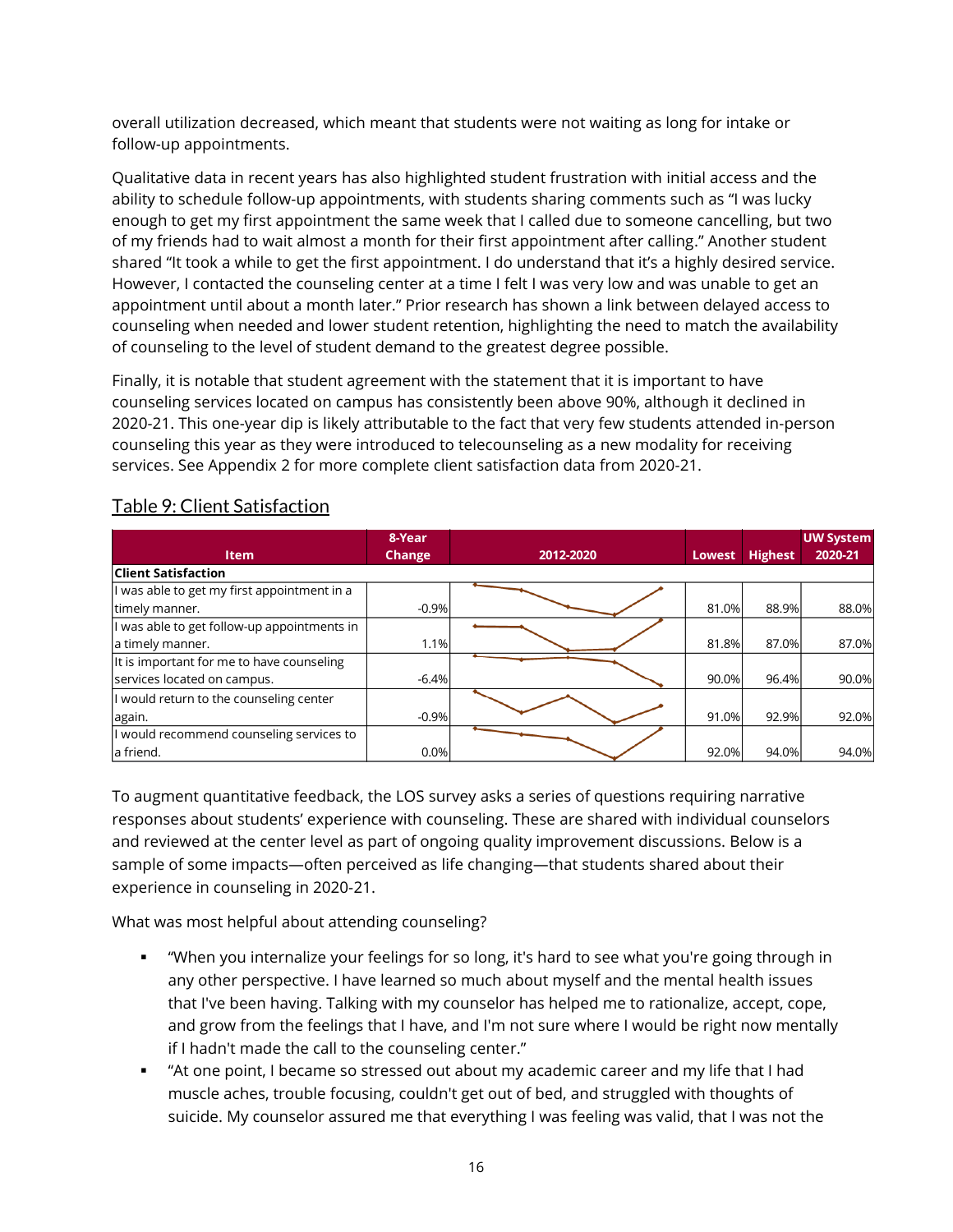only one struggling and that trauma from my past was also impacting how my brain decoded information. Although I still struggle with my mental health issues, I know now that it is ok to feel the way that I feel, that it is passing, to appreciate and savor the little things, and I can and will be happy."

▪ "I was able to grow and find myself through the service. I am glad that I have started this otherwise I would not be alive."

Students also shared what they perceived as less helpful and were asked to make suggestions for improvement. While the most common response to these questions was that nothing was unhelpful, the most frequent substantive responses to these questions related to appointment availability and expanding services to better meet student demand. Below are a few examples:

#### What was least helpful?

- "The only problem I found so far was that it took a long time to get an appointment. It took me more than three weeks to book an appointment and another three weeks for a followup. I understand that's not the counselors' fault as there are only so many to go around, but being able to talk to someone sooner would have definitely helped with some of my more immediate struggles."
- "Appointments are every two weeks instead of once a week. There is a great demand for counseling services and students would benefit from more appointments."
- "The time between appointments is very long. I wish we could make appointments closer together."

Suggestions for Improvement.

- "Do not limit our sessions. I have established a great relationship with my counselor, and I am very disappointed about losing it. In addition, I've been attending university counseling services because my insurance has poor coverage in my home area and no coverage at school, so I will be left with nothing when my sessions expire."
- "Expand the services! I think they are so helpful and need to stay and continue growing."
- "Please hire more counselors and psychiatrists."

# <span id="page-16-0"></span>**COVID-19 Impacts**

In response to the COVID-19 pandemic, the LOS survey added an additional section beginning Spring 2020 to measure students' perceptions related to the impact of the pandemic on their wellbeing and the impact of services offered during this time.

Several national surveys have reported that the COVID-19 pandemic had a negative impact on individuals' mental health and well-being. On the LOS survey, students were asked to rate the impact of the COVID-19 pandemic on their sleep and stress levels. Table 10 shows that most students seeking counseling during this year felt that the pandemic negatively impacted their stress (81%). Additionally, 60% reported a negative impact on their sleep. Greater levels of stress and more difficulties with sleep likely contributed to other increases in mental health and academic concerns noted earlier in this report, such as higher anxiety and greater difficulties with motivation and focus on academics. In addition to reporting negative impacts on sleep and stress, it is important to note that 87% of students also reported they perceived themselves to be resilient. This is a testament to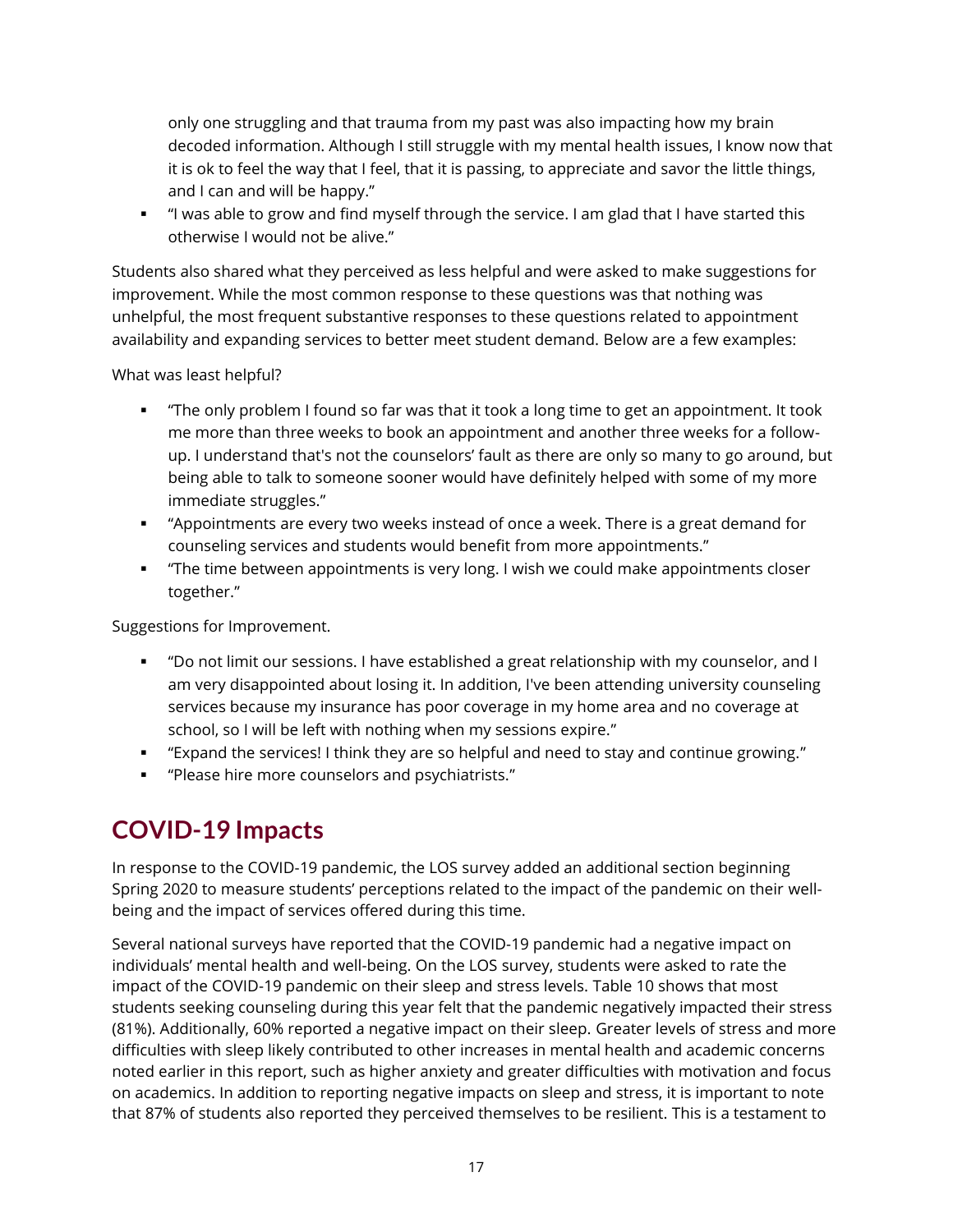our students and suggests that, even among students reporting significant struggles, they continue to feel able to persevere.

As shown in Table 10, the percentage of students who indicated they received counseling during the COVID-19 pandemic was 39% during 2019-2020 and 97% during 2020-2021. Additionally, the percentage of students who reported that most or all their sessions were completed through telecounseling was 74% in 2019-2020 and 98% in 2020-2021. These percentages suggest that counseling access decreased at the onset of the pandemic in Spring 2020 as both students and centers adjusted to remote environments and telecounseling for the safety of clients and providers. This required training in telecounseling for staff, adjustments to policies and procedures, and ensuring that video conference platforms conformed to the highest privacy standards. The higher percentages of students reporting telecounseling in 2020-21 suggest that centers rebounded successfully to continue offering service in this new modality.

| <b>Item</b>                                                          | 2019-20 | 2020-21 |
|----------------------------------------------------------------------|---------|---------|
| Students reporting negative impact on stress levels.                 | 78.0%   | 81.0%   |
| Students reported that the pandemic negatively impacted their sleep. | 64.0%   | 60.0%   |
| Students reporting high levels of resiliency.                        | 83.0%   | 87.0%   |
| Students who received counseling during the pandemic.                | 39.0%   | 97.0%   |
| Students for whom most/all appointments were telecounseling.         | 74.0%   | 98.0%   |
| Students who strongly desire telecounseling offered in future.       | 45.0%   | 56.0%   |
| Percentage of students who report that telecounseling impacted       |         |         |
| them in the following areas                                          |         |         |
| Helped in completing school work during the pandemic.                | 61.0%   | 54.0%   |
| Positively impacted their wellbeing during the pandemic.             | 91.0%   | 88.0%   |
| Provided adequate strategies for self-care.                          | 86.0%   | 85.0%   |
| Helpful in supporting wellbeing during the pandemic.                 | 77.0%   | 84.0%   |

#### <span id="page-17-0"></span>Table 10: COVID-19 Pandemic Questions

Students were also asked to report the degree of positive outcomes received from utilizing counseling services during COVID-19. Students overwhelmingly agreed that telecounseling positively impacted their well-being during the pandemic (88%). Additionally, most students agreed that their time in counseling provided them with adequate strategies for self-care (85% responding yes). These high marks support the higher levels of satisfaction students reported with counseling this past year and the positive impact that telecounseling had on supporting student well-being and assisting them with coping with stressful events.

Since telecounseling was not an option prior to the pandemic, centers wanted to know how students felt about this service modality. Students were asked to report the degree to which they would like to have telecounseling services offered in the future, with 56% strongly desiring this service, 25% feeling neutral, and only 6% of students indicated they do not desire having telecounseling available in the future. In narrative responses, many students commented on preferring in-person therapy over telecounseling, but also wanting telecounseling as an additional option since it increases accessibility to care, flexibility, and comfort for many students.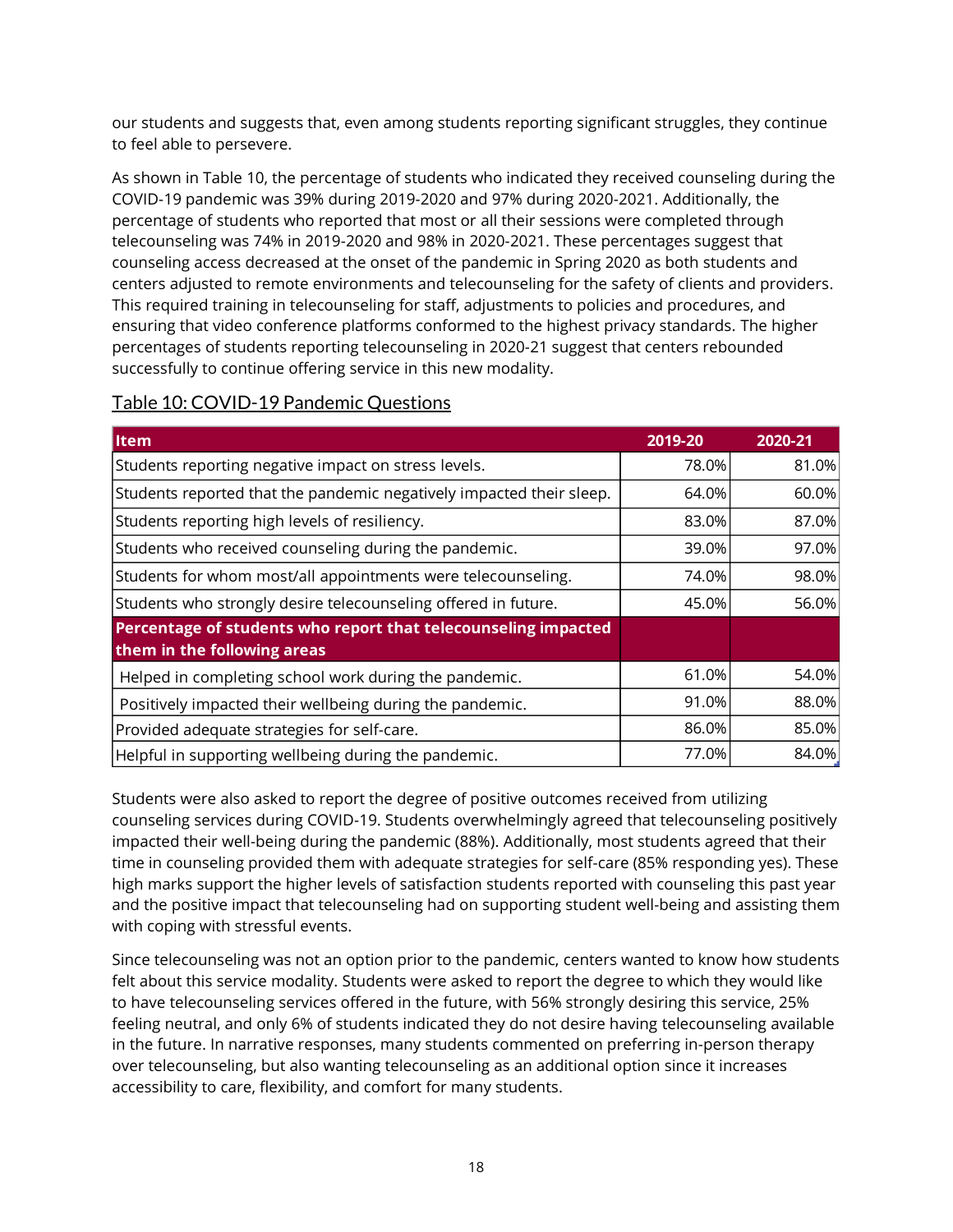# <span id="page-18-0"></span>**Personnel/Staffing**

The number of professional staff relative to campus enrollment is a critical indicator of a counseling center's ability to provide timely and effective services. This annual report has been tracking the ratio of students to counselors over the course of several years. According to the International Association of Counseling Services (IACS) *Standards for University and College Counseling Services (*2020), "Every effort should be made to maintain minimum staffing ratios in the range of one FTE professional staff member (excluding trainees) for every 1,000-1,500 students, depending on services offered and other campus mental health agencies." Figure 2 displays the average ratio of students to counselors across the UW System over the past five academic years. After several years of gradual improvement, the student-to-counselor ratio worsened slightly this year. Communication with counseling directors indicates that this was largely due to hiring freezes implemented during the pandemic that prevented them from filling open positions.



<span id="page-18-1"></span>Figure 2: Five-Year Trend: Ratio of Students to Counselors

To illustrate the variability of the counselor-to-student ratio across the UW System, Table 11 displays the five-year trend of students to counselors by campus. This year, eight of 13 met the 1:1,500 minimum ratio; and only 1 met the 1:1,000 recommended ratio (with two others being very close)**.** Taking a closer look at the campuses with the highest ratio of students per full-time equivalent (FTE) counselor, it is also notable that some of our most racially and ethnically diverse campuses have the worst staffing ratios, highlighting inequities across the System. As state funding has dwindled as a proportion of UW institutional budgets in recent decades, counseling centers have increasingly turned to segregated fees to fund services. This leads to unequal funding levels across campuses because segregated fees are subject to individual institutional priorities and approval processes.

In spring 2020, a Systemwide behavioral health workgroup recommended that all UW campuses work toward the 1:1,000 ratio considering the significant spike in utilization seen in recent years. Without this level of staffing, campuses are forced to make decisions that place limits on the access and quality of services provided, which contribute to drops in satisfaction and outcomes that are delineated elsewhere in this report. With support from the Board of Regents and President Tommy Thompson, a \$10 million behavioral health priority was proposed in the System biennial budget to begin to rectify the staffing challenges and inequities. Unfortunately, the priority did not make it to the final budget passed by the legislature, delaying any System-level response to the staffing issue.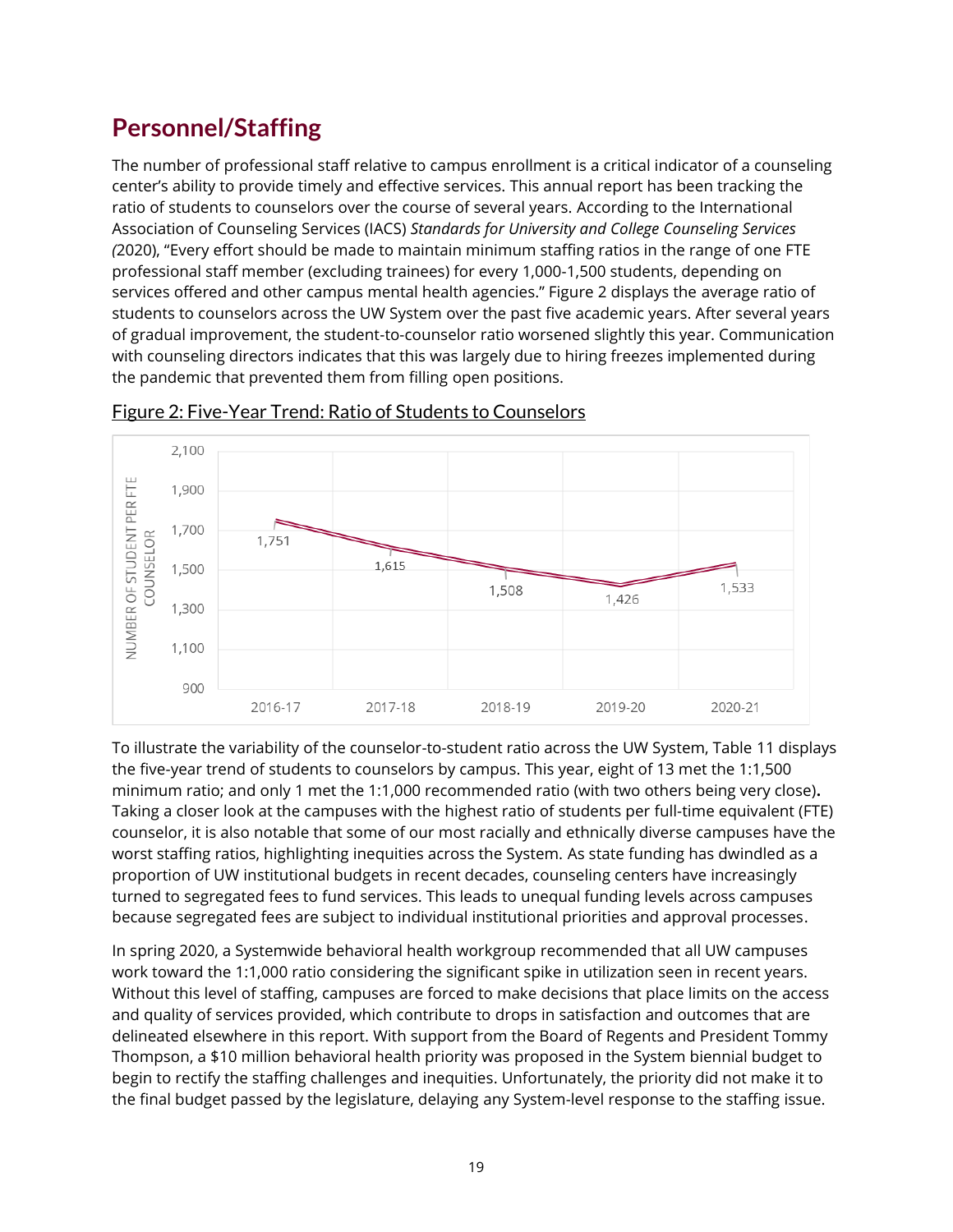| <b>Campus</b>        | 2015  | 2016  | 2017  | 2018  | 2019  | 2020  | <b>Trend</b> |
|----------------------|-------|-------|-------|-------|-------|-------|--------------|
| Eau Claire           | 1,599 | 1,526 | 1,312 | 1,544 | 1,100 | 1,048 |              |
| Green Bay            | 1,983 | 2,816 | 2,840 | 2,224 | 1,944 | 2,222 |              |
| La Crosse            | 1,706 | 1,573 | 1,566 | 1,568 | 1,229 | 1,190 |              |
| Madison              | 1,636 | 981   | 951   | 830   | 708   | 867   |              |
| Milwaukee            | 2,952 | 2,252 | 2,187 | 2,134 | 1,991 | 2,747 |              |
| Oshkosh              | 1,441 | 1,356 | 1,349 | 1,403 | 1,105 | 1,647 |              |
| Parkside             | 2,224 | 2,138 | 2,084 | 2,045 | 2,150 | 2,250 |              |
| Platteville          | 2,543 | 2,177 | 1,739 | 1,616 | 1,475 | 1,445 |              |
| <b>River Falls</b>   | 1,554 | 1,598 | 1,595 | 1,344 | 1,291 | 1,323 |              |
| <b>Stevens Point</b> | 1,434 | 1,443 | 1,212 | 1,145 | 1,512 | 1,622 |              |
| Stout                | 1,558 | 1,697 | 1,364 | 1,270 | 949   | 1,107 |              |
| Superior             | 1,321 | 1,577 | 947   | 918   | 1,339 | 1,011 |              |
| Whitewater           | 1,737 | 1,626 | 1,855 | 1,558 | 1,751 | 1,454 |              |

<span id="page-19-0"></span>

| Table 11: Five-Year Trend: Ratio of Students to Counselors by University |  |
|--------------------------------------------------------------------------|--|
|                                                                          |  |

This year's report introduces a new metric to provide another perspective on appropriate staffing and service levels for counseling centers. Over the past few years, the Center for Collegiate Mental Health (CCMH), in partnership with the International Association of Counseling Services (IACS) and the Association for University and College Counseling Center Directors (AUCCCD) developed the Clinical Load Index (CLI) as "a reliable, comparable, and intuitive distribution of staffing levels that can be used to inform decisions about the resourcing of mental health services in colleges and universities" (CCMH, 2019). Instead of focusing exclusively on FTE staffing levels, the CLI takes into account the actual number of students seeking services (counseling center utilization), and the amount of "clinical capacity" (weekly appointment availability) to calculate a standardized score that describes the relationship between the supply and demand for counseling at any given center. The CLI may be thought of as the "standardized annual caseload" for a full-time counselor having a typical number of appointments available per week.

Figure 3 shows the CLI distribution for UW counseling centers (represented by blue dots) during the 2020-21 academic year, compared to the 2018-19 national reference group of campuses collected by CCMH (represented by gray dots). The average CLI score reported by CCMH in 2018-19 was 119 (which translates to 119 students seen by each full-time counselor, per year). This compares to an average CLI of 102 across UW System counseling centers in 2020-21. It is important to note that, because utilization declined across the system this year, and our CLI scores are plotted against a pre-pandemic reference group, the CLI average for UW System looks artificially good this year and will almost certainly be higher when in-person services once again become the norm.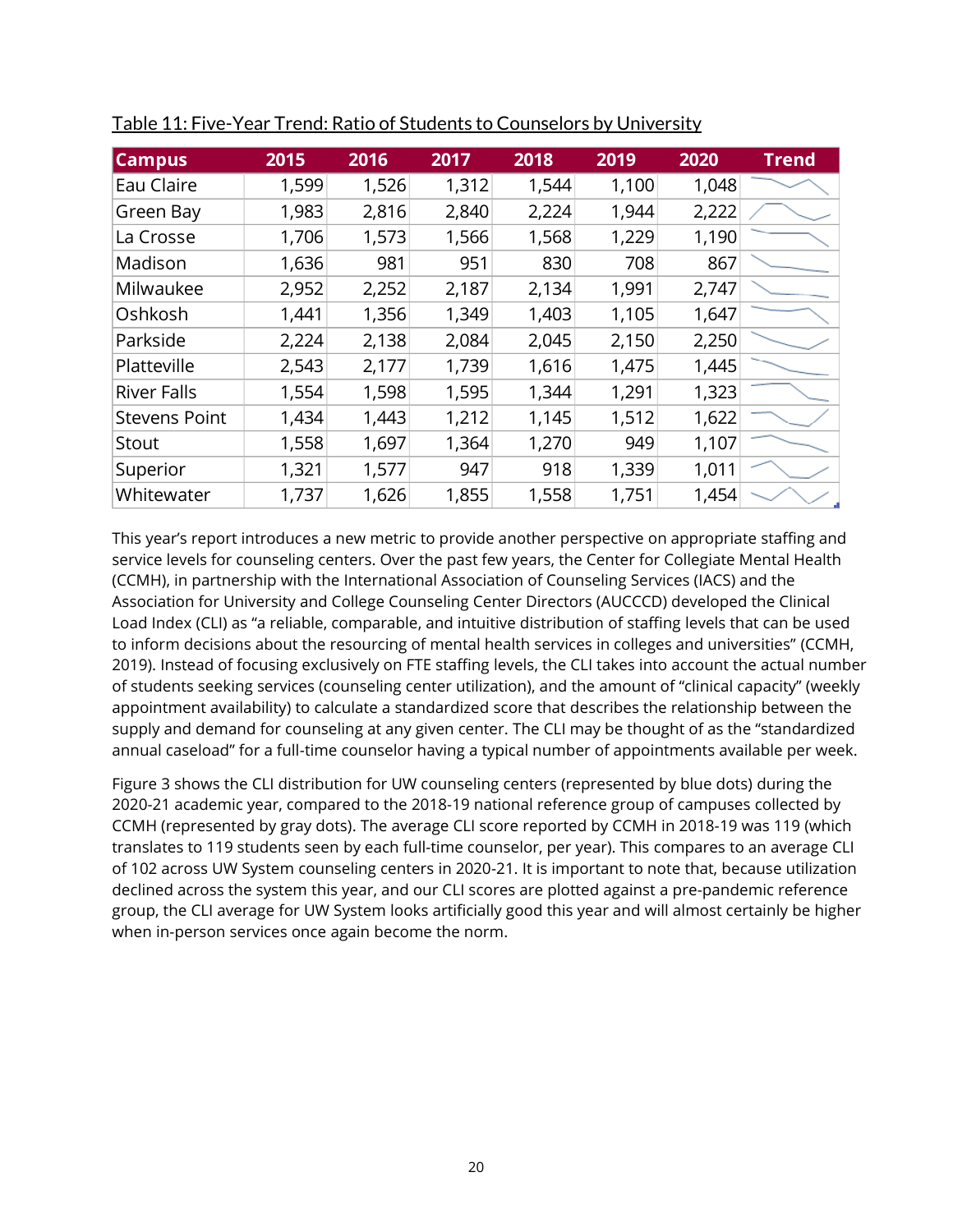<span id="page-20-0"></span>Figure 3: Clinical Load Index (CLI) Distribution



CCMH (2020) research has documented that higher CLI scores are associated with lower treatment dosages (fewer and less frequent appointments) which are, in turn, associated with less improvement in symptoms of common concerns like depression, anxiety, and general distress. This research is consistent with data presented in this report, showing that higher utilization in recent years coincided with declines in client satisfaction and outcomes, which rebounded this year when utilization (and average CLI score) was lower.

Both student to counselor ratios and the Clinical Load Index provide important ways of monitoring our ability to provide basic behavioral health treatment services on our campuses. It is hoped that these two metrics will inform ongoing efforts to reach more favorable and equitable staffing levels to better serve the needs of our students.

# <span id="page-20-1"></span>**Conclusion**

Meeting students in their time of need is both highly fulfilling and emotionally demanding work. This report documents both the successes and challenges of providing mental health counseling services on UW System campuses, and the data presented—both quantitative and qualitive—strongly supports the contributions of counseling services to student success.

UW System counseling centers provide a wide range of high-quality intervention, prevention, and consultation services thanks to the combined efforts of creative and talented teams who take very seriously their relationship to the academic mission of the university. As noted in the introduction, counseling centers have long been central to overall behavioral health efforts in higher education and have received increasing attention as student behavioral health has gained wider attention nationally and locally.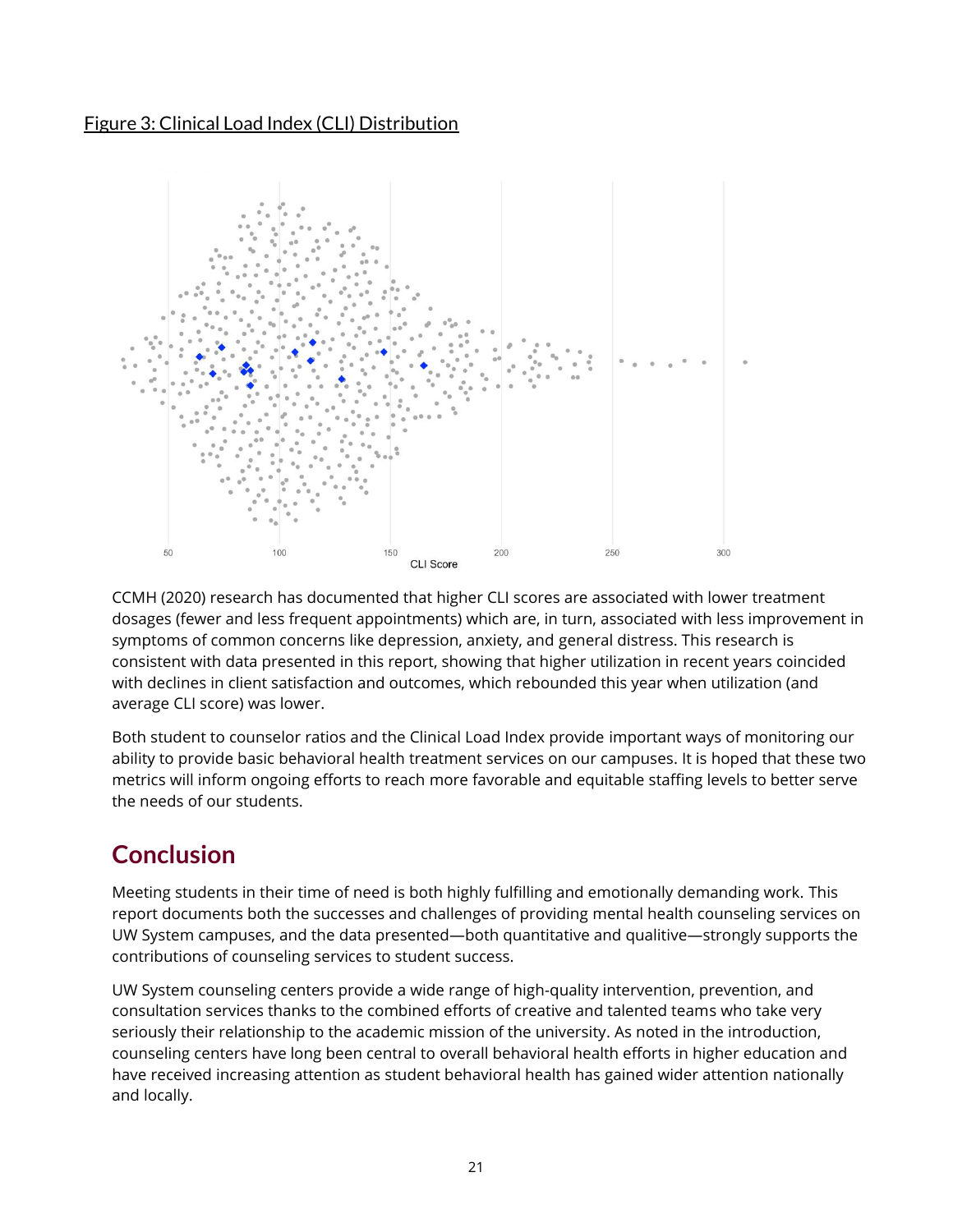Coinciding with this trend is the recognition that counseling centers cannot solely be responsible for the mental health and well-being of students. In the three-tier public health framework underlying the UW System behavioral health initiative, counseling centers represent a critical component of Tier 1: treatment and crisis intervention services. Equally worthy of attention are Tier 2 (targeted populations) and Tier 3 (overall well-being initiatives), in which counseling centers can play a role alongside the wider campus community to establish cultures of well-being on our campuses.

Comprehensive public health approaches will continue to be necessary to ensure that student mental health and well-being is prioritized by administrators, faculty, and staff alike. Counseling centers are well-suited to take a lead role in these efforts as long as the resources necessary to do this work continue to be evaluated and adjusted to meet the evolving needs of students and our campus communities.

# <span id="page-21-0"></span>**References**

- American College Health Association (2021, Spring). *American College Health Association-National College Health Assessment III: Reference Group Executive Summary*. Silver Spring, MD: American College Health Association; 2021. Retrieved from [https://www.acha.org/documents/ncha/NCHA-III\\_SPRING-](https://www.acha.org/documents/ncha/NCHA-III_SPRING-2021_REFERENCE_GROUP_EXECUTIVE_SUMMARY_updated.pdf)2021 REFERENCE GROUP EXECUTIVE SUMMARY updated.pdf.
- Center for Collegiate Mental Health (2021, January). *2020 Annual Report* (Publication No. STA 21-045). Retrieved from [https://ccmh.psu.edu/assets/docs/2020%20CCMH%20Annual%20Report.pdf.](https://ccmh.psu.edu/assets/docs/2020%20CCMH%20Annual%20Report.pdf)
- Center for Collegiate Mental Health (2021). *COVID-19's impact on college student mental health*. Five-part blog series retrieved from https://ccmh.psu.edu/index.php?option=com\_dailyplanetblog&tag=covid-19.
- Center for Collegiate Mental Health (2020, January). *2019 Annual Report* (Publication No. STA 20-244). Retrieved from https://ccmh.psu.edu/assets/docs/2019-CCMH-Annual-Report\_3.17.20.pdf.
- Healthy Minds Network & American College Health Association (2020). *The impact of COVID 19 on college student well-being*. Retrieved from [https://healthymindsnetwork.org/wp](https://healthymindsnetwork.org/wp-content/uploads/2020/07/Healthy_Minds_NCHA_COVID_Survey_Report_FINAL.pdf)[content/uploads/2020/07/Healthy\\_Minds\\_NCHA\\_COVID\\_Survey\\_Report\\_FINAL.pdf.](https://healthymindsnetwork.org/wp-content/uploads/2020/07/Healthy_Minds_NCHA_COVID_Survey_Report_FINAL.pdf)
- Healthy Minds Network (2021). *The healthy minds study: Fall 2020 data report*. Retrieved from [https://healthymindsnetwork.org/wp-content/uploads/2021/02/HMS-Fall-2020-National-Data-](https://healthymindsnetwork.org/wp-content/uploads/2021/02/HMS-Fall-2020-National-Data-Report.pdf)[Report.pdf.](https://healthymindsnetwork.org/wp-content/uploads/2021/02/HMS-Fall-2020-National-Data-Report.pdf)
- International Accreditation of Counseling Services (2020). *Standards for university and college counseling*  services. Retrieved from [https://iacsinc.org/wp-content/uploads/2021/02/IACS-2020-STANDARDS.pdf.](https://iacsinc.org/wp-content/uploads/2021/02/IACS-2020-STANDARDS.pdf)
- University of Wisconsin System (2021). *Services for Students with Disabilities Annual Report.* Retrieved from [https://www.wisconsin.edu/disability-resources/download/2019.20-](https://www.wisconsin.edu/disability-resources/download/2019.20-UWSA_DisabilityServices_AnnualReport_FINAL.pdf) [UWSA\\_DisabilityServices\\_AnnualReport\\_FINAL.pdf.](https://www.wisconsin.edu/disability-resources/download/2019.20-UWSA_DisabilityServices_AnnualReport_FINAL.pdf)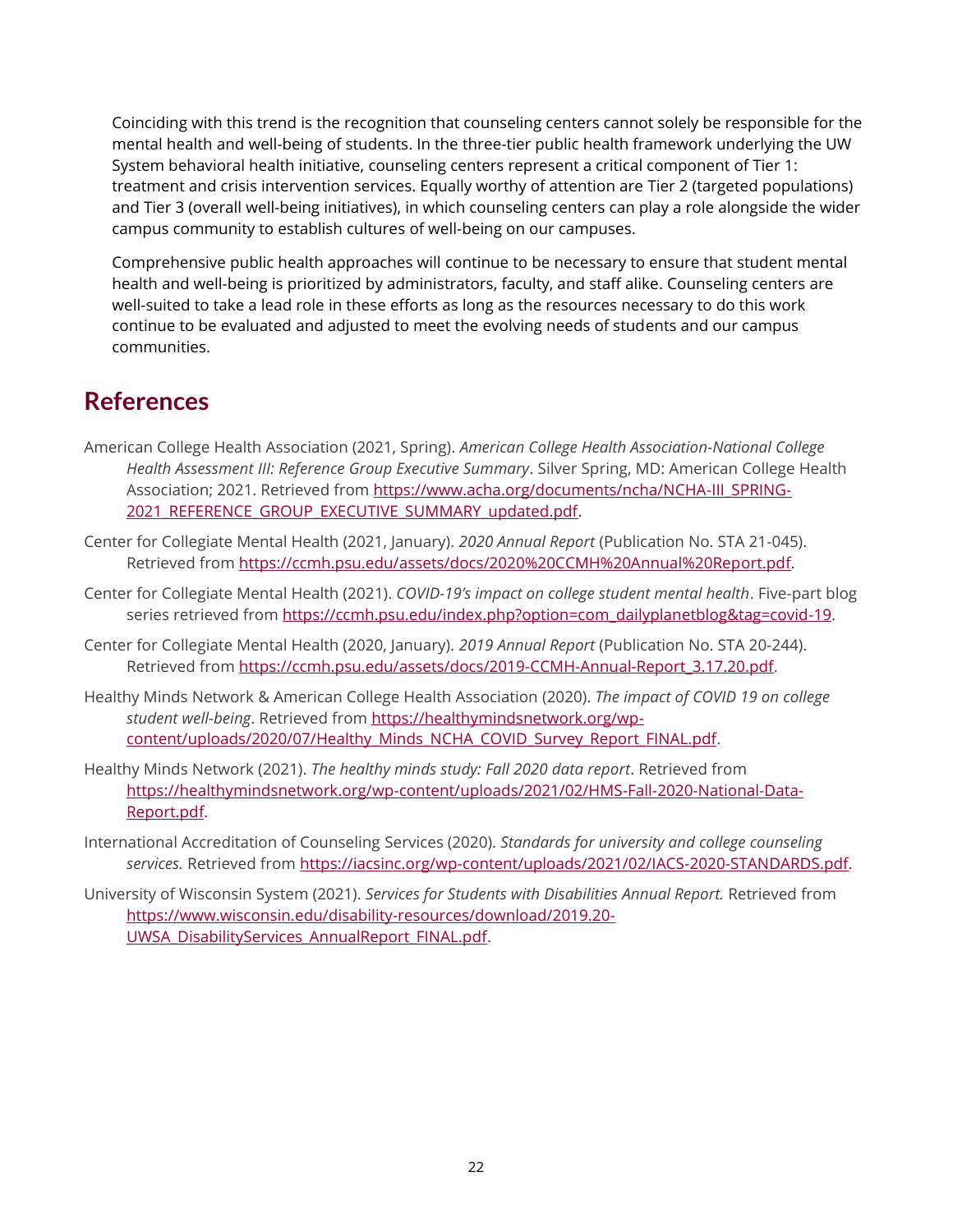# <span id="page-22-0"></span>**Appendices**

#### <span id="page-22-1"></span>Appendix 1: Client Information Form (CIF)

Designed to measure client characteristics and history, the CIF consists of a presenting concerns checklist, four items assessing intake academic functioning, and the standard demographic and personal history items established by the Center for Collegiate Mental Health (CCMH). The 2020-21 results of the CIF are presented below, with benchmark comparisons to national counseling center data collected by CCMH during the 2019-20 academic year (the most recent available).

#### <span id="page-22-2"></span>CIF Client Demographics

|                                     | <b>Counseling Clients</b> | UW System Population     |                              |
|-------------------------------------|---------------------------|--------------------------|------------------------------|
|                                     | $(n = 4,772)$             | $(n = 164, 766)$         | <b>CCMH</b><br>$(n=185,440)$ |
| <b>Academic Status (%)</b>          | $(n = 4, 102)$            |                          |                              |
|                                     | 21%                       | 18%                      |                              |
| Freshman/First-year                 |                           |                          | 21%                          |
| Sophomore                           | 22%                       | 18%                      | 21%                          |
| Junior                              | 24%                       | 18%                      | 22%                          |
| Senior                              | 26%                       | 24%                      | 21%                          |
| Graduate/Professional Degree        | 7%                        | 15%                      | 5%                           |
| Other                               | 1%                        | 7%                       | 1%                           |
| <b>Gender Identity (%)</b>          | $(n = 4,686)$             |                          |                              |
| Woman                               | 70%                       | 55%                      | 65%                          |
| Man                                 | 28%                       | 45%                      | 33%                          |
| Transgender                         | $< 1\%$                   |                          | 1%                           |
| Self-identify                       | 2%                        |                          | 2%                           |
| Race/Ethnicity (%)                  | $(n = 4,690)$             |                          |                              |
| White                               | 85%                       | 76%                      | 65%                          |
| Asian American/Asian                | 4%                        | 5%                       | 9%                           |
| Multiracial                         | 3%                        | 3%                       | 5%                           |
| Hispanic/Latino(a)                  | 5%                        | 7%                       | 10%                          |
| African American/Black              | 3%                        | 3%                       | 10%                          |
| American Indian or Alaskan Native   | $< 1\%$                   | $< 1\%$                  | $< 1\%$                      |
| Self-identify                       |                           |                          | 2%                           |
| Native Hawaiian or Pacific Islander | $< 1\%$                   | $< 1\%$                  | $< 1\%$                      |
| <b>Sexual Orientation (%)</b>       | $(n = 4, 564)$            |                          |                              |
| Heterosexual                        | 70%                       |                          | 75%                          |
| Bisexual                            | 16%                       | -                        | 13%                          |
| Self-identify                       | 6%                        |                          | 3%                           |
| Questioning                         | 4%                        | $\overline{\phantom{0}}$ | 4%                           |
| Lesbian                             | 3%                        | $\overline{a}$           | 2%                           |
| Gay                                 | 2%                        |                          | 3%                           |
| GPA [Mean (SD)]                     | 2.64(1.40)                | $\overline{a}$           |                              |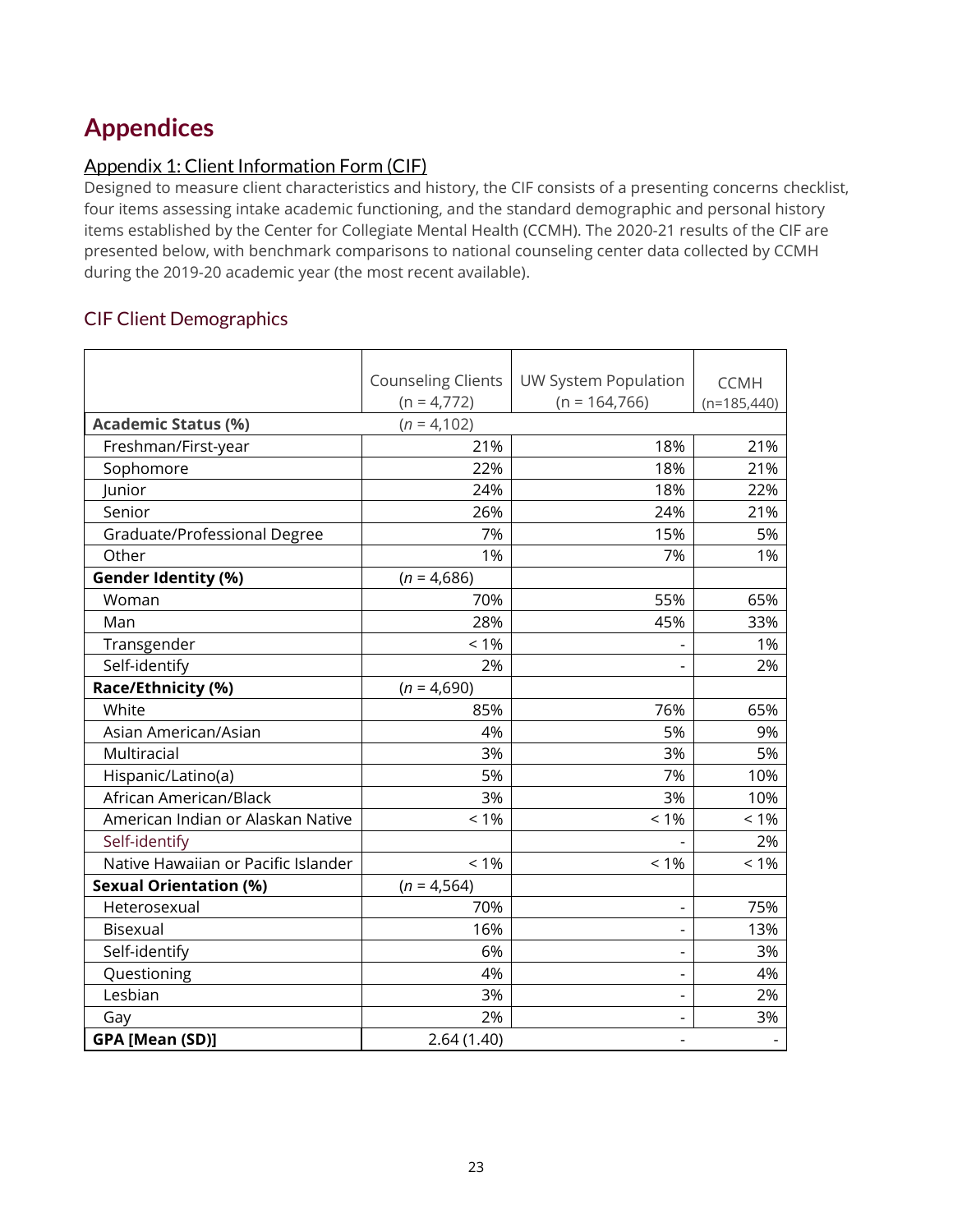|                                                                      | Counseling<br>Clients<br>$(n = 4,772)$ | UW System Population<br>$(n = 164, 766)$ | <b>CCMH</b><br>$(n=185,440)$ |
|----------------------------------------------------------------------|----------------------------------------|------------------------------------------|------------------------------|
| <b>International Student (% Yes)</b>                                 | 1%                                     | 5%                                       | 6%                           |
| <b>First-Generation Student (% Yes)</b>                              | 23%                                    | 31%                                      | 23%                          |
| Age [Mean (Mode)                                                     | 21.22(21)                              | 21-24 AVG                                | 21.87 (21)                   |
| <b>US Military Service (% Yes)</b>                                   | 2%                                     |                                          | 1%                           |
| <b>Traumatic/Stressful Military</b><br><b>Experience [% Yes (n)]</b> | $< 1\% (27)$                           |                                          | 31% (404)                    |
| <b>Student Athlete (% Yes)</b>                                       | 17.5%                                  |                                          | 26%                          |
| <b>Transfer Student (% Yes)</b>                                      | 18%                                    | 14%                                      | 18%                          |

|                                                   | System Survey  | <b>CCMH</b>     |
|---------------------------------------------------|----------------|-----------------|
|                                                   | $(n = 4,772)$  | $(n = 185,440)$ |
| <b>Current Housing (%)</b>                        | $(n = 4, 120)$ |                 |
| On-campus residence hall/apartment                | 42%            | 37%             |
| Off-campus apartment/house                        | 54%            | 60%             |
| On-/off-campus co-operative housing               | $< 1\%$        | 1%              |
| On-/off-campus fraternity/sorority house          | $< 1\%$        | 2%              |
| Other                                             | 2%             | 1%              |
| Who Do You Live With (%)                          |                |                 |
| Roommate(s)                                       | 55%            | 69%             |
| Alone                                             | 19%            | 13%             |
| Spouse, partner, or significant other             | 11%            | 10%             |
| Parent(s) or guardian(s)                          | 12%            | 10%             |
| Family other                                      | 5%             | 5%              |
| Children                                          | 1%             | 2%              |
| Other                                             | 1%             | 1%              |
| <b>Relationship Status (%)</b>                    |                |                 |
| Single                                            | 56%            | 62%             |
| Serious dating or committed relationship          | 42%            | 34%             |
| Married                                           | 1.6%           | 4%              |
| Divorced                                          | $< 1\%$        | < 1%            |
| Civil union, domestic partnership, or equivalent  | $< 1\%$        | 1%              |
| Widowed                                           | 0%             | $< 1\%$         |
| Separated                                         | $< 1\%$        | 1%              |
| <b>Current Financial Situation</b>                |                |                 |
| Always stressful                                  | 12%            | 13%             |
| Often stressful                                   | 23%            | 21%             |
| Sometimes stressful                               | 39%            | 35%             |
| Rarely stressful                                  | 20%            | 22%             |
| Never stressful                                   | 6%             | 9%              |
| <b>Registered Disability (% Yes)</b>              | 10.9%          | 10%             |
| If yes, which category - check all that apply (%) |                |                 |
| Attention Deficit/Hyperactivity disorder          | 37%            | 42%             |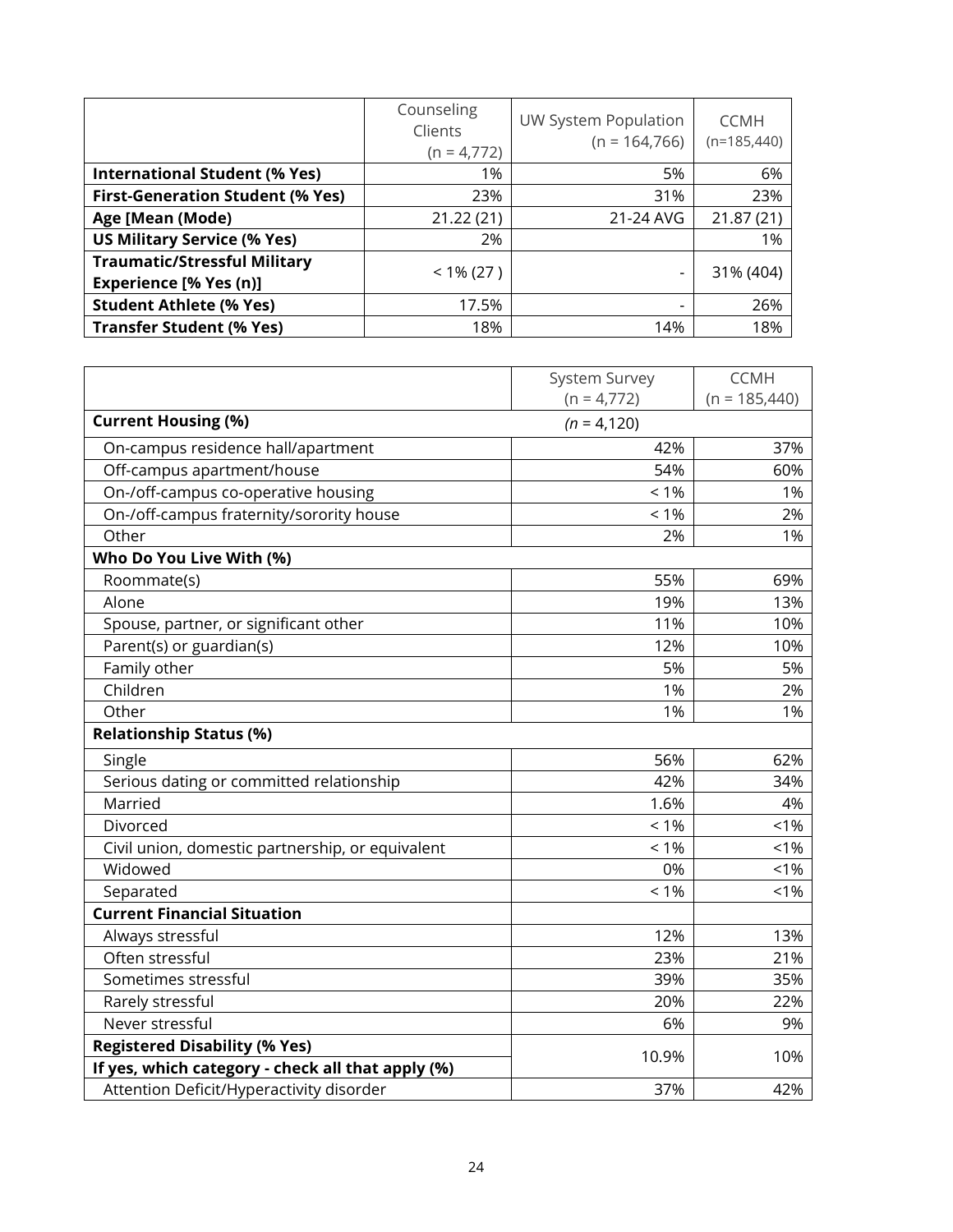|                                                | System Survey | <b>CCMH</b>     |
|------------------------------------------------|---------------|-----------------|
|                                                | $(n = 4,772)$ | $(n = 185,440)$ |
| Difficulty Hearing                             | $< 1\%$       | 3%              |
| <b>Specific Learning Disability</b>            | 14%           | 13%             |
| <b>Mobility Impairments</b>                    | $< 1\%$       | 4%              |
| Neurological Disorder                          |               |                 |
| Health Impairment/Condition                    | $< 1\%$       | 11%             |
| Psychological Disorder/Condition               | 29%           | 32%             |
| Visual Impairments/Difficulty Seeing           | 3%            | 3%              |
| Traumatic Brain Injury                         | $< 1\%$       | 3%              |
| Cognitive Difficulties/Intellectual Disability | 2%            | 4%              |
| Difficulty Speaking/Language Impairment        | $< 1\%$       | 1%              |
| Autism Spectrum Disorder                       | 4%            | 6%              |
| Other                                          | 15%           | 16%             |
|                                                |               |                 |
| <b>Religious/Spiritual Preference (%)</b>      |               |                 |
| Christian                                      | 30%           | 32%             |
| Catholic                                       | 15%           | 14%             |
| Agnostic                                       | 17%           | 15%             |
| Atheist                                        | 10%           | 9%              |
| Self-identify                                  | 5%            | 3%              |
| <b>Buddhist</b>                                | $< 1\%$       | 1%              |
| Jewish                                         | $< 1\%$       | 2%              |
| Muslim                                         | $< 1\%$       | 2%              |
| Hindu                                          | $< 1\%$       | 1%              |
| No preference                                  | 23%           | 20%             |
| Hours of Work Per Week (%)                     |               |                 |
| 0                                              | 31%           | 42%             |
| $1 - 5$                                        | 10%           | 6%              |
| $6 - 10$                                       | 12%           | 12%             |
| $11 - 15$                                      | 13%           | 11%             |
| 16-20                                          | 15%           | 13%             |
| $21 - 25$                                      | 9%            | 6%              |
| 26-30                                          | 4%            | 4%              |
| $31 - 35$                                      | 2%            | 2%              |
| 36-40                                          | 2%            | 2%              |
| $40+$                                          | 1%            | 2%              |

# <span id="page-24-0"></span>Client Reported Presenting Concerns - % Reporting Yes

| ltems                                       | <b>Counseling Clients</b><br>$(n = 4.772)$ |
|---------------------------------------------|--------------------------------------------|
| Anxiety/fears/worries (other than academic) | 6%'                                        |
| Stress/stress management                    |                                            |
| Depression/sadness/mood swings              |                                            |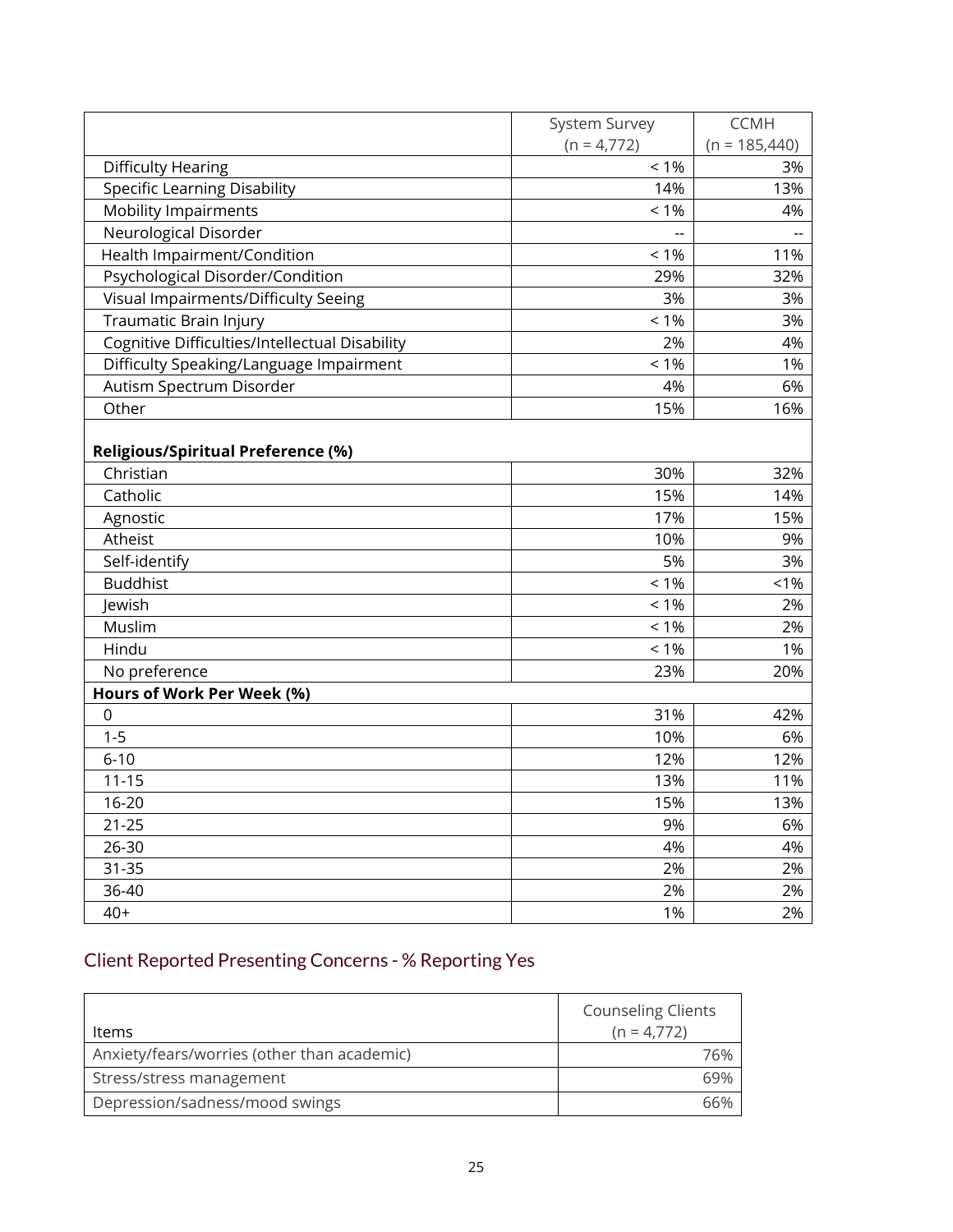|                                                          | <b>Counseling Clients</b> |
|----------------------------------------------------------|---------------------------|
| Items                                                    | $(n = 4,772)$             |
| Low self-esteem/confidence                               | 47%                       |
| Procrastination/motivation                               | 50%                       |
| Attention/concentration                                  | 41%                       |
| Friends/roommates/dating concerns                        | 32%                       |
| Sleep difficulties                                       | 30%                       |
| Problems related to school or grades                     | 40%                       |
| Choice of major/career                                   | 17%                       |
| Shyness/social discomfort                                | 21%                       |
| Eating behavior/weight problems/eating disorders/image   | 26%                       |
| Anger/irritability                                       | 23%                       |
| Marital/couple/family concerns                           | 13%                       |
| Grief/loss                                               | 14%                       |
| Physical symptoms/health (headaches, stomachaches, pain) | 12%                       |
| Alcohol/drug use                                         | 7%                        |
| Self-injury (cutting, hitting, burning)                  | 6%                        |
| Childhood abuse (physical, emotional, sexual)            | 11%                       |
| Sexual assault/dating violence/stalking/harassment       | 7%                        |
| Sexual orientation                                       | 5%                        |
| Gender Identity                                          | 3%                        |
| Seeing/hearing things others don't                       | 2%                        |
| Cultural adjustment                                      | 1%                        |
| Urge to injure/harm someone else                         | 1%                        |
| Bullying/harassment                                      | 1%                        |
| Prejudice/discrimination                                 | 2%                        |
| Other                                                    | 4%                        |

Students were asked to report the degree to which their academics were being negatively impacted by their mental health. Students responded to each item on a scale from 1 (Strongly Disagree - SD) to 5 (Strongly Agree - SA).

#### <span id="page-25-0"></span>Academic Outcomes

| Subscale Item                                              | SD/Disagree | Neutral | Agree/SA | System Mean<br>(n) |
|------------------------------------------------------------|-------------|---------|----------|--------------------|
| am struggling with my academics.                           | 43%         | 23%     | 34%      | 3.80(4,626)        |
| am thinking of leaving school.                             | 77%         | 13%     | 10%      | 2.22(4,615)        |
| My academic motivation and/or<br>attendance are suffering. | 35%         | 19%     | 47%      | 4.25 (4,615)       |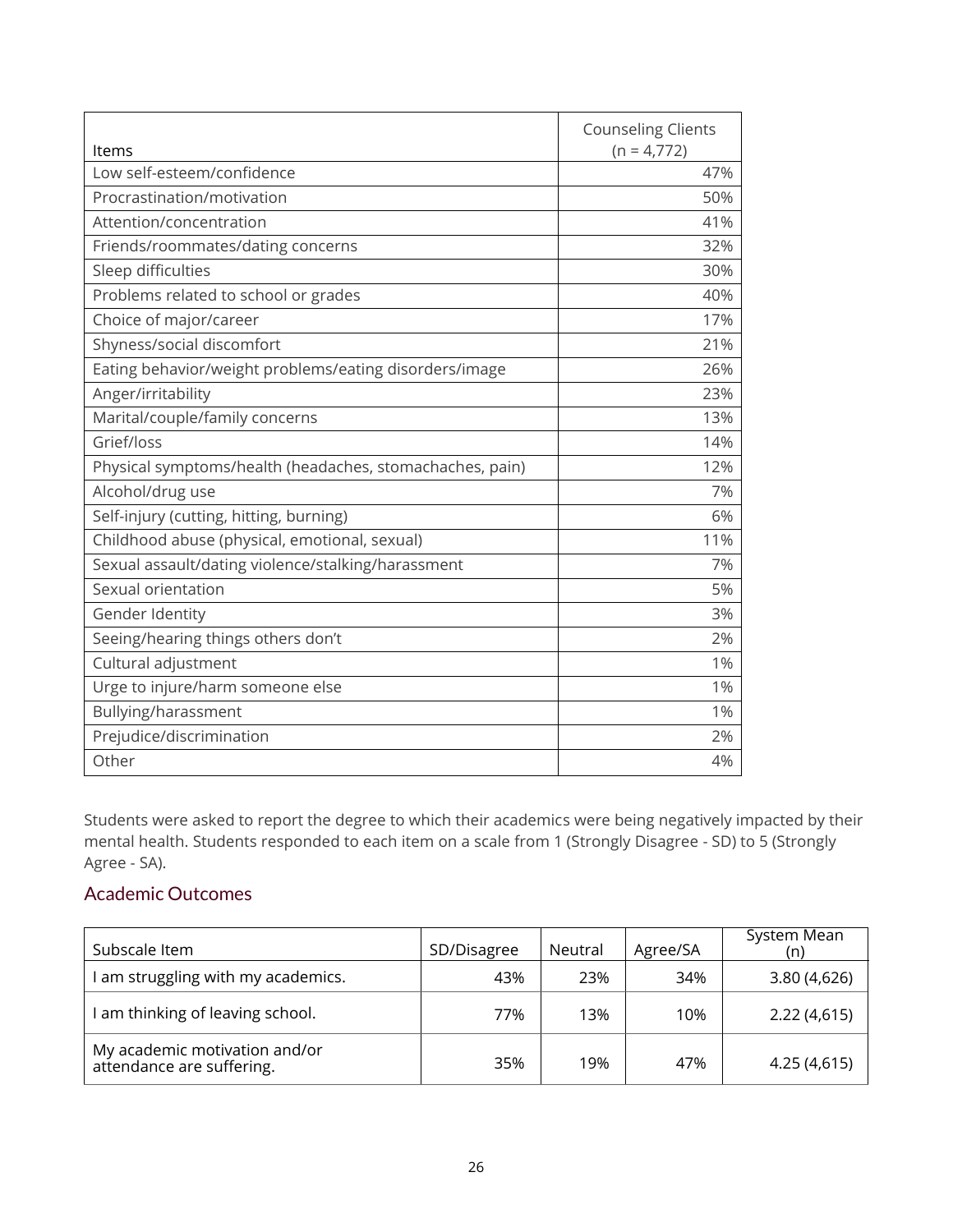| Subscale Item                                        | SD/Disagree | Neutral | Agree/SA | System Mean<br>(n) |
|------------------------------------------------------|-------------|---------|----------|--------------------|
| I am having a hard time focusing on my<br>academics. | 24%         | 19%     | 57%      | 4.73 (4.614)       |

For the items below, students were asked to report the frequency with which they have had various experiences in their lifetime. The System and CCMH columns represent the percentages of students who reported having the experiences at least one time.

#### <span id="page-26-0"></span>Mental Health History Items

|                                          |       |      |                                  |         | More     |          |           |         |         |           |  |  |  |  |  |  |  |  |  |  |  |  |  |  |  |  |  |         |    |
|------------------------------------------|-------|------|----------------------------------|---------|----------|----------|-----------|---------|---------|-----------|--|--|--|--|--|--|--|--|--|--|--|--|--|--|--|--|--|---------|----|
|                                          |       | 1    | $2 - 3$                          | $4 - 5$ | than 5   | System % | CCMH %    |         |         |           |  |  |  |  |  |  |  |  |  |  |  |  |  |  |  |  |  |         |    |
| Items                                    | Never | Time | Times                            | Times   | Times    | (n)      | (n)       |         |         |           |  |  |  |  |  |  |  |  |  |  |  |  |  |  |  |  |  |         |    |
| Been hospitalized for mental health      |       |      |                                  |         |          |          |           | 10%     | 9%      |           |  |  |  |  |  |  |  |  |  |  |  |  |  |  |  |  |  |         |    |
| concerns.                                | 90%   | 6%   | 3%                               | $< 1\%$ | 1%       | (465)    | (12, 304) |         |         |           |  |  |  |  |  |  |  |  |  |  |  |  |  |  |  |  |  |         |    |
| Felt the need to reduce your             |       |      |                                  |         |          | 26%      | 27%       |         |         |           |  |  |  |  |  |  |  |  |  |  |  |  |  |  |  |  |  |         |    |
| alcohol or drug use.                     | 75%   | 8%   | 10%                              | 2%      | 6%       | (1, 180) | (19, 891) |         |         |           |  |  |  |  |  |  |  |  |  |  |  |  |  |  |  |  |  |         |    |
| Others expressed concern about           |       |      |                                  |         |          | 13%      | 15%       |         |         |           |  |  |  |  |  |  |  |  |  |  |  |  |  |  |  |  |  |         |    |
| your alcohol or drug use.                | 86%   | 5%   | 5%                               | 1%      | 2%       | (646)    | (17,062)  |         |         |           |  |  |  |  |  |  |  |  |  |  |  |  |  |  |  |  |  |         |    |
| Received treatment for alcohol or        |       |      |                                  |         |          |          | 2%        |         |         |           |  |  |  |  |  |  |  |  |  |  |  |  |  |  |  |  |  |         |    |
| drug use.                                | 95%   | 2%   | 1%                               | $< 1\%$ | 2%       |          | 5% (218)  | (2,703) |         |           |  |  |  |  |  |  |  |  |  |  |  |  |  |  |  |  |  |         |    |
| Purposely injured yourself w/o           |       |      |                                  |         |          |          |           |         |         |           |  |  |  |  |  |  |  |  |  |  |  |  |  |  |  |  |  |         |    |
| suicidal intent (e.g., cutting, hitting, | 71%   | 5%   | 8%                               | 3%      | 14%      | 30%      | 29%       |         |         |           |  |  |  |  |  |  |  |  |  |  |  |  |  |  |  |  |  |         |    |
| burning, etc.).                          |       |      |                                  |         |          |          |           |         | (1,200) | (35, 342) |  |  |  |  |  |  |  |  |  |  |  |  |  |  |  |  |  |         |    |
| Seriously considered attempting          |       |      |                                  |         |          | 36%      | 37%       |         |         |           |  |  |  |  |  |  |  |  |  |  |  |  |  |  |  |  |  |         |    |
| suicide.                                 | 64%   | 13%  | 13%                              | 3%      | 7%       | (1, 493) | (45, 190) |         |         |           |  |  |  |  |  |  |  |  |  |  |  |  |  |  |  |  |  |         |    |
|                                          |       |      |                                  |         |          | 12%      | 11%       |         |         |           |  |  |  |  |  |  |  |  |  |  |  |  |  |  |  |  |  |         |    |
| Made a suicide attempt.                  | 88%   | 7%   | 3%                               | 1%      | 1%       | (496)    | (13, 198) |         |         |           |  |  |  |  |  |  |  |  |  |  |  |  |  |  |  |  |  |         |    |
| Considered causing serious               |       | 2%   | 1%                               |         |          |          | 7%        |         |         |           |  |  |  |  |  |  |  |  |  |  |  |  |  |  |  |  |  |         |    |
| physical injury to another person.       | 95%   |      |                                  |         |          |          |           |         |         |           |  |  |  |  |  |  |  |  |  |  |  |  |  |  |  |  |  | $< 1\%$ | 2% |
| Intentionally caused serious             |       |      |                                  |         |          |          | 2%        |         |         |           |  |  |  |  |  |  |  |  |  |  |  |  |  |  |  |  |  |         |    |
| physical injury to another.              |       |      | 96%<br>1%<br>$< 1\%$<br>1%<br>1% |         | 3% (149) | (1,920)  |           |         |         |           |  |  |  |  |  |  |  |  |  |  |  |  |  |  |  |  |  |         |    |
| Someone had sexual contact with          |       |      |                                  |         |          | 29%      | 26%       |         |         |           |  |  |  |  |  |  |  |  |  |  |  |  |  |  |  |  |  |         |    |
| you w/o your consent.                    | 72%   | 13%  | 9%                               | 2%      | 5%       | (1,306)  | (30, 635) |         |         |           |  |  |  |  |  |  |  |  |  |  |  |  |  |  |  |  |  |         |    |
| Experienced harassing, controlling,      |       |      |                                  |         |          |          |           |         |         |           |  |  |  |  |  |  |  |  |  |  |  |  |  |  |  |  |  |         |    |
| and/or abusive behavior from             |       |      |                                  |         |          |          |           |         |         |           |  |  |  |  |  |  |  |  |  |  |  |  |  |  |  |  |  |         |    |
| another person (e.g., friend, family     | 60%   | 6%   | 8%                               | 3%      | 23%      | 40%      | 39%       |         |         |           |  |  |  |  |  |  |  |  |  |  |  |  |  |  |  |  |  |         |    |
| member, partner, or authority            |       |      |                                  |         |          | (1,881)  | (46, 480) |         |         |           |  |  |  |  |  |  |  |  |  |  |  |  |  |  |  |  |  |         |    |
| figure).                                 |       |      |                                  |         |          |          |           |         |         |           |  |  |  |  |  |  |  |  |  |  |  |  |  |  |  |  |  |         |    |
| Experienced a traumatic event that       |       |      |                                  |         |          |          |           |         |         |           |  |  |  |  |  |  |  |  |  |  |  |  |  |  |  |  |  |         |    |
| caused you to feel intense fear,         | 57%   | 16%  | 14%                              | 3%      | 10%      | 43%      | 43%       |         |         |           |  |  |  |  |  |  |  |  |  |  |  |  |  |  |  |  |  |         |    |
| helplessness, or horror.                 |       |      |                                  |         |          | (875)    | (48, 995) |         |         |           |  |  |  |  |  |  |  |  |  |  |  |  |  |  |  |  |  |         |    |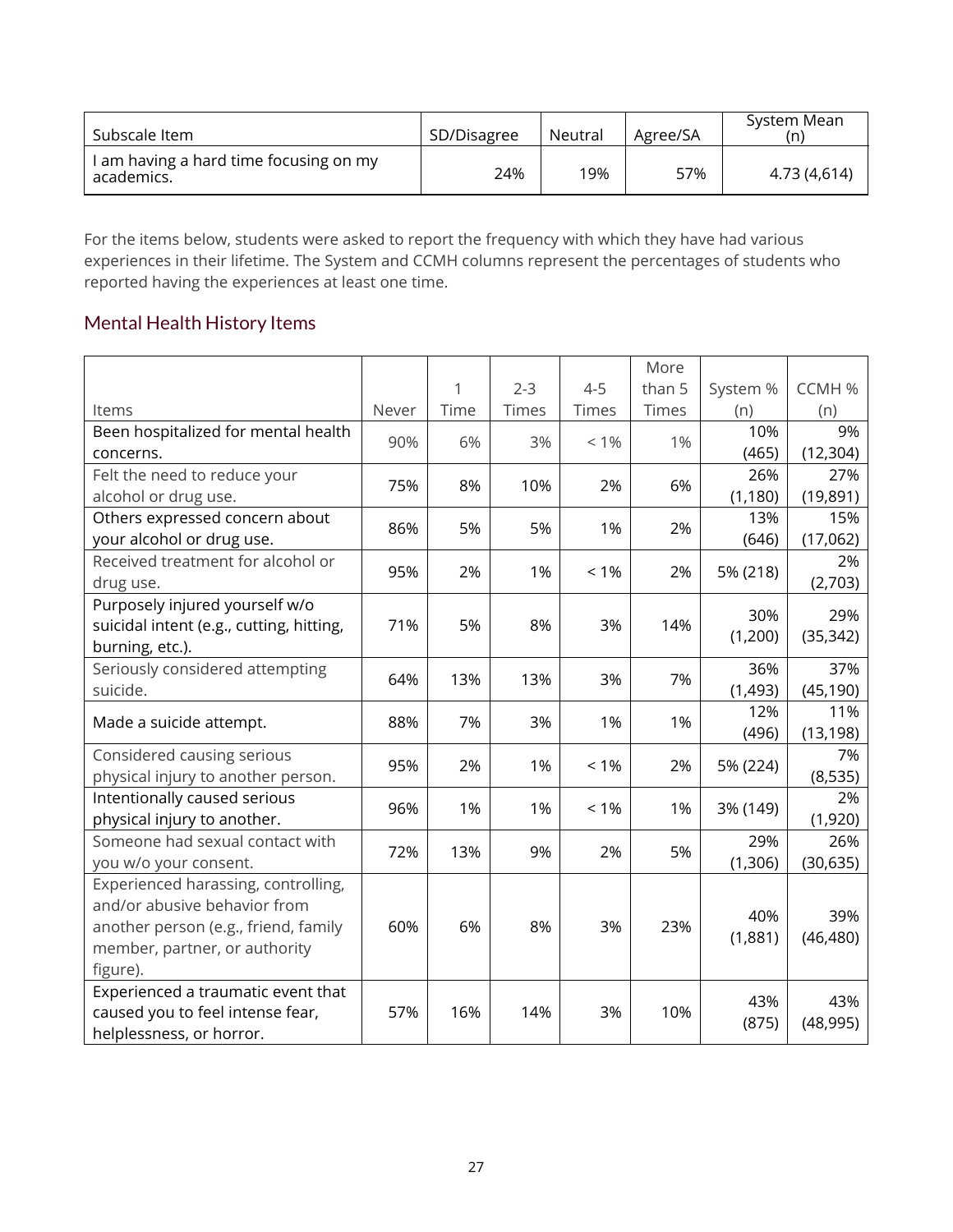#### <span id="page-27-0"></span>Extended Mental Health History Items

| Items                                                           | Never | Prior to<br>College | After<br><b>Starting</b><br>College | Both | System %<br>(n) | CCMH % (n)   |
|-----------------------------------------------------------------|-------|---------------------|-------------------------------------|------|-----------------|--------------|
| Attended counseling for<br>mental health concerns.              | 36%   | 24%                 | 21%                                 | 20%  | 65% (3,048)     | 60% (70,278) |
| Taken a prescribed<br>medication for mental<br>health concerns. | 54%   | 12%                 | 17%                                 | 18%  | 47% (2,178)     | 36% (42,131) |

#### <span id="page-27-1"></span>Reported Marijuana Use

| Items                                                                                | None | Once | Twice | $3$ to 5<br><b>Times</b> | $6$ to 9<br>Times | $10$ or<br>More<br><b>Times</b> | System %<br>(n) | CCMH %<br>(n) |
|--------------------------------------------------------------------------------------|------|------|-------|--------------------------|-------------------|---------------------------------|-----------------|---------------|
| Think back over the<br>last two weeks. How<br>many times have you<br>used marijuana? | 79%  | 5%   | 4%    | 5%                       | 2%                | 6%                              | 21% (994)       | 26% (27,521)  |

#### <span id="page-27-2"></span>Appendix 2: Learning Outcomes and Satisfaction Survey (LOS)

The Learning Outcomes and Satisfaction (LOS) Survey is the standard outcome measure created by the Counseling Impact Assessment Committee in 2011. Administered to clients at the end of the semester, the LOS is designed to measure the extent to which clients believe that counseling helped them to make improvements on intrapersonal skills, academic functioning, and well-being, as well as their satisfaction with services. The LOS contains three subscales: the Intrapersonal Learning Outcomes Subscale, the Client Satisfaction Subscale, and the Academic Outcomes Subscale. Additional items that do not factor onto the three subscales are presented separately. The 2020-21 results of the LOS are presented below with all client LOS entries included.

#### <span id="page-27-3"></span>LOS Demographic Data

|                                      | System Survey ( $n = 1,261$ ) |
|--------------------------------------|-------------------------------|
| <b>Academic Status (%)</b>           | $(n = 1,064)$                 |
| Freshman/First year                  | 205 (19%)                     |
| Sophomore                            | 194 (18%)                     |
| Junior                               | 266 (25%)                     |
| Senior                               | 275 (26%)                     |
| Graduate/professional degree student | 107 (10%)                     |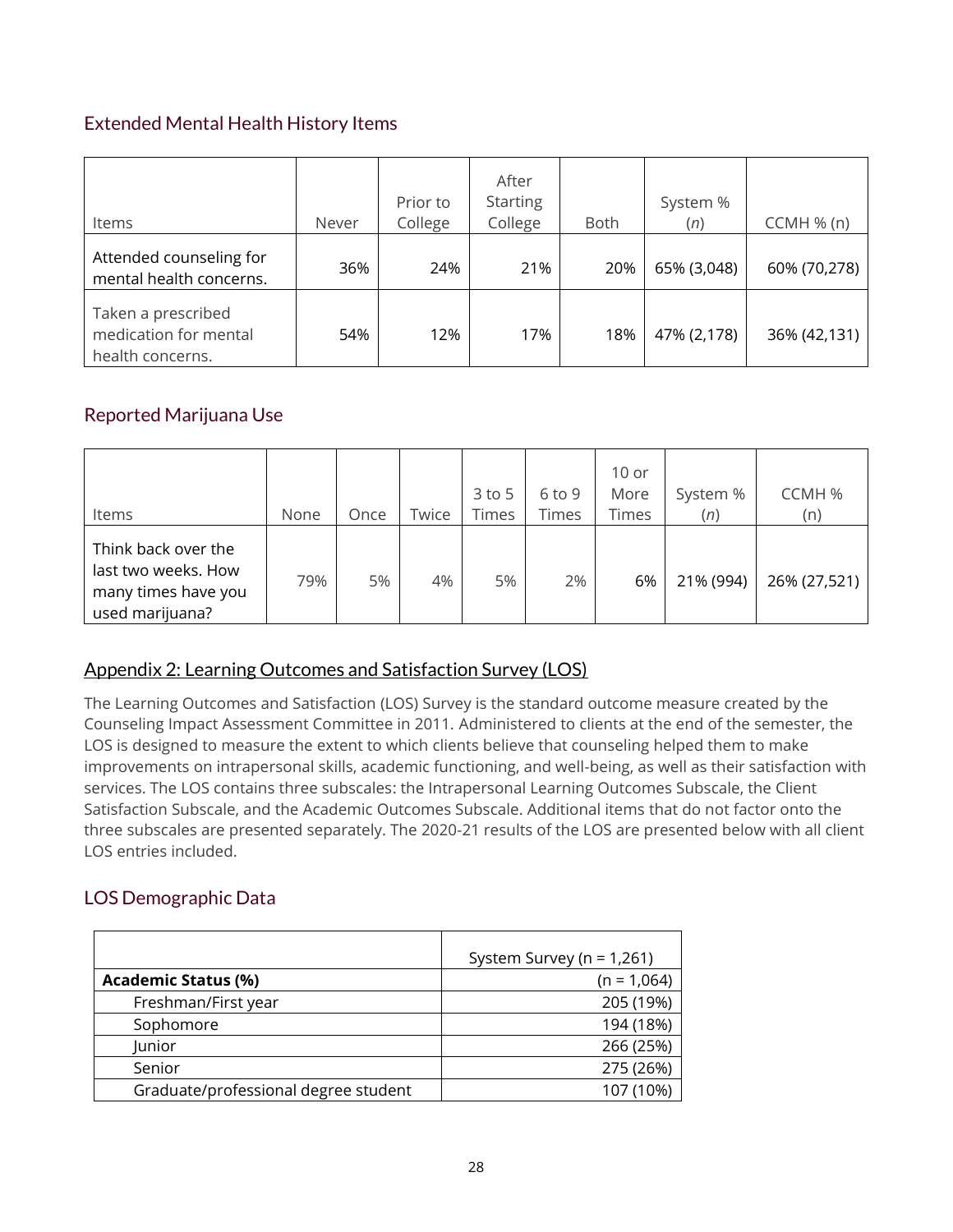|                                  | System Survey ( $n = 1,261$ ) |
|----------------------------------|-------------------------------|
| Other                            | 17 (2%)                       |
| Gender Identity (%)              | (n = 1,063)                   |
| Woman                            | 811 (76%)                     |
| Man                              | 191 (18%)                     |
| Transgender                      | 23 (2%)                       |
| Self-identify                    | 38 (4%)                       |
| Race/Ethnicity (%)               | $(n = 1,063)$                 |
| African American/Black           | 17 (2%)                       |
| American Indian/Alaskan Native   | 6(1%)                         |
| Asian American/Asian             | 41 (4%)                       |
| Hispanic/Latino(a)               | 38 (4%)                       |
| Native Hawaiian/Pacific Islander | $1 (< 1\%)$                   |
| Multiracial                      | 41 (4%)                       |
| White                            | 911 (86%)                     |
| Self-identify                    | 8(1%)                         |
| Age [Mean (SD)]                  | 21.93 (4.13)                  |
| <b>Number of Sessions [Mode]</b> | 5                             |

For the tables below, students were asked to report their level of agreement with statements on a scale from 1 (Strongly Disagree - SD) to 5 (Strongly Agree - SA).

## <span id="page-28-0"></span>Lifestyle and Self-Efficacy

| Subscale Items                                                                                                        | SD/Disagree | Neutral | Agree/SA | System<br>Mean (n) |
|-----------------------------------------------------------------------------------------------------------------------|-------------|---------|----------|--------------------|
| I made improvements on the specific issues for which<br>I sought counseling.                                          | 6%          | 11%     | 83%      | 4.12 (1,191)       |
| I have started to live a healthier lifestyle in at least<br>one area (e.g., sleep, diet, exercise, alcohol/drug use). | 7%          | 21%     | 72%      | 3.90 (1,178)       |
| I have improved my ability to manage stress.                                                                          | 8%          | 24%     | 68%      | 3.80(1,185)        |
| I am better prepared to work through future<br>concerns and achieve my goals.                                         | 6%          | 16%     | 78%      | 3.99(1,187)        |
| I increased my self-confidence and/or self-esteem.                                                                    | 10%         | 28%     | 62%      | 3.74 (1,184)       |
| The counseling process helped me understand<br>cultural, family, ethnic, and/or community<br>differences.             | 12%         | 34%     | 53%      | 3.63(1,121)        |
| I have gained a greater understanding of myself or a<br>clearer sense of identity.                                    | 7%          | 16%     | 76%      | 3.99(1,181)        |
| I increased my ability to think clearly and critically<br>about my problems.                                          | 5%          | 16%     | 79%      | 4.03 (1,186)       |
| I improved my communication skills.                                                                                   | 7%          | 24%     | 69%      | 3.86(1,176)        |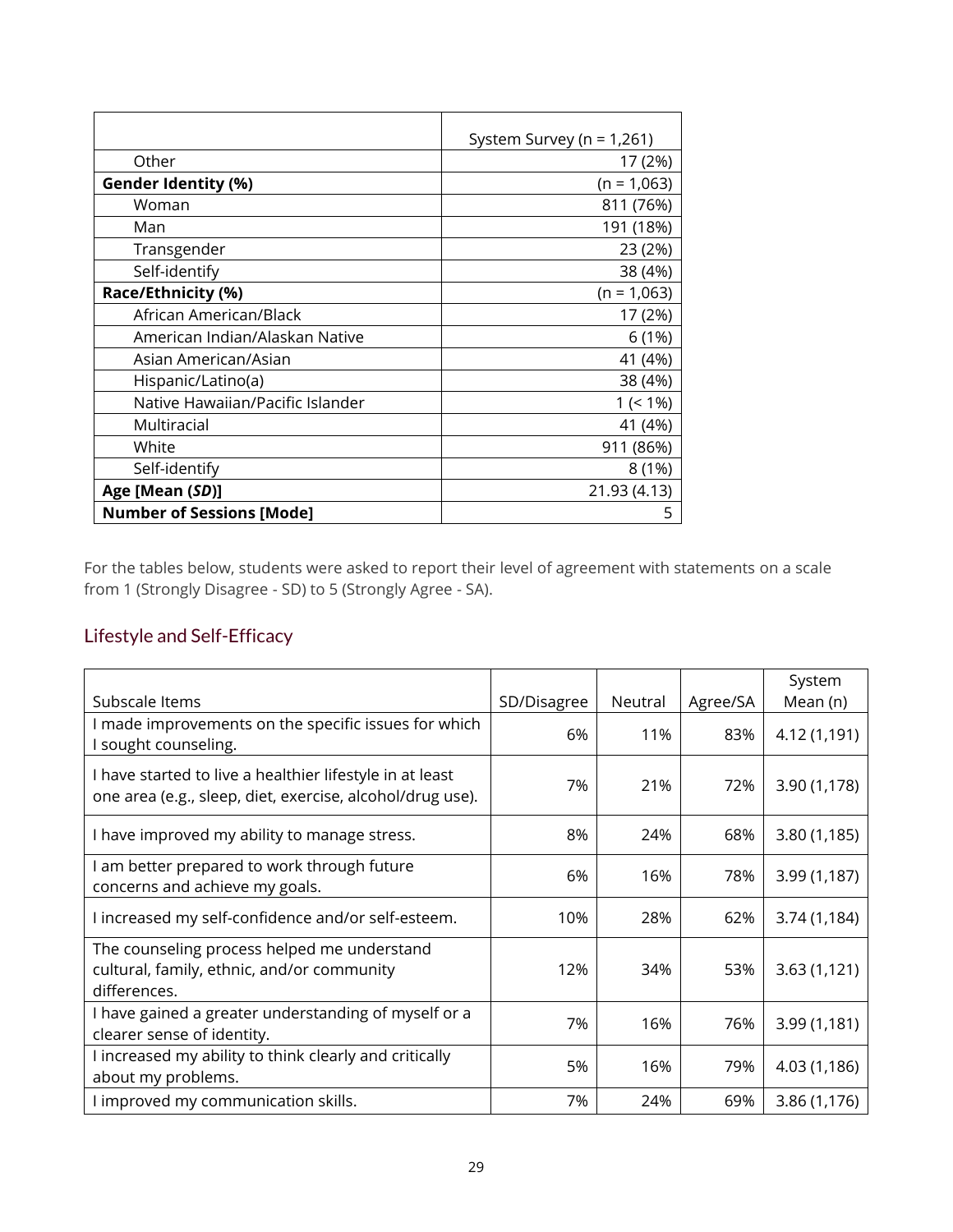|                |             |         |          | System      |
|----------------|-------------|---------|----------|-------------|
| Subscale Items | SD/Disagree | Neutral | Agree/SA | Mean (n)    |
| Total Subscale | 7.4%        | 20.7%   | 71% ∣    | 3.90(1,194) |

# <span id="page-29-0"></span>Counseling Satisfaction

| <b>Items</b>                                              | SD/Disagree | Neutral | Agree/SA | System<br>Mean $(n)$ |
|-----------------------------------------------------------|-------------|---------|----------|----------------------|
| The office staff were helpful in providing information    |             |         |          |                      |
| and direction.                                            | 2%          | 11%     | 86%      | 4.22 (1,097)         |
| This counselor displayed sensitivity/acceptance to        |             |         |          |                      |
| individual differences (e.g., culture, gender, ethnicity, |             |         |          |                      |
| $etc.$ ).                                                 | 2%          | 3%      | 95%      | 4.59 (1,131)         |
| This counselor helped me clarify my concerns and          |             |         |          |                      |
| provide guidance.                                         | 4%          | 4%      | 92%      | 4.44 (1,137)         |
| This counselor supported me in making my own              |             |         |          |                      |
| decisions and reaching my personal goals.                 | 2%          | 5%      | 92%      | 4.47 (1,132)         |
| The counseling environment was warm and inviting.         | 3%          | 6%      | 91%      | 4.47 (1,122)         |
| It is important for me to have counseling services        |             |         |          |                      |
| located on campus.                                        | 3%          | 7%      | 90%      | 4.55 (1,121)         |
| would return to the counseling center again.              | 4%          | 4%      | 92%      | 4.56(1,131)          |
| would recommend counseling services to a friend.          | 4%          | 3%      | 94%      | 4.61 (1,135)         |
| <b>Total Subscale</b>                                     | 3.6%        | 6%      | 86.6%    | 4.49 (1,143)         |

## <span id="page-29-1"></span>Academic Outcomes

<span id="page-29-2"></span>

|                                          |             |         |          | System      |
|------------------------------------------|-------------|---------|----------|-------------|
| Items                                    | SD/Disagree | Neutral | Agree/SA | Mean $(n)$  |
|                                          |             |         |          |             |
| Counseling has increased my academic     |             |         |          |             |
| motivation and/or class attendance.      | 19%         | 41%     | 40%      | 3.25(1,139) |
| Counseling has helped me to focus better |             |         |          |             |
| on my academics.                         | 16%         | 34%     | 51%      | 3.44(1,160) |
| Counseling has helped with my academic   |             |         |          |             |
| performance.                             | 16%         | 40%     | 43%      | 3.33(1,154) |
| Counseling has helped me stay at school. | 18%         | 38%     | 45%      | 3.39(1,119) |
| <b>Total Subscale</b>                    | 17.3%       | 38%     | 44.7%    | 3.37(1,169) |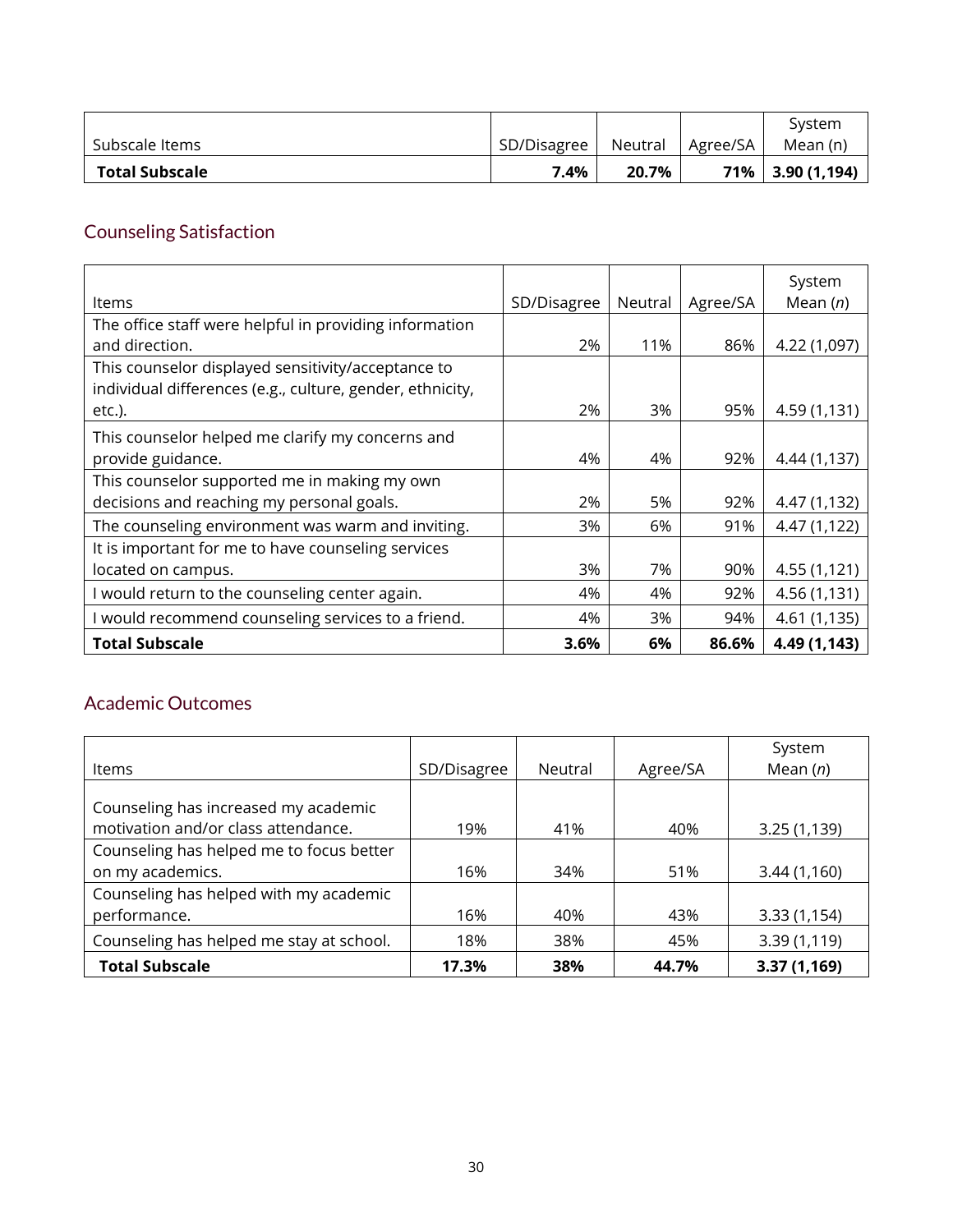# Retrospective Academic Functioning Items

| ltems                                                    | SD/Disagree | Neutral | Agree/SA | System<br>Mean (n)    |
|----------------------------------------------------------|-------------|---------|----------|-----------------------|
| Prior to counseling, I was struggling with my academics. | 46%         | 7%      |          | $37\%$   2.86 (1,181) |
| Prior to counseling, I was thinking of leaving school.   | 67%         | 11%     |          | $21\%$   2.25 (1,177) |

## <span id="page-30-0"></span>Appointment Availability

|                                               |             |         |          | System Mean  |
|-----------------------------------------------|-------------|---------|----------|--------------|
| Item                                          | SD/Disagree | Neutral | Agree/SA | (n)          |
| I was able to get my first appointment in a   |             |         |          |              |
| timely manner.                                | 7%          | 5%      | 88%      | 4.34 (1,136) |
| I was able to get follow-up appointments in a |             |         |          |              |
| timely manner.                                | 7%          | 7%      | 87%      | 4.32 (1,131) |

For the tables below, students were asked to respond to each item on a scale from 1 (Poor) to 5 (Excellent).

#### <span id="page-30-1"></span>Overall Satisfaction

|                                                                        |      |      |      | Very |           | System       |
|------------------------------------------------------------------------|------|------|------|------|-----------|--------------|
| Item                                                                   | Poor | Fair | Good | Good | Excellent | Mean $(n)$   |
| Overall effectiveness of<br>counseling in helping with<br>my problems. | 4%   | 8%   | 35%  | 34%  | 18%       | 3.53(1,141)  |
| Overall quality of the services I<br>received.                         | 3%   | 4%   | 18%  | 35%  | 40%       | 4.05 (1,141) |

## <span id="page-30-2"></span>Retrospective Ratings of Well-Being

<span id="page-30-3"></span>

| ltem                                               | Poor | Fair | Good | Very<br>Good | Excellent | System<br>Mean $(n)$ |
|----------------------------------------------------|------|------|------|--------------|-----------|----------------------|
| My level of well-being when<br>started counseling. | 40%  | 43%  | 15%  | 2%           | 1%        | 1.81(1,140)          |
| My level of well-being now.                        | 3%   | 18%  | 47%  | 29%          | 3%        | 3.11(1,139)          |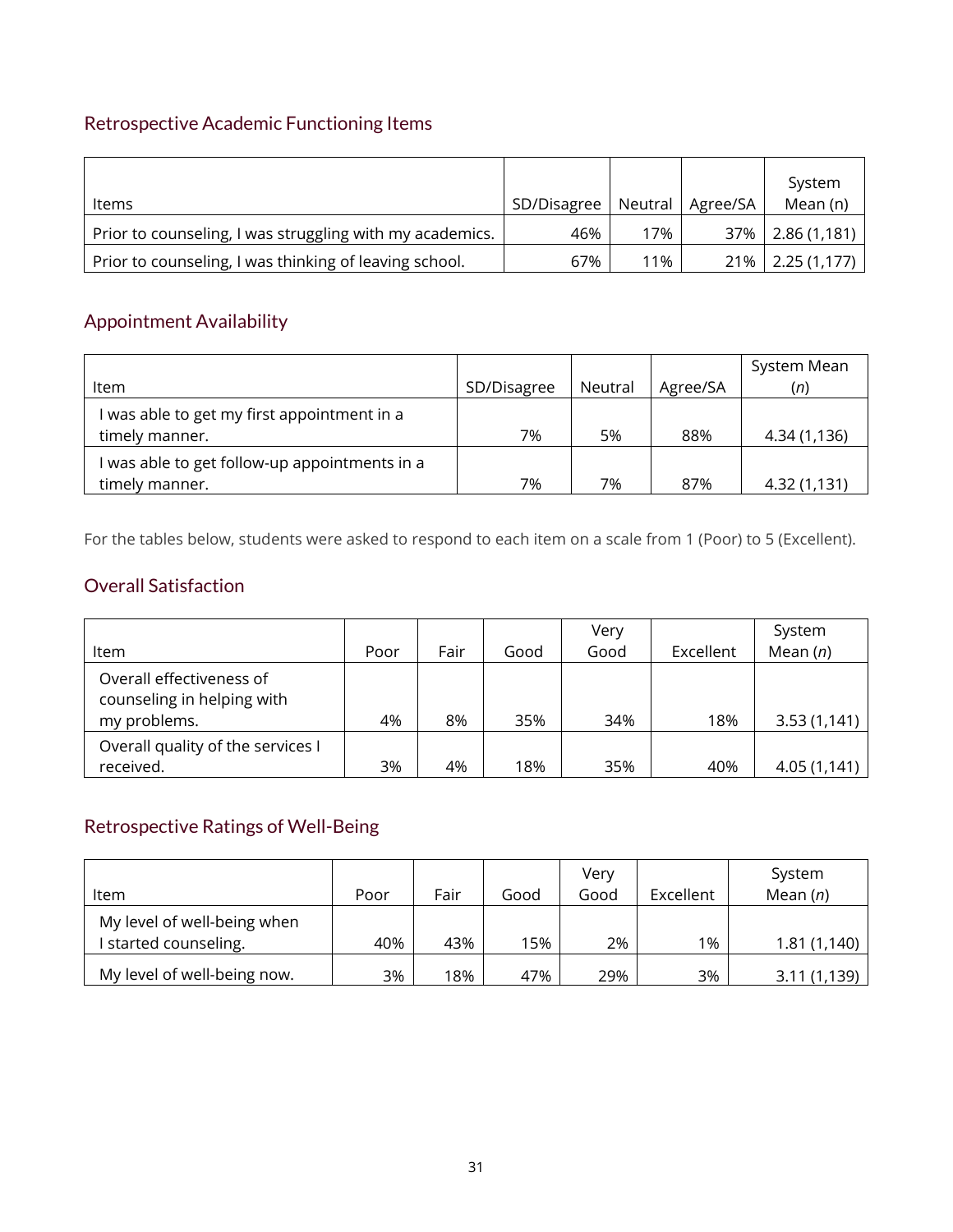#### Perceived Change in Well-Being from Start of Counseling

|                        | <b>Decline</b> | No change | Improvement |
|------------------------|----------------|-----------|-------------|
| System Survey % (1139) | 2% (17)        | 17% (189) | 82% (933)   |

For the table below, students were separated by those who reported that they were or were not struggling with their academics prior to counseling to compare how counseling affected academic performance for each group. Students responded to each item on a scale from 1 (Strongly Disagree - SD) to 5 (Strongly Agree - SA).

#### <span id="page-31-0"></span>Effectiveness of Counseling Support

|                                          |                        |             |         |          | Overall    |
|------------------------------------------|------------------------|-------------|---------|----------|------------|
|                                          |                        |             |         |          | System     |
| Scale Items                              |                        | SD/Disagree | Neutral | Agree/SA | Mean $(n)$ |
| Counseling has increased my academic     |                        |             | 129     | 255      |            |
| motivation and/or class attendance.      | Struggling             | 49 (11%)    | (30%)   | (59%)    | 3.63(433)  |
|                                          |                        |             |         |          |            |
|                                          | <b>Not</b>             |             | 334     | 200      |            |
|                                          | Struggling             | 170 (24%)   | (47%)   | (28%)    | 3.02 (704) |
|                                          |                        |             |         |          |            |
|                                          |                        |             |         |          | 3.25       |
|                                          | <b>Total (average)</b> |             |         |          | (1, 139)   |
| Counseling has helped me to focus        |                        |             | 97      | 292      |            |
| better on my academics.                  | Struggling             | 46 (11%)    | (22%)   | (67%)    | 3.76 (435) |
|                                          |                        |             |         |          |            |
|                                          | <b>Not</b>             |             | 292     | 296      |            |
|                                          | Struggling             | 134 (19%)   | (40%)   | (41%)    | 3.25(722)  |
|                                          |                        |             |         |          | 3.44       |
|                                          | <b>Total (average)</b> |             |         |          | (1, 160)   |
| Counseling has helped with my academic   |                        |             |         |          |            |
| performance.                             |                        |             | 122     | 268      |            |
|                                          | Struggling             | 48 (11%)    | (28%)   | (61%)    | 3.68(438)  |
|                                          | <b>Not</b>             |             | 342     | 232      |            |
|                                          | Struggling             | 140 (20%)   | (48%)   | (33%)    | 3.12(714)  |
|                                          |                        |             |         |          |            |
|                                          |                        |             |         |          | 3.33       |
|                                          | <b>Total (average)</b> |             |         |          | (1, 154)   |
| Counseling has helped me stay at school. |                        |             | 106     | 272      |            |
|                                          | Struggling             | 45 (11%)    | (25%)   | (64%)    | 3.82(423)  |
|                                          |                        |             |         |          |            |
|                                          | <b>Not</b>             |             | 314     | 226      |            |
|                                          | Struggling             | 156 (22%)   | (45%)   | (32%)    | 3.12(696)  |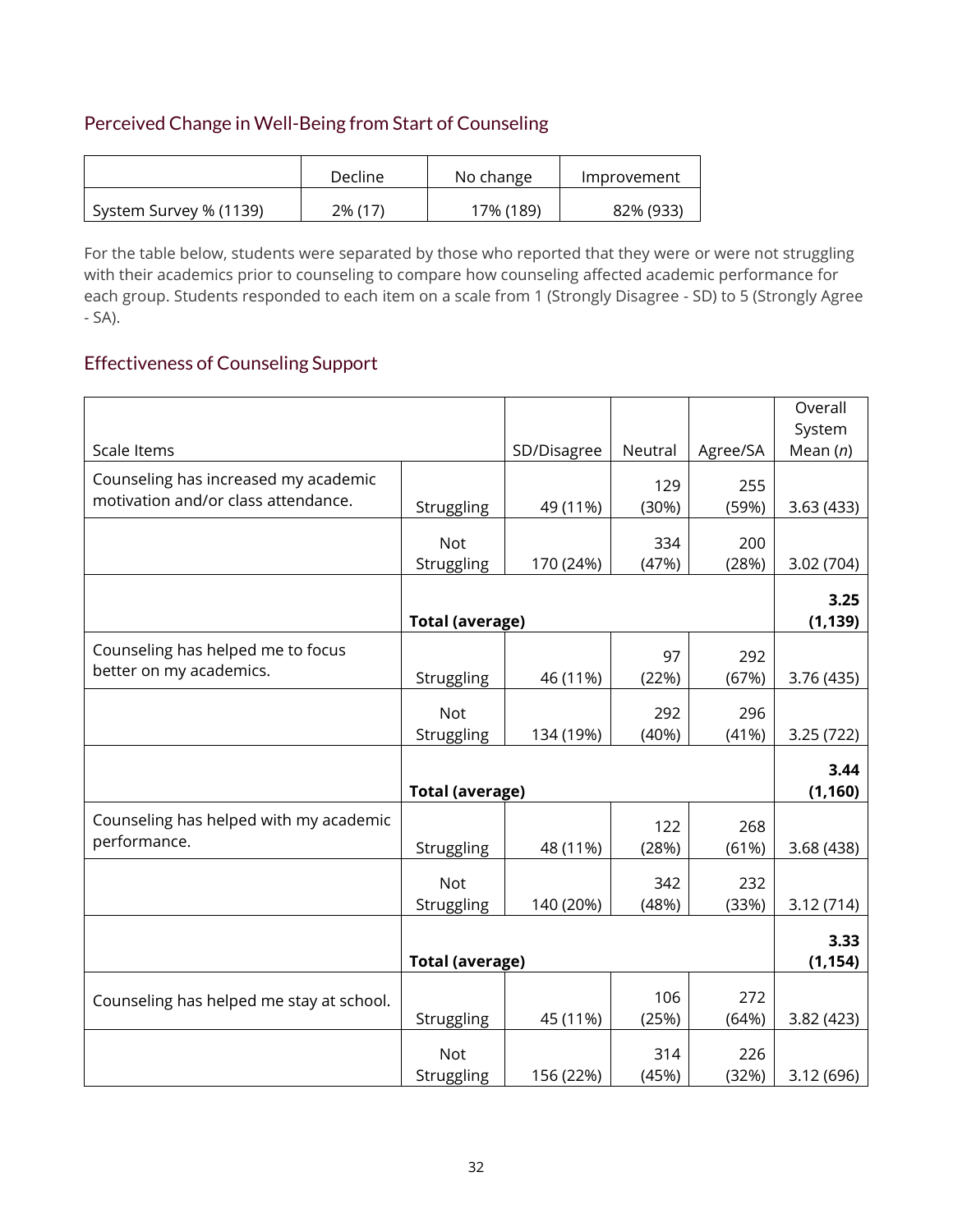| Scale Items |                 | SD/Disagree | Neutral | Agree/SA | Overall<br>System<br>Mean $(n)$ |
|-------------|-----------------|-------------|---------|----------|---------------------------------|
|             | Total (average) |             |         |          | 3.39<br>(1, 119)                |

For the table below, students were separated by those who reported that they were or were not thinking of leaving school at the beginning of counseling to compare whether counseling services impacted retention. Students responded to each item on a scale from 1 (Strongly Disagree - SD) to 5 (Strongly Agree - SA).

#### <span id="page-32-0"></span>Effect of Counseling on Academic Retention

| Counseling has helped me stay at<br>school. | SD/Disagree | Neutral  | Agree/SA  | System Mean<br>(n) |
|---------------------------------------------|-------------|----------|-----------|--------------------|
| Thinking of Leaving                         | 25 (10%)    | 33 (13%) | 195 (77%) | 4.01 (253)         |
|                                             |             | 387      |           |                    |
| Not Thinking of Leaving                     | 176 (20%)   | (45%)    | 301 (35%) | 3.20(864)          |
| <b>TOTAL (Average)</b>                      | 18%         | 38%      | 45%       | 3.39(1,119)        |

#### <span id="page-32-1"></span>Appendix 3: COVID-19 Counseling Services Outcomes

The Learning Outcomes and Satisfaction (LOS) Survey had an additional section created in Spring 2020 to measure the students' perceptions of the response and services offered during the pandemic. Students were asked to respond to a series of questions related to whether they received counseling services during the COVID-19 pandemic and the degree to which they were impacted by COVID-19 related events.

#### <span id="page-32-2"></span>Counseling Attendance

| Did you receive counseling during the COVID-19 pandemic? | % (n)        |
|----------------------------------------------------------|--------------|
| Yes                                                      | 96.60% (922) |
| N٥                                                       | 3.40% (32)   |

#### <span id="page-32-3"></span>Platform Utilized for Counseling

| Which closely describes the counseling services you received?      | % Reporting |
|--------------------------------------------------------------------|-------------|
| Most or all counseling appointments were in-person.                | $< 1.00\%$  |
|                                                                    |             |
| About an even split between in-person and telehealth appointments. | 1.20%       |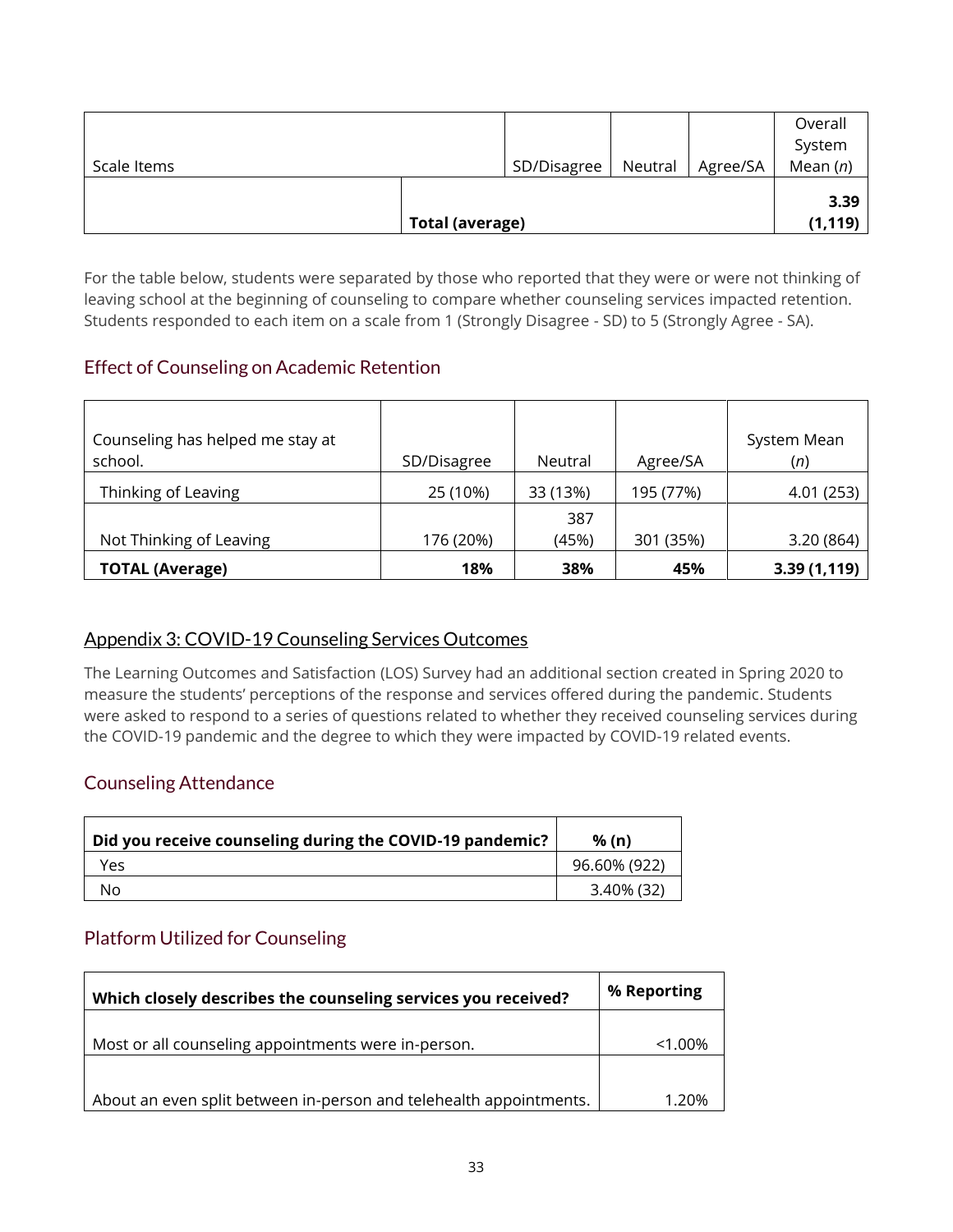| Which closely describes the counseling services you received?     | % Reporting |
|-------------------------------------------------------------------|-------------|
|                                                                   |             |
| Most or all counseling appointments were telehealth appointments. | 97.90%      |

#### <span id="page-33-0"></span>Telecounseling Outcomes

| <b>Subscale Item</b>                         | <b>SD/Disagree</b> | <b>Neutral</b> | Agree/SA | System<br>Mean (n) |
|----------------------------------------------|--------------------|----------------|----------|--------------------|
|                                              |                    |                |          | 3.79               |
| Helped me in completing my schoolwork.       | 8.80%              | 37.70%         | 53.50%   | (877)              |
| Positively impacted my well-being during the |                    |                |          | 4.80               |
| pandemic.                                    | 4.40%              | 7.40%          | 88.10%   | (874)              |
|                                              |                    |                |          | 4.74               |
| Helpful in supporting my wellbeing.          | 4.80%              | 11.10%         | 84.20%   | (558)              |

# <span id="page-33-1"></span>Appeal for Telecounseling

For the item below, students responded on a scale from 1 (Do Not Desire) to 5 (Strongly Desire).

| Subscale Item                                 | <b>Do Not</b><br><b>Desire</b> | <b>Neutral</b> | <b>Strongly</b><br><b>Desire</b> | <b>System Mean</b><br>(n) |
|-----------------------------------------------|--------------------------------|----------------|----------------------------------|---------------------------|
| Telehealth should be offered in the<br>future | 5.80%                          | 25.00%         | 56.00%                           | 3.03(859)                 |

## <span id="page-33-2"></span>Online Self-Care Resource Use

| How often did you access online resources on the counseling website? | % Reporting |
|----------------------------------------------------------------------|-------------|
| Daily                                                                | $< 1.00\%$  |
| A few times a week                                                   | 2.60%       |
| Once a week                                                          | 14.70%      |
| A few times a month                                                  | 25.20%      |
| Once a month                                                         | 10.70%      |
| A few times a year                                                   | 19.30%      |
| Never                                                                | 27.00%      |

#### <span id="page-33-3"></span>Self-Care Strategies

For the item below, students responded on a scale from 1 (Definitely No) to 5 (Definitely Yes).

| Subscale Item                                 | No    | Neutral | Yes    | System Mean<br>(n) |
|-----------------------------------------------|-------|---------|--------|--------------------|
| Has your time in counseling provided you with |       |         |        |                    |
| adequate strategies for self-care?            | 4.40% | 10.20%  | 85.40% | 1.86 (888)         |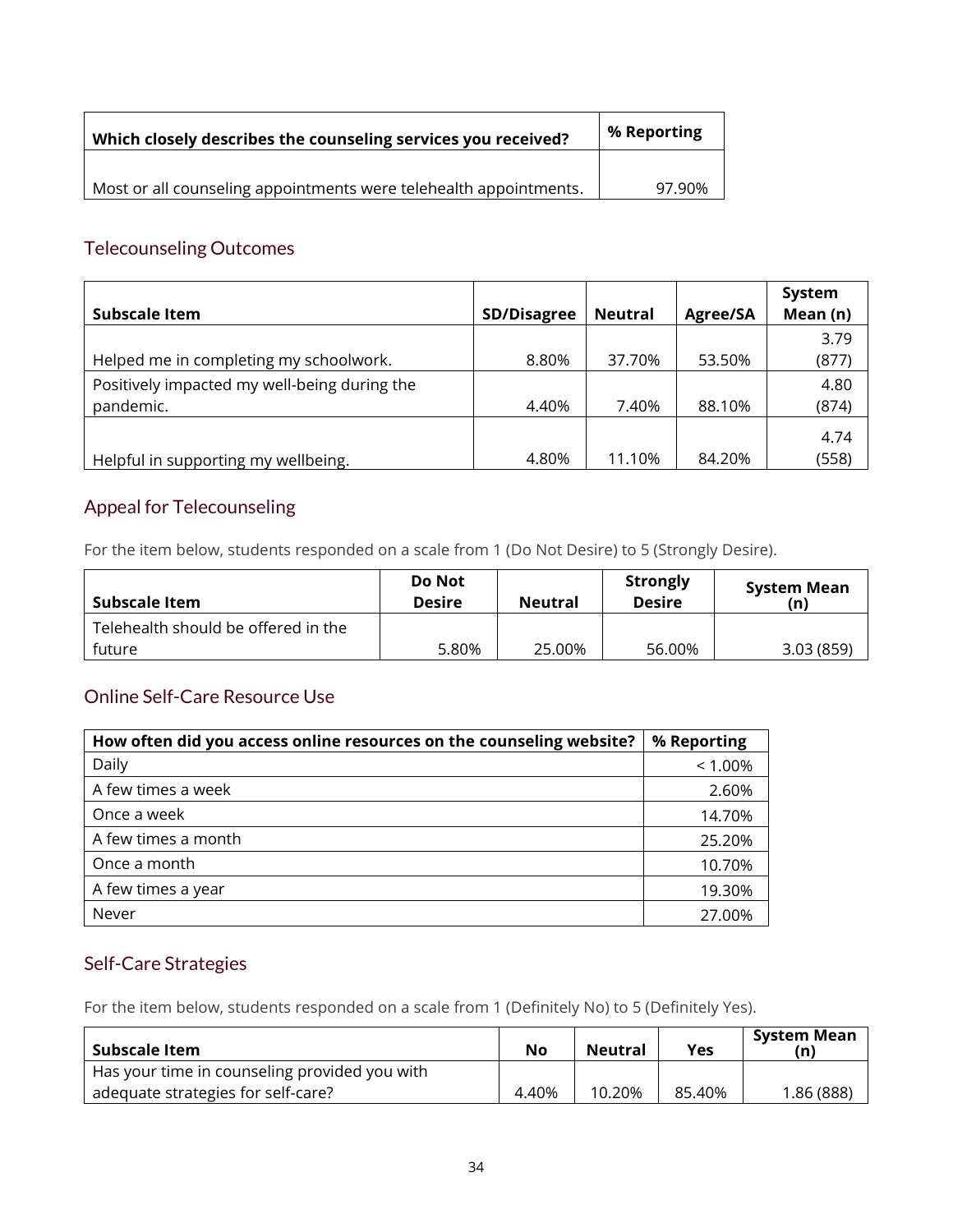For the items below, students responded on a scale from 1 (Negatively Impacted) to 5 (Positively Impacted).

#### <span id="page-34-0"></span>Pandemic Outcomes on Mental Health

| Subscale Item                          | <b>Negatively</b><br>Impacted | Did not<br>Change | <b>Positively</b><br>Impacted | System<br>Mean (n) |
|----------------------------------------|-------------------------------|-------------------|-------------------------------|--------------------|
| How would you rate the impact of the   |                               |                   |                               |                    |
| pandemic crisis on your sleep?         | 59.60%                        | 27.90%            | 16.10%                        | 3.68(890)          |
| How would you rate the impact of the   |                               |                   |                               |                    |
| pandemic crisis on your stress levels? | 80.80%                        | 4.90%             | 14.30%                        | 4.14 (890)         |

#### <span id="page-34-1"></span>Personal Resilience

For the item below, students responded on a scale from 1 (Extremely Non-Resilient) to 5 (Extremely Resilient).

| Subscale Item                                | <b>Not Resilient   Resilient</b> |        | System Mean (n) |
|----------------------------------------------|----------------------------------|--------|-----------------|
|                                              |                                  |        |                 |
| How would you rate your personal resilience? | 12.70%                           | 87.30% | 3.48 (888)      |

#### <span id="page-34-2"></span>Perceived Support

For the items below, students responded on a scale from 1 (Definitely No) to 5 (Definitely Yes).

| <b>Subscale Item</b>                                                         | <b>No</b> | <b>Might or</b><br><b>Might Not</b> | <b>Yes</b> | System<br>Mean (n) |
|------------------------------------------------------------------------------|-----------|-------------------------------------|------------|--------------------|
| Have you felt supported during this time?                                    | 8.30%     | 12.90%                              | 78.80%     | 2.99 (889)         |
| Do you feel you have adequate support services<br>available to you currently | 5.10%     | 9.90%                               | 85.10%     | 3.16(887)          |

#### <span id="page-34-3"></span>Appendix 4: CIF and LOS Survey Trend Data Tables

#### <span id="page-34-4"></span>**Demographics**

| <b>Item</b>                  | 2012-13 | 2014-15 | 2016-17 | 2018-19 | 2020-21 |
|------------------------------|---------|---------|---------|---------|---------|
| Female                       | 63.3%   | 65.6%   | 66.9%   | 64.0%   | 70.0%   |
| Male                         | 34.7%   | 32.7%   | 30.9%   | 33.0%   | 27.5%   |
| Transgender/Self Identify    | 0.6%    | 1.7%    | 2.2%    | 3.0%    | 2.5%    |
| White                        | 85.0%   | 86.0%   | 86.5%   | 84.0%   | 85.0%   |
| <b>Students of Color</b>     | 13.0%   | 14.1%   | 13.5%   | 16.2%   | 15.0%   |
| Heterosexual                 | 85.5%   | 84.6%   | 82.6%   | 78.0%   | 70.0%   |
| <b>LGBTQ</b>                 | 9.8%    | 15.4%   | 15.4%   | 22.0%   | 30.0%   |
| <b>Registered Disability</b> | 7.7%    | 8.8%    | 8.5%    | 7.0%    | 10.9%   |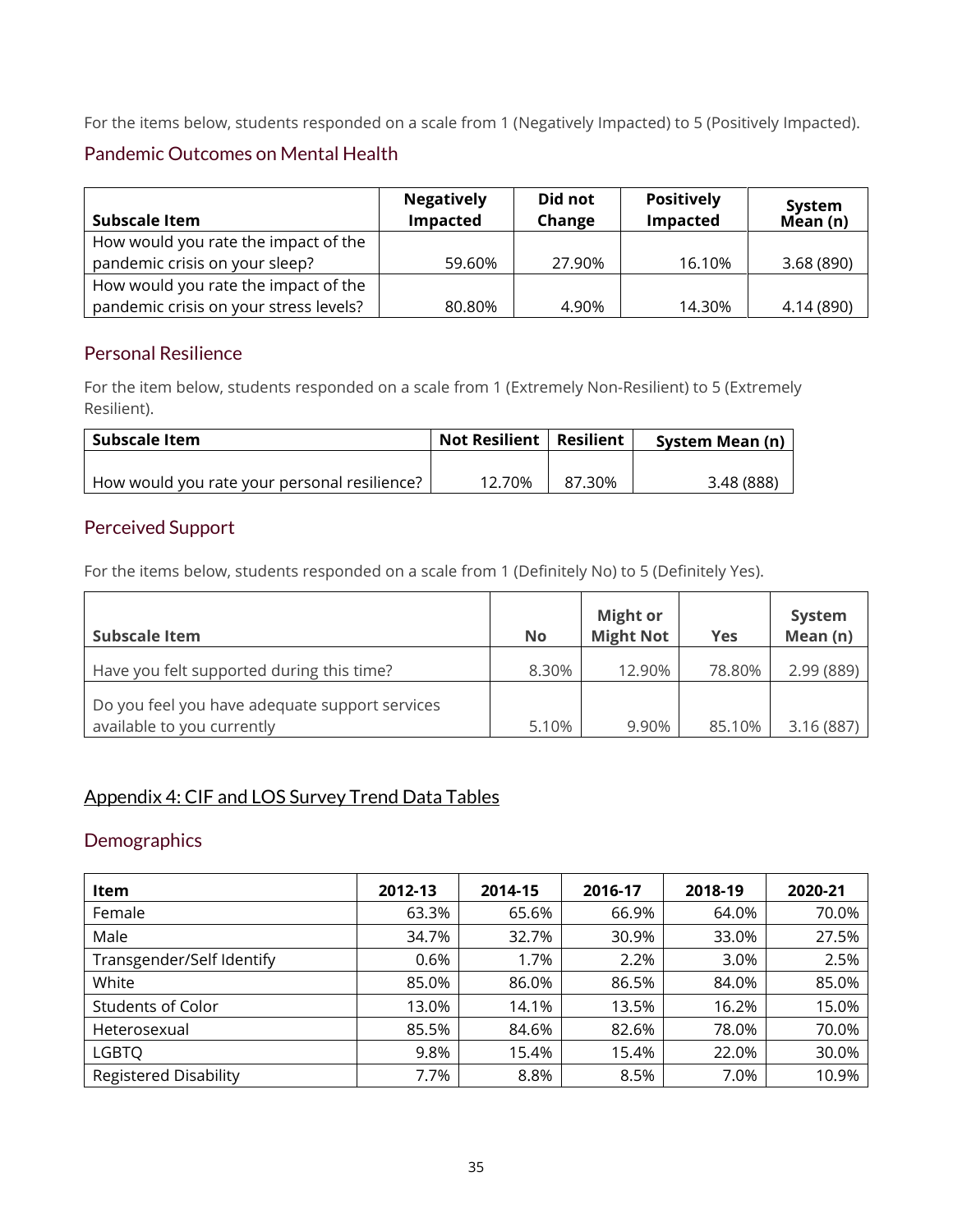# <span id="page-35-0"></span>Presenting Concerns

| <b>Item</b>                                    | 2012-13 | 2014-15 | 2016-17 | 2018-19 | 2020-21 |
|------------------------------------------------|---------|---------|---------|---------|---------|
| Anxiety/fears/worries (other than academic)    | 59.9%   | 65.4%   | 73.3%   | 61.0%   | 76.0%   |
| Stress/stress management                       | 64.7%   | 66.7%   | 68.3%   | 59.0%   | 69.0%   |
| Depression/sadness/mood swings                 | 54.1%   | 64.1%   | 67.1%   | 58.0%   | 66.0%   |
| Procrastination/motivation                     | 36.0%   | 42.1%   | 45.9%   | 38.0%   | 50.0%   |
| Low self-esteem/confidence                     | 37.5%   | 42.3%   | 46.3%   | 39.0%   | 47.0%   |
| Attention/concentration                        | 37.4%   | 38.2%   | 38.9%   | 30.0%   | 41.0%   |
| Problems related to school or grades           | 42.2%   | 45.3%   | 44.7%   | 26.0%   | 40.0%   |
| Friends/roommates/dating concerns              | 24.6%   | 29.9%   | 29.7%   | 26.0%   | 32.0%   |
| Sleep difficulties                             | 23.3%   | 29.4%   | 31.3%   | 26.0%   | 30.0%   |
| Eating behavior                                | 15.8%   | 20.3%   | 21.0%   | 20.0%   | 26.0%   |
| <b>Item</b>                                    | 2012-13 | 2014-15 | 2016-17 | 2018-19 | 2020-21 |
| am having a hard time focusing on my academics |         |         |         |         |         |
| (agree/strongly agree).                        | 51.7%   | 52.2%   | 53.6%   | 50.0%   | 57.0%   |
| am thinking about leaving school               |         |         |         |         |         |
| (agree/strongly agree).                        | 11.3%   | 15.6%   | 13.5%   | 11.0%   | 10.0%   |

# <span id="page-35-1"></span>Mental Health History

| <b>Item</b>                                      | 2012-13 | 2014-15 | 2016-17 | 2018-19 | 2020-21 |  |  |
|--------------------------------------------------|---------|---------|---------|---------|---------|--|--|
| <b>Prior Treatment</b>                           |         |         |         |         |         |  |  |
| Counseling                                       | 47.2%   | 52.5%   | 55.7%   | 57.0%   | 65.0%   |  |  |
| Medication                                       | 32.3%   | 39.9%   | 42.2%   | 40.0%   | 47.0%   |  |  |
| Hospitalization                                  | 6.2%    | 9.9%    | 10.0%   | 10.0%   | 11.0%   |  |  |
| <b>Threat to Self</b>                            |         |         |         |         |         |  |  |
| Non-Suicidal Self-Injury                         | 20.1%   | 27.6%   | 30.2%   | 31.0%   | 30.0%   |  |  |
| Serious Suicidal Ideation                        | 24.0%   | 34.0%   | 35.7%   | 34.0%   | 36.0%   |  |  |
| Suicide Attempt(s)                               | 6.6%    | 10.7%   | 11.4%   | 12.0%   | 12.0%   |  |  |
| <b>Drug and Alcohol</b>                          |         |         |         |         |         |  |  |
| Felt the need to reduce your alcohol or drug use | 25.1%   | 25.9%   | 25.6%   | 26.0%   | 26.0%   |  |  |
| Marijuana Use                                    | 14.4%   | 17.3%   | 18.5%   | 20.0%   | 21.0%   |  |  |

# <span id="page-35-2"></span>Client Outcomes: Interpersonal and Emotional Well-being

| Item                                                 | $2012 - 13$ |       | 2014-15   2016-17 | 2018-19 | 2020-21 |
|------------------------------------------------------|-------------|-------|-------------------|---------|---------|
| I made improvements on the specific issues for which |             |       |                   |         |         |
| sought counseling                                    | 83.4%       | 86.0% | 82.0%             | 80.0%   | 83.0%   |
| am better prepared to work through future            |             |       |                   |         |         |
| concerns and achieve my goals.                       | 76.4%       | 80.2% | 76.8%             | 75.0%   | 78.0%   |